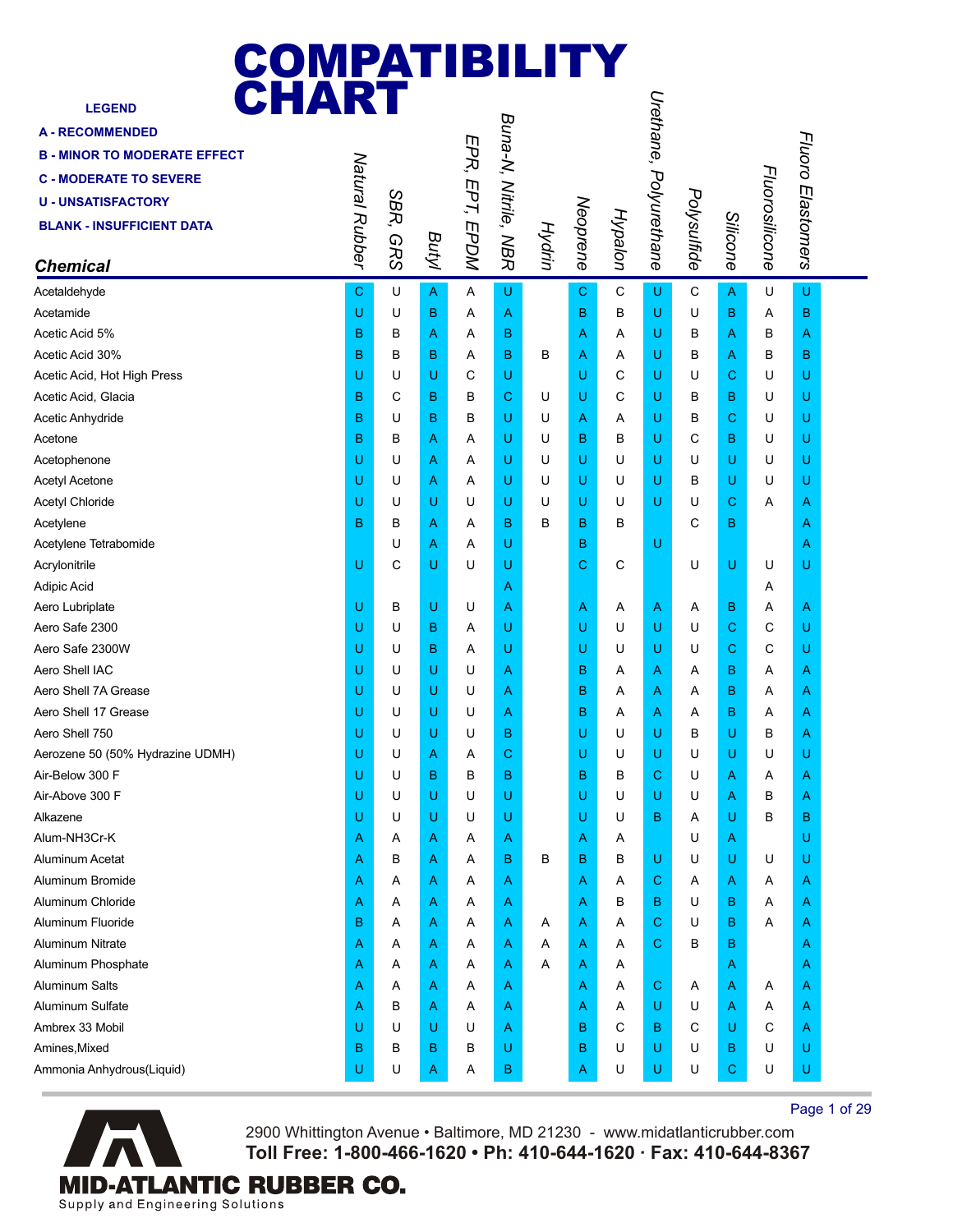| <b>LEGEND</b><br><b>A-RECOMMENDED</b><br><b>B - MINOR TO MODERATE EFFECT</b><br><b>C - MODERATE TO SEVERE</b><br><b>U - UNSATISFACTORY</b><br><b>BLANK - INSUFFICIENT DATA</b><br><b>Chemical</b> | Natural Rubber | SBR,<br><b>GRS</b> | Butyl        | EPR, EPT, EPDM | Buna-N, Nitrile, NBR | <b>Hydrin</b> | Neoprene | Hypalon | Urethane,<br>Polyurethane | Polysulfide | Silicone                                                                                                   | Fluorosilicone | Fluoro Elastomers |  |
|---------------------------------------------------------------------------------------------------------------------------------------------------------------------------------------------------|----------------|--------------------|--------------|----------------|----------------------|---------------|----------|---------|---------------------------|-------------|------------------------------------------------------------------------------------------------------------|----------------|-------------------|--|
| Ammonia Gas, Cold                                                                                                                                                                                 | A              | Α                  | $\mathsf{A}$ | Α              | $\overline{A}$       |               | A        | Α       |                           | A           | $\mathsf A$                                                                                                | Α              | U                 |  |
| Ammonia Gas, Hot                                                                                                                                                                                  | U              | U                  | B            | B              | U                    |               | B        | B       |                           | U           | $\boldsymbol{\mathsf{A}}$                                                                                  | U              | U                 |  |
| Ammonia and Lithium Metalin Solution                                                                                                                                                              | U              | U                  | B            | В              | B                    |               |          | U       | U                         | U           | U                                                                                                          | U              | U                 |  |
| Ammonium Carbonate                                                                                                                                                                                | Α              | A                  | Α            | Α              | U                    | в             | Α        |         |                           |             |                                                                                                            |                |                   |  |
| Ammonium Chloride                                                                                                                                                                                 | Α              | A                  | Α            | Α              | Α                    | A             | Α        | Α       | A                         | Α           |                                                                                                            |                | A                 |  |
| Ammonium Hydroxide(Concentrated)                                                                                                                                                                  | U              | U                  | Α            | Α              | U                    | B             | Α        | Α       | U                         | U           | A                                                                                                          | в              | B                 |  |
| <b>Ammonium Nitrate</b>                                                                                                                                                                           | C              | Α                  | Α            | Α              | Α                    | A             | в        | Α       | U                         |             |                                                                                                            |                |                   |  |
| <b>Ammonium Nitrate</b>                                                                                                                                                                           | Α              | A                  | Α            | Α              | A                    |               | Α        | Α       |                           |             | в                                                                                                          |                |                   |  |
| Ammonium Persulfate Solution                                                                                                                                                                      | Α              | U                  | Α            | Α              | U                    |               | A        | Α       | U                         |             |                                                                                                            |                |                   |  |
| Ammonium Persulfate 10%                                                                                                                                                                           | Α              | U                  | Α            | Α              | U                    |               | Α        |         | U                         |             |                                                                                                            |                |                   |  |
| Ammonium Phosphate                                                                                                                                                                                | B              | Α                  | A            | Α              | Α                    | Α             | Α        | Α       |                           | A           | $\overline{A}$                                                                                             |                |                   |  |
| Ammonium Phosphate, Mono-Basic                                                                                                                                                                    | Α              | A                  | Α            | Α              | A                    |               | Α        | Α       |                           | Α           | $\overline{A}$                                                                                             |                |                   |  |
| Ammonium Phosphate, Dibasic                                                                                                                                                                       | Α              | A                  | Α            | Α              | Α                    |               | Α        | Α       |                           | Α           | $\overline{A}$                                                                                             |                |                   |  |
| Ammonium Phosphate, Tribasic                                                                                                                                                                      | Α              | A                  | Α            | Α              | Α                    |               | A        | Α       |                           | Α           | $\overline{A}$                                                                                             |                |                   |  |
| Ammonium Salts                                                                                                                                                                                    | Α              | Α                  | Α            | Α              | Α                    |               | Α        | Α       |                           |             | A                                                                                                          | С              | С                 |  |
| Ammonium Sulfate                                                                                                                                                                                  | Α              | B                  | Α            | Α              | A                    |               | Α        | Α       | A                         | U           | $\overline{A}$                                                                                             | Α              | A                 |  |
| Ammonium Sulfide                                                                                                                                                                                  | Α              | в                  | Α            | Α              | Α                    |               | Α        | Α       |                           | U           |                                                                                                            |                | U                 |  |
| Amyl Acetate                                                                                                                                                                                      | U              | U                  | Α            | Α              | U                    | U             | U        | U       | U                         | U           | $\mathsf{U}% _{T}=\mathsf{U}_{T}\!\left( a,b\right) ,\ \mathsf{U}_{T}=\mathsf{U}_{T}\!\left( a,b\right) ,$ | U              | U                 |  |
| Amyl Alcohol                                                                                                                                                                                      | B              | в                  | Α            | Α              | B                    | Α             | Α        | Α       | U                         | В           | U                                                                                                          | Α              | в                 |  |
| Amyl Borate                                                                                                                                                                                       | U              | U                  | U            | U              | A                    |               | Α        | Α       |                           | Α           |                                                                                                            |                | A                 |  |
| Amyl Chloride                                                                                                                                                                                     | U              | U                  | U            | U              |                      |               | U        | U       |                           |             | U                                                                                                          | в              | A                 |  |
| Amyl Chloranaphthalene                                                                                                                                                                            | U              | U                  | U            | U              | $\cup$               |               | U        | U       | U                         | С           | $\mathsf{U}% _{T}=\mathsf{U}_{T}\!\left( a,b\right) ,\ \mathsf{U}_{T}=\mathsf{U}_{T}\!\left( a,b\right) ,$ | в              | A                 |  |
| Amyl Naphthalene                                                                                                                                                                                  | U              | U                  | U            | U              | U                    |               | U        | U       | U                         | С           | U                                                                                                          | Α              | Α                 |  |
| Anderol L-774 (di-ester)                                                                                                                                                                          | U              | U                  | U            | U              | B                    |               | U        | U       | U                         | В           | U                                                                                                          | B              | A                 |  |
| Anderol L-826 (di-ester)                                                                                                                                                                          | U              | U                  | U            | U              | в                    |               | U        | U       | U                         | B           | U                                                                                                          | B              | A                 |  |
| Anderol L-829 (di-ester)                                                                                                                                                                          | U              | U                  | U            | U              | в                    |               | U        | U       | U                         | В           | U                                                                                                          | B              | Α                 |  |
| Ang-25 (Glyceral Ester)                                                                                                                                                                           | B              | B                  | B            | Α              | в                    |               | B        | B       | U                         | U           | B                                                                                                          | в              | Α                 |  |
| Ang-25 (Di-ester Base) (TG749)                                                                                                                                                                    | U              | U                  | U            | U              | в                    |               | U        | U       | U                         | В           | В                                                                                                          | в              | A                 |  |
| Anhydrous Ammonia                                                                                                                                                                                 | U              | U                  | Α            | Α              | в                    |               | Α        | U       | U                         | U           | B                                                                                                          | U              | U                 |  |
| Anhydrous Hydrazine                                                                                                                                                                               | U              | Α                  | B            | B              | U                    |               | B        | В       | U                         | U           |                                                                                                            | U              | U                 |  |
| Anhydrous Hydrogen Fluoride                                                                                                                                                                       | U              | U                  | Α            | Α              | U                    |               |          |         |                           |             |                                                                                                            | U              | U                 |  |
| Aniline                                                                                                                                                                                           | U              | U                  | B            | В              | U                    | U             | U        | U       | U                         | U           | $\mathsf{U}% _{T}=\mathsf{U}_{T}\!\left( a,b\right) ,\ \mathsf{U}_{T}=\mathsf{U}_{T}\!\left( a,b\right) ,$ | C              | C.                |  |
| <b>Aniline Dyes</b>                                                                                                                                                                               | B              | B                  | B            | B              | U                    |               | B        | в       | U                         |             | $\mathbf C$                                                                                                | В              | B                 |  |
| Aniline Hydrochloride                                                                                                                                                                             | B              | C                  | B            | B              | в                    |               | U        | U       | U                         | U           | U                                                                                                          | B              | в                 |  |
| Aniline Oils                                                                                                                                                                                      | U              | U                  | B            | B              | U                    |               | U        | U       | U                         | В           | U                                                                                                          | C              | С                 |  |
| <b>Animal Fats</b>                                                                                                                                                                                | U              | U                  | B            | B              | Α                    | Α             | в        | в       | B                         | U           | в                                                                                                          | Α              | Α                 |  |
| <b>Animal Oils</b>                                                                                                                                                                                | U              | U                  | B            | В              | Α                    |               | B        | В       | в                         | U           | B                                                                                                          | Α              | Α                 |  |
| AN-O-3 Grade M                                                                                                                                                                                    | U              | U                  | U            | U              | Α                    |               | B        | В       | A                         | Α           | B                                                                                                          | Α              | A                 |  |
| AN-O-6                                                                                                                                                                                            | U              | U                  | U            | U              | A                    |               | B        | В       | A                         | Α           | U                                                                                                          | Α              | A                 |  |
| AN-O-366                                                                                                                                                                                          | U              | U                  | U            | U              | Α                    |               | в        | В       | A                         | Α           | U                                                                                                          | Α              | A                 |  |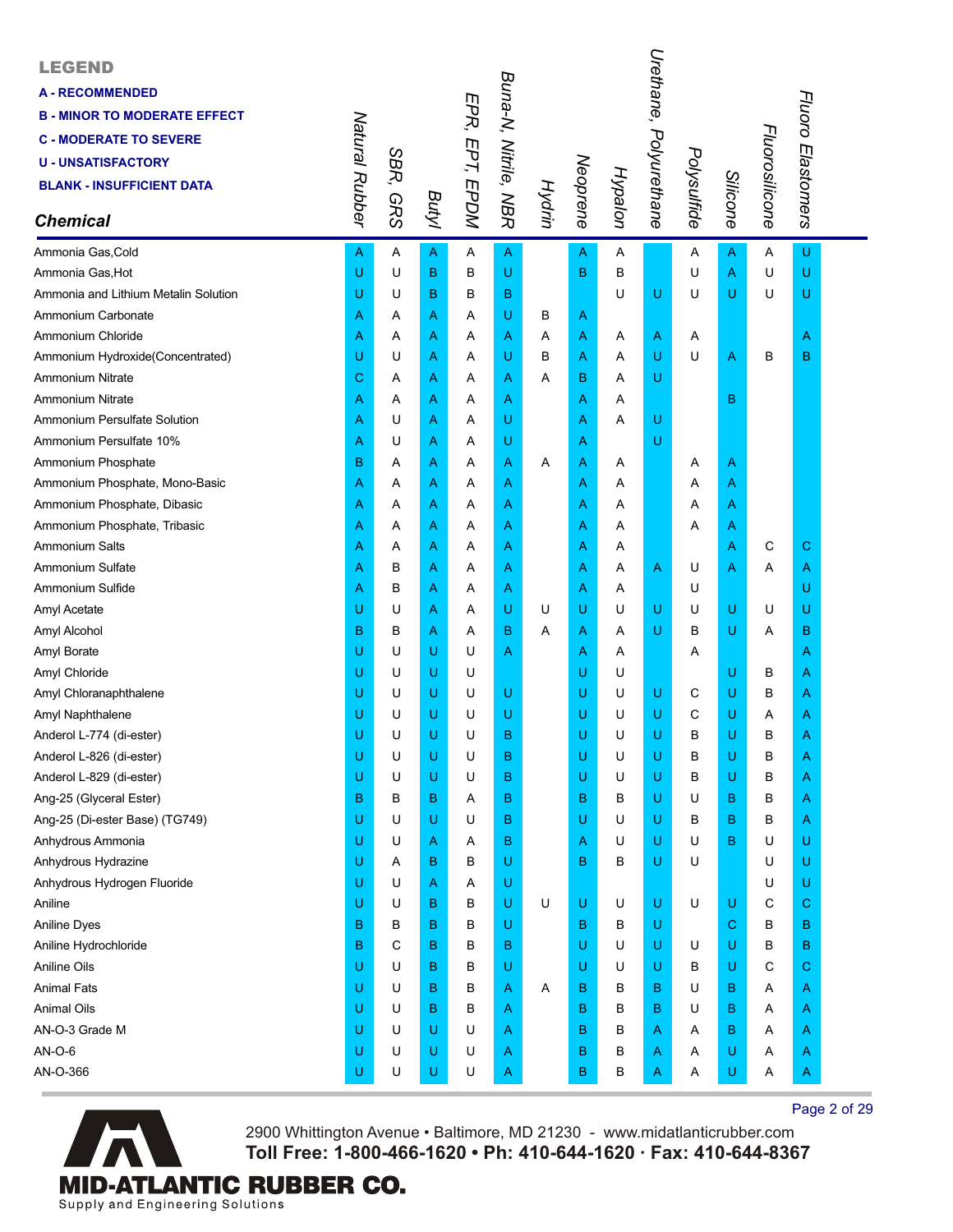| <b>LEGEND</b><br><b>A-RECOMMENDED</b><br><b>B - MINOR TO MODERATE EFFECT</b><br><b>C - MODERATE TO SEVERE</b><br><b>U - UNSATISFACTORY</b><br><b>BLANK - INSUFFICIENT DATA</b><br><b>Chemical</b> | Natural Rubber | SBR,<br><b>GRS</b> | Butyl       | EPR, EPT, EPDM | Buna-N, Nitrile, NBR | Hydrin | Neoprene    | Hypalon | Urethane, Polyurethane | Polysulfide | Silicone | Fluorosilicone | Fluoro Elastomers |  |
|---------------------------------------------------------------------------------------------------------------------------------------------------------------------------------------------------|----------------|--------------------|-------------|----------------|----------------------|--------|-------------|---------|------------------------|-------------|----------|----------------|-------------------|--|
| AN-VV-O-366b Hdry. Fluid                                                                                                                                                                          | U              | U                  | U           | U              | A                    |        | B           | В       | B                      | Α           | U        | Α              | A                 |  |
| <b>Ansul Ether</b>                                                                                                                                                                                | U              | U                  | $\mathbf C$ | C              | C                    |        | U           | U       | в                      | Α           | U        | C              | U                 |  |
| Aqua Regia                                                                                                                                                                                        | U              | U                  | U           | С              | U                    |        | U           | С       | U                      | U           | U        | С              | в                 |  |
| Argon                                                                                                                                                                                             | U              | U                  | B           | Α              | С                    |        | U           | U       | Α                      | U           | B        | B              | Α                 |  |
| Aroclor 1248                                                                                                                                                                                      | U              | U                  | в           | в              | С                    |        | U           | U       |                        | U           | B        | B              | Α                 |  |
| Aroclor 1254                                                                                                                                                                                      | U              | U                  | U           | в              | U                    |        | U           | U       |                        | U           | C        | B              | Α                 |  |
| Aroclor 1260                                                                                                                                                                                      | Α              | A                  | Α           |                | A                    |        | A           | A       |                        | A           | Α        | Α              | Α                 |  |
| Aromatic Fuel 50%                                                                                                                                                                                 | U              | U                  | U           | U              | в                    |        | U           | U       | U                      | в           | U        | B              | A                 |  |
| Arsenic Acid                                                                                                                                                                                      | в              | Α                  | A           | Α              | Α                    | Α      | A           | Α       | С                      | Α           | Α        | Α              | Α                 |  |
| Arsenic Trichloride                                                                                                                                                                               |                |                    |             |                | A                    |        | A           |         |                        |             |          |                |                   |  |
| Askarel                                                                                                                                                                                           | U              | U                  | U           | U              | в                    |        | U           | U       | U                      | U           | U        | В              | Α                 |  |
| Asphalt                                                                                                                                                                                           | U              | U                  | U           | U              | в                    | Α      | $\mathbf C$ | U       | В                      | A           | U        | в              | A                 |  |
| <b>ASTM Oil #1</b>                                                                                                                                                                                | U              | U                  | U           | U              | A                    |        | A           | В       | Α                      | Α           | Α        | Α              | Α                 |  |
| ASTM Oil #2                                                                                                                                                                                       | U              | U                  | U           | U              | Α                    |        | B           | U       | в                      | С           | U        | A              | Α                 |  |
| ASTM Oil #3                                                                                                                                                                                       | U              | U                  | U           | U              | A                    |        | U           | U       | в                      | С           | С        | Α              | Α                 |  |
| ASTM Oil #4                                                                                                                                                                                       | U              | U                  | U           | U              | в                    |        | U           | U       | U                      | С           | U        | B              | A                 |  |
| <b>ASTM Reference Fuel A</b>                                                                                                                                                                      | U              | U                  | U           | U              | A                    |        | в           | в       | Α                      | Α           | U        | Α              | Α                 |  |
| <b>ASTM Reference Fuel B</b>                                                                                                                                                                      | U              | U                  | U           | U              | Α                    |        | U           | U       | в                      | Α           | U        | A              | Α                 |  |
| <b>ASTM Reference Fuel C</b>                                                                                                                                                                      | U              | U                  | U           | U              | в                    |        | U           | U       | U                      | в           | U        | B              | A                 |  |
| ATL-857                                                                                                                                                                                           | U              | U                  | U           | U              | в                    |        | U           | U       | U                      | в           | U        | B              | A                 |  |
| <b>Atlantic Dominion F</b>                                                                                                                                                                        | U              | U                  | U           | U              | A                    |        | B           | U       | В                      | С           | U        | Α              | Α                 |  |
| Aurex 903R Mobil                                                                                                                                                                                  | B              | U                  | U           | U              | A                    |        | B           | U       | Α                      | A           | U        | U              | Α                 |  |
| Automatic Transmission Fluid                                                                                                                                                                      | U              | U                  | U           | U              | Α                    |        | B           | С       | в                      |             | U        |                | Α                 |  |
| Automotive Brake Fluid                                                                                                                                                                            |                | A                  | B           | Α              | С                    |        | B           | В       |                        | U           | C        | U              | U                 |  |
| B                                                                                                                                                                                                 |                |                    |             |                |                      |        |             |         |                        |             |          |                |                   |  |
| <b>Bardol B</b>                                                                                                                                                                                   | U              | U                  | U           | U              | U                    |        | U           | U       | U                      | B           | U        | B              | Α                 |  |
| Barium Chloride                                                                                                                                                                                   | Α              | A                  | Α           | Α              | Α                    | Α      | A           | A       | Α                      | A           | Α        | Α              | A                 |  |
| Barium Hydroxide                                                                                                                                                                                  | A              | A                  | Α           | A              | Α                    | A      | A           | Α       | Α                      | A           | Α        | A              | Α                 |  |
| <b>BariumSalts</b>                                                                                                                                                                                | Α              | Α                  | Α           | Α              | A                    |        | A           | Α       | A                      | Α           | Α        | Α              | Α                 |  |
| <b>Barium Sulfate</b>                                                                                                                                                                             | Α              | Α                  | Α           | Α              | A                    | A      | A           | Α       | Α                      | Α           | Α        | Α              | Α                 |  |
| <b>Barium Sulfide</b>                                                                                                                                                                             | Α              | в                  | Α           | Α              | A                    | A      | A           | Α       | Α                      | в           | Α        | Α              | Α                 |  |
| Bayol D                                                                                                                                                                                           | U              | U                  | U           | U              | Α                    |        | в           | U       | U                      | B           | U        | A              | A                 |  |
| Beer                                                                                                                                                                                              | Α              | A                  | Α           | Α              | A                    | Α      | A           | Α       | U                      | U           | A        | Α              | Α                 |  |
| <b>Beer Sugar Liquors</b>                                                                                                                                                                         | Α              | Α                  | Α           | Α              | A                    |        | A           | Α       | U                      | U           | A        | Α              | Α                 |  |
| Benzaldehyde                                                                                                                                                                                      | U              | U                  | Α           | Α              | U                    | U      | U           | U       | U                      | U           | U        | U              | U                 |  |
| Benzene                                                                                                                                                                                           | U              | U                  | U           | U              | U                    | U      | U           | U       | U                      | С           | U        | A              | Α                 |  |
| Benzenesulfonic Acid                                                                                                                                                                              | U              | U                  | U           | U              | U                    |        | A           | в       | U                      | U           | U        | B              | Α                 |  |
| Benzine                                                                                                                                                                                           | U              | U                  | U           | U              | Α                    |        | B           | С       | в                      | A           | U        | A              | Α                 |  |
| Benzochloride                                                                                                                                                                                     | U              | U                  | В           | Α              | U                    |        | U           | U       |                        | U           |          | Α              | A                 |  |
| <b>Benzoic Acid</b>                                                                                                                                                                               | U              | U                  | U           | U              | U                    |        | U           | U       | U                      |             | B        | В              | A                 |  |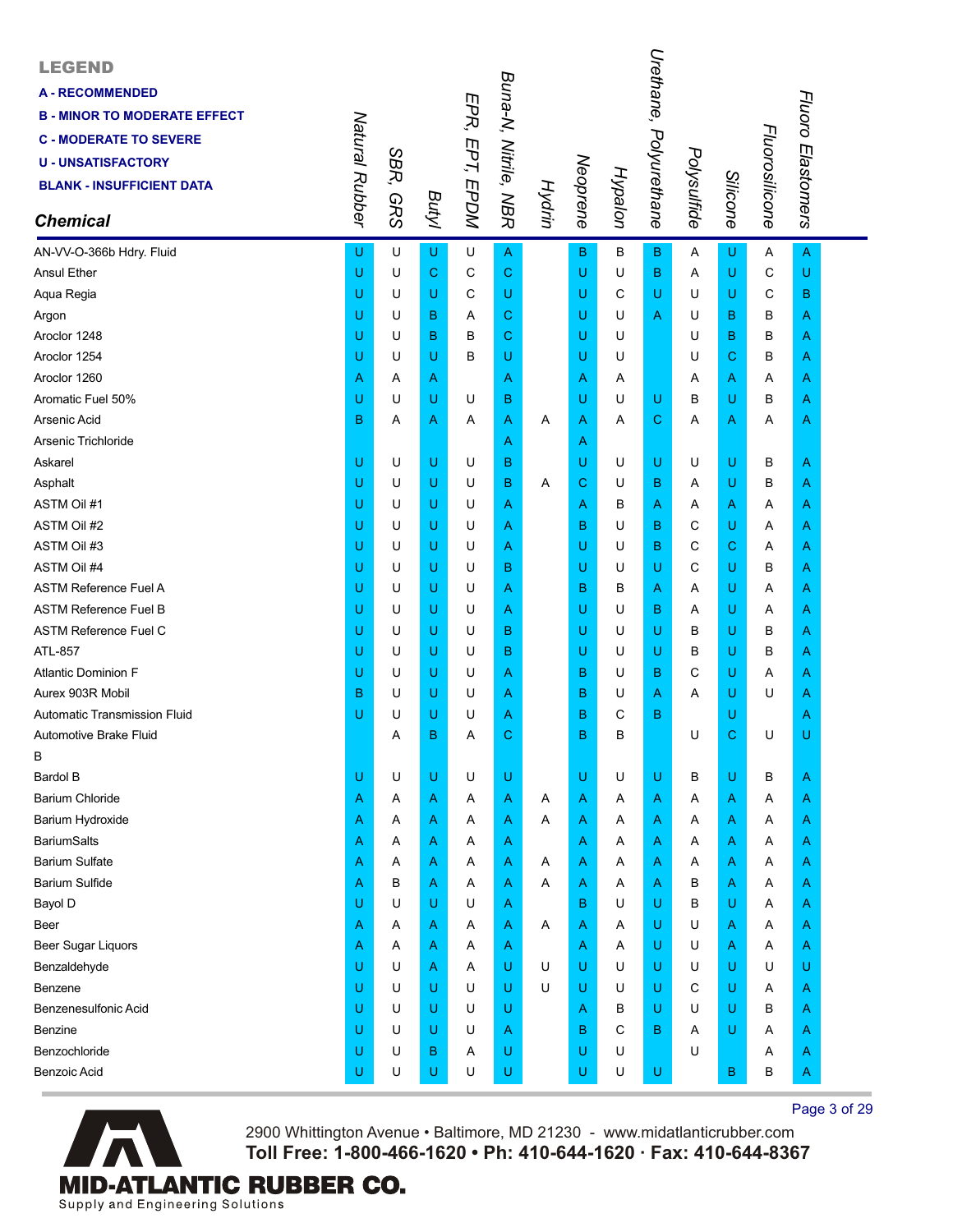| <b>LEGEND</b><br><b>A-RECOMMENDED</b><br><b>B - MINOR TO MODERATE EFFECT</b><br><b>C - MODERATE TO SEVERE</b><br><b>U-UNSATISFACTORY</b><br><b>BLANK - INSUFFICIENT DATA</b><br><b>Chemical</b> | Natural Rubber | SBR,<br><b>GRS</b> | <b>Butyl</b> | EPR, EPT, EPDM | Buna-N, Nitrile, NBR |   |   | Hypalon<br>Neoprene<br>Hydrin | Urethane, Polyurethane | Polysulfide | Silicone    | Fluorosilicone | Fluoro Elastomers |  |
|-------------------------------------------------------------------------------------------------------------------------------------------------------------------------------------------------|----------------|--------------------|--------------|----------------|----------------------|---|---|-------------------------------|------------------------|-------------|-------------|----------------|-------------------|--|
| Benzophenone                                                                                                                                                                                    |                | U                  | B            | В              |                      |   |   |                               | U                      | B           |             | Α              | $\overline{A}$    |  |
| <b>Benzyl Alcohol</b>                                                                                                                                                                           | U              | U                  | в            | B              | U                    | U | в | в                             | U                      | U           |             | B              | A                 |  |
| Benzyl Benzoate                                                                                                                                                                                 | U              | U                  | B            | в              | U                    |   | U | U                             |                        | U           |             | Α              | A                 |  |
| Benzyl Chloride                                                                                                                                                                                 | U              | U                  | U            | U              | U                    |   | U | U                             | U                      | U           | U           | Α              | Α                 |  |
| <b>Black Point 77</b>                                                                                                                                                                           | С              | C                  | Α            | Α              | Α                    |   | С | C                             | С                      | C           | $\mathbf C$ | C              | A                 |  |
| <b>Black Sulphate Liquors</b>                                                                                                                                                                   | B              | B                  | в            | B              | в                    |   | B | в                             | U                      | U           | B           | B              | A                 |  |
| <b>Black Furnace Gas</b>                                                                                                                                                                        | U              | U                  | U            | U              | U                    |   | U | U                             | U                      | U           | A           | в              | A                 |  |
| <b>Bleach Solutions</b>                                                                                                                                                                         | U              | U                  | Α            | Α              | U                    |   | С | Α                             | U                      | U           | в           | в              | Α                 |  |
| <b>Borax</b>                                                                                                                                                                                    | B              | В                  | Α            | Α              | в                    |   | Α | Α                             | Α                      | U           | в           | В              | Α                 |  |
| <b>Bordeaux Mixture</b>                                                                                                                                                                         | B              | B                  | Α            | Α              | в                    |   | в | Α                             | U                      | U           | B           | в              | Α                 |  |
| <b>Boric Acid</b>                                                                                                                                                                               | Α              | Α                  | Α            | Α              | A                    | Α | A | Α                             | Α                      | U           | A           | Α              | Α                 |  |
| Boron Fluids(HEF)                                                                                                                                                                               | U              | U                  | U            | U              | в                    |   | U | U                             | U                      | В           | U           | в              | A                 |  |
| Brake Fluid(Non-Petroleum)                                                                                                                                                                      |                | Α                  | B            | Α              | C                    |   | в | в                             |                        | U           | $\mathbf C$ | U              | U                 |  |
| Bray GG-130                                                                                                                                                                                     | U              | U                  | U            | U              | в                    |   | U | U                             | U                      | в           | U           | в              | A                 |  |
| Brayco 719-R (VV-H-910)                                                                                                                                                                         | B              |                    | B            | Α              | C                    |   | B | B                             | U                      | U           | B           | в              | U                 |  |
| Brayco 885 (MIL-L-6085A)                                                                                                                                                                        | U              | U                  | U            | U              | B                    |   | U | U                             | Α                      | в           | U           | в              | A                 |  |
| Brayco 910                                                                                                                                                                                      | Α              | в                  | Α            | Α              | B                    |   | в | Α                             | С                      | U           | U           | U              | U                 |  |
| Brett 710                                                                                                                                                                                       | Α              | B                  | Α            | Α              | в                    |   | B | Α                             | С                      | U           | U           | U              | U                 |  |
| <b>Brine</b>                                                                                                                                                                                    |                |                    | Α            | Α              | Α                    |   | Α | Α                             |                        |             |             |                |                   |  |
| <b>Brom-113</b>                                                                                                                                                                                 |                | U                  | U            | U              | C                    |   | U | U                             |                        | в           | U           |                |                   |  |
| <b>Brom-114</b>                                                                                                                                                                                 | U              | U                  | U            | U              | B                    |   | в | в                             |                        | Α           | U           |                | в                 |  |
| <b>Bromine</b>                                                                                                                                                                                  | Ü              | U                  | U            | U              | U                    |   | U | U                             | U                      | В           | U           | в              | A                 |  |
| <b>Bromine Anhydrous</b>                                                                                                                                                                        |                |                    |              |                |                      |   | U | U                             |                        | в           | C           | В              | A                 |  |
| <b>Bromine Pentafluoride</b>                                                                                                                                                                    | U              | U                  | U            | U              | U                    |   | U | U                             | U                      | U           | U           | U              | U                 |  |
| <b>Bromine Trifluoride</b>                                                                                                                                                                      | U              | U                  | U            | U              | U                    | U | U | U                             | U                      | U           | U           | U              | U                 |  |
| <b>Bromine Water</b>                                                                                                                                                                            | U              | U                  | U            | U              | U                    |   | B | В                             | U                      | С           | U           | В              | A                 |  |
| Bromobenzene                                                                                                                                                                                    | U              | U                  | U            | U              | U                    | U | U | U                             | U                      | С           | U           | Α              | A                 |  |
| Bromochloro Trifluoroethane                                                                                                                                                                     | U              | U                  | U            | U              | U                    |   | U | U                             | U                      | U           | U           | В              | Α                 |  |
| <b>Bunker Oil</b>                                                                                                                                                                               | U              | U                  | U            | U              | A                    |   | U | U                             | B                      | Α           | в           | Α              | Α                 |  |
| <b>Butadiene</b>                                                                                                                                                                                | U              | U                  | U            | С              | U                    | U | B | в                             | U                      | С           | U           | в              | в                 |  |
| <b>Butane</b>                                                                                                                                                                                   | U              | U                  | U            | U              | Α                    | Α | Α | в                             | Α                      | Α           | U           | Α              | A                 |  |
| Butane 2,2-Dimethyl                                                                                                                                                                             | U              | С                  | U            | U              | Α                    |   | в | в                             | U                      | Α           | U           | Α              | Α                 |  |
| Butane 2,3-Dimethyl                                                                                                                                                                             | U              | C                  | U            | U              | Α                    |   | B | В                             | U                      | Α           | U           | Α              | Α                 |  |
| Butanol (Butyl Alcohol)                                                                                                                                                                         | Α              | Α                  | B            | в              | Α                    |   | Α | Α                             | U                      | в           | в           | Α              | A                 |  |
| 1-Butene, 2-Ethyl                                                                                                                                                                               | U              | U                  | U            | U              | Α                    |   | U | U                             | U                      | Α           | U           | С              | A                 |  |
| <b>Butter</b>                                                                                                                                                                                   | U              | U                  | в            | Α              | A                    | A | В | в                             | Α                      | U           | в           | Α              | A                 |  |
| <b>Butyl Acetate</b>                                                                                                                                                                            | U              | U                  | B            | B              | U                    | U | U | U                             | U                      | U           | U           | U              | U                 |  |
| <b>Butyl Acetyl Ricinoleate</b>                                                                                                                                                                 | U              | U                  | Α            | Α              | в                    |   | B | В                             | U                      |             |             | в              | A                 |  |
| <b>Butyl Acrylate</b>                                                                                                                                                                           | U              | U                  | U            | U              | U                    |   | U | U                             |                        | в           |             | U              | U                 |  |
| <b>Butyl Alcohol</b>                                                                                                                                                                            | Α              | Α                  | В            | В              | A                    |   | Α | Α                             | U                      | В           | B           | Α              | A                 |  |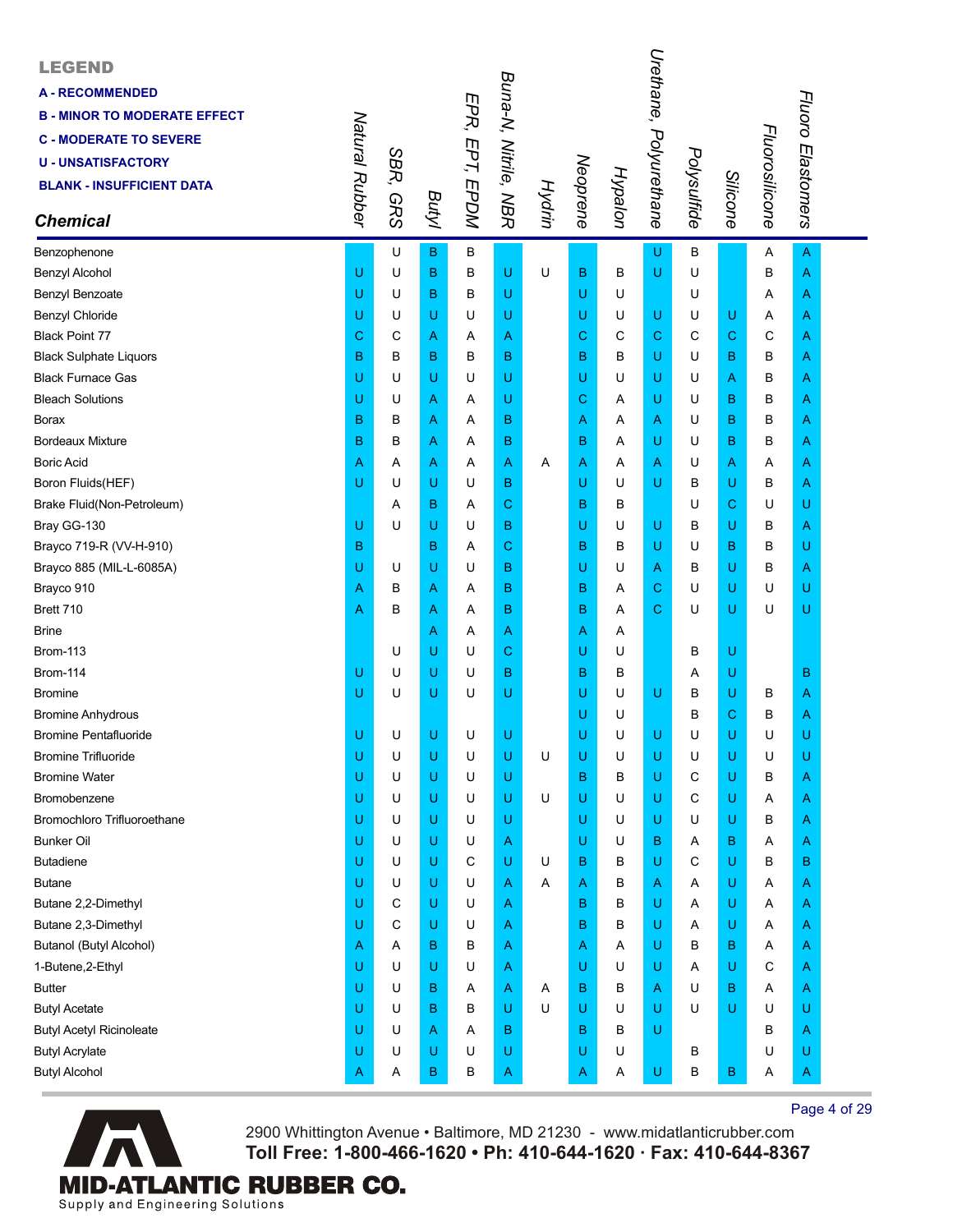| <b>LEGEND</b><br><b>A - RECOMMENDED</b><br><b>B - MINOR TO MODERATE EFFECT</b><br><b>C - MODERATE TO SEVERE</b><br><b>U-UNSATISFACTORY</b><br><b>BLANK - INSUFFICIENT DATA</b><br><b>Chemical</b> | Natural Rubber | SBR,<br><b>GRS</b> | Butyl | EPR, EPT, EPDM | Buna-N, Nitrile, NBR | Hydrin | Neoprene     | Hypalon | Urethane,<br>Polyurethane | Polysulfide | Silicone    | Fluorosilicone | Fluoro Elastomers |  |
|---------------------------------------------------------------------------------------------------------------------------------------------------------------------------------------------------|----------------|--------------------|-------|----------------|----------------------|--------|--------------|---------|---------------------------|-------------|-------------|----------------|-------------------|--|
| <b>Butyl Amine</b>                                                                                                                                                                                | U              | U                  | U     | U              | $\mathbf C$          |        | U            | U       | U                         | U           | $\mathsf B$ | U              | U                 |  |
| <b>Butyl Benzoate</b>                                                                                                                                                                             | U              | U                  | в     | Α              | U                    |        | U            | U       |                           | U           |             | Α              | A                 |  |
| <b>Butyl Butyrate</b>                                                                                                                                                                             | U              | U                  | Α     | Α              | U                    |        | U            | U       |                           | U           |             | Α              | Α                 |  |
| <b>Butyl Carbitol</b>                                                                                                                                                                             | U              | U                  | Α     | Α              | B                    |        | в            | в       |                           | U           | U           | U              | С                 |  |
| <b>Butyl Cellosolve</b>                                                                                                                                                                           | U              | U                  | Α     | Α              | C                    |        | C            | В       | U                         |             |             | U              | U                 |  |
| <b>Butyl Cellosolve Adipate</b>                                                                                                                                                                   | U              | U                  | B     | B              | U                    |        | U            | U       | U                         | в           | $\mathbf B$ | в              | в                 |  |
| <b>Butyl Ether</b>                                                                                                                                                                                | U              | U                  | C     | C              | C                    |        | U            | U       | B                         | Α           | U           | C              | U                 |  |
| <b>Butyl Oleate</b>                                                                                                                                                                               | U              | U                  | в     | B              | U                    |        | U            | U       |                           |             |             | в              | A                 |  |
| <b>Butyl Stearate</b>                                                                                                                                                                             | U              | U                  | B     | В              | B                    |        | U            | U       |                           | Α           |             | в              | Α                 |  |
| <b>Butylene</b>                                                                                                                                                                                   | U              | U                  | U     | U              | в                    |        | C            | U       | U                         | В           | U           | В              | Α                 |  |
| Butyraldehyde                                                                                                                                                                                     | U              | U                  | B     | В              | U                    |        | U            | U       | U                         | C           | U           | U              | U                 |  |
| <b>Butyric</b>                                                                                                                                                                                    |                | U                  | B     | В              | U                    |        | U            | U       |                           |             |             |                | B                 |  |
| C                                                                                                                                                                                                 |                |                    |       |                |                      |        |              |         |                           |             |             |                |                   |  |
| Calcine Liquors                                                                                                                                                                                   |                |                    | Α     | Α              | A                    |        |              |         | U                         |             |             | Α              | Α                 |  |
| Calcium Acetate                                                                                                                                                                                   | Α              | U                  | Α     | Α              | B                    |        | в            | U       | U                         | U           | U           | U              | U                 |  |
| <b>Calcium Bisulfite</b>                                                                                                                                                                          | U              | U                  | U     | U              | Α                    |        | Α            | Α       | Α                         | U           | A           | Α              | Α                 |  |
| Calcium Carbonate                                                                                                                                                                                 | Α              | Α                  | Α     | Α              | Α                    |        | Α            | Α       | С                         | U           | A           | Α              | Α                 |  |
| Calcium Chloride                                                                                                                                                                                  | Α              | Α                  | Α     | Α              | Α                    | Α      | Α            | Α       | Α                         | Α           | A           | Α              | Α                 |  |
| Calcium Cyanide                                                                                                                                                                                   | Α              | Α                  | Α     | Α              | Α                    |        | A            | Α       |                           | Α           | A           |                |                   |  |
| Calcium Hydroxide                                                                                                                                                                                 | Α              | Α                  | Α     | Α              | Α                    | Α      | $\mathsf{A}$ | Α       | Α                         | U           | A           | Α              | Α                 |  |
| Calcium Hypochloride                                                                                                                                                                              | U              | U                  | Α     | Α              | U                    | В      | U            | Α       | U                         | U           |             | Α              | Α                 |  |
| Calcium Hypochlorite                                                                                                                                                                              | U              | U                  | Α     | Α              | C                    | В      | C            | Α       | U                         | U           | B           | в              | A                 |  |
| <b>Calcium Nitrate</b>                                                                                                                                                                            | Α              | Α                  | A     | Α              | Α                    | Α      | A            | A       | Α                         | A           | B           | Α              | A                 |  |
| Calcium Phosphate                                                                                                                                                                                 | Α              | A                  | Α     | Α              | Α                    |        | в            | Α       | Α                         |             | Α           |                | A                 |  |
| <b>Calcium Salts</b>                                                                                                                                                                              | Α              | Α                  | Α     | Α              | A                    |        | Α            | Α       | Α                         | Α           | B           | Α              | Α                 |  |
| <b>Calcium Silicate</b>                                                                                                                                                                           | Α              | Α                  | Α     | A              | Α                    |        | A            | Α       |                           |             |             |                | A                 |  |
| Calcium Sulfide                                                                                                                                                                                   | B              | в                  | Α     | Α              | B                    | В      | A            | Α       | Α                         | U           | B           | Α              | A                 |  |
| Calcium Sulfite                                                                                                                                                                                   | B              | в                  | Α     | Α              | Α                    |        | Α            | Α       | Α                         | в           | A           | Α              | A                 |  |
| Calcium Thiosulfate                                                                                                                                                                               | B              | В                  | Α     | Α              | B                    |        | Α            | Α       | Α                         | в           | A           | Α              | A                 |  |
| Caliche Liquors                                                                                                                                                                                   | Α              | Α                  | Α     | Α              | A                    |        | Α            | Α       | Α                         | Α           | в           | Α              | Α                 |  |
| Cane Sugar Liquors                                                                                                                                                                                | Α              | Α                  | Α     | Α              | Α                    | Α      | A            | Α       | U                         | U           | A           | Α              | Α                 |  |
| Caproic Aldehyde                                                                                                                                                                                  | B              |                    | B     | В              |                      |        |              |         | U                         | в           | B           | U              | U                 |  |
| Carbamate                                                                                                                                                                                         | U              | U                  | B     | B              | C                    |        | в            | В       | U                         | B           |             | Α              | Α                 |  |
| Carbitol                                                                                                                                                                                          | B              | в                  | B     | B              | B                    |        | B            | в       | U                         | В           | $\sf B$     | В              | B                 |  |
| Carbolic Acid                                                                                                                                                                                     | Ū              | U                  | B     | В              | U                    |        | C            | C       |                           | U           | U           | Α              | A                 |  |
| Carbon Bisulfide                                                                                                                                                                                  |                |                    | U     | U              | C                    | U      | U            | U       |                           | С           |             | Α              | A                 |  |
| Carbon Dioxide, Dry                                                                                                                                                                               | B              | в                  | B     | B              | A                    | A      | в            | в       | A                         | B           | в           | в              | в                 |  |
| Carbon Dioxide, Wet                                                                                                                                                                               | B              | в                  | в     | в              | Α                    |        | B            | в       |                           | B           | $\mathbf B$ | B              | B                 |  |
| Carbon Disulfide                                                                                                                                                                                  | U              | U                  | U     | U              | U                    |        | U            | U       |                           |             |             | Α              | A                 |  |
| Carbon Monoxide                                                                                                                                                                                   | B              | В                  | Α     | A              | A                    | Α      | A            | Α       | A                         | U           | A           | в              | A                 |  |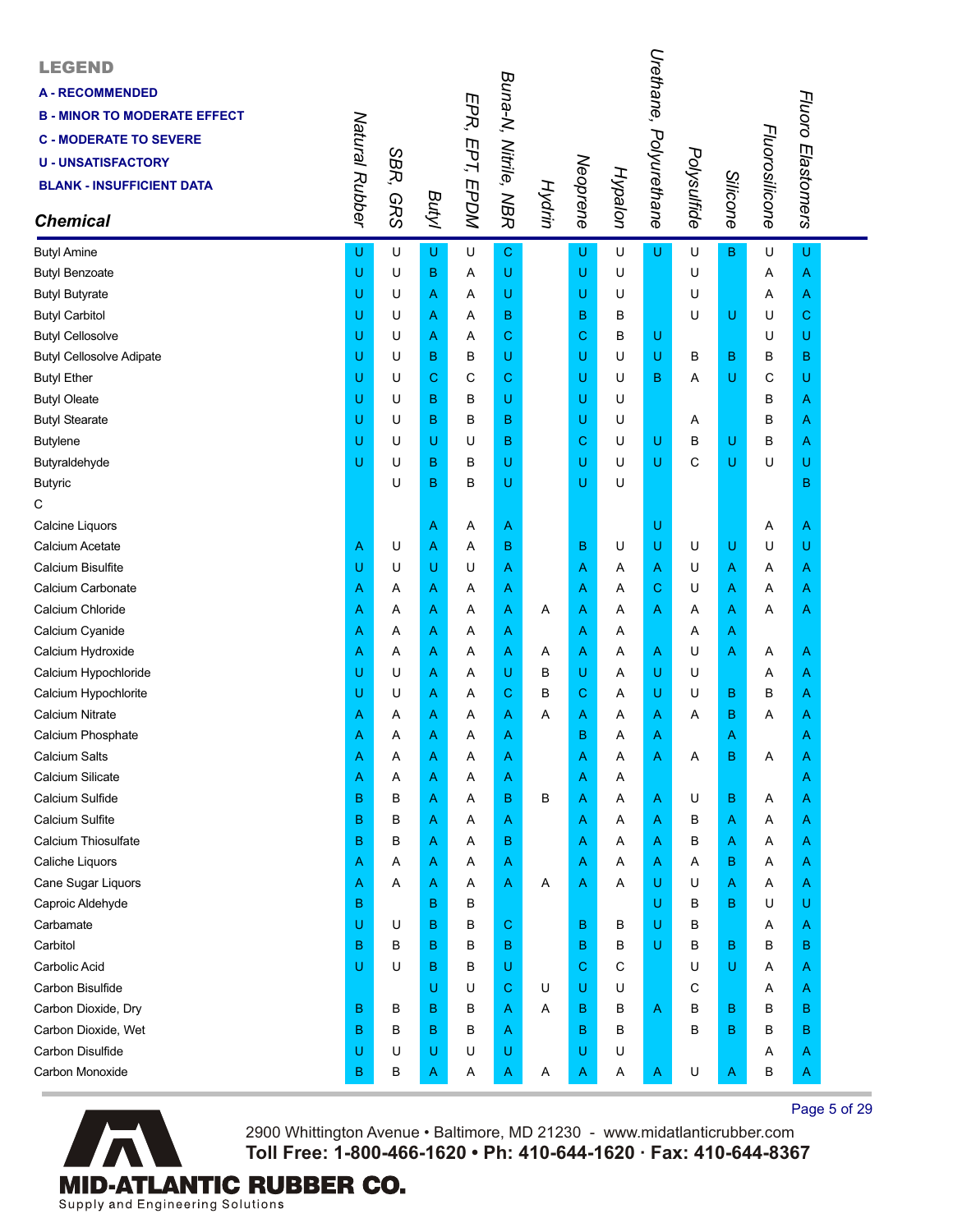| <b>LEGEND</b><br><b>A-RECOMMENDED</b><br><b>B - MINOR TO MODERATE EFFECT</b><br><b>C - MODERATE TO SEVERE</b><br><b>U - UNSATISFACTORY</b><br><b>BLANK - INSUFFICIENT DATA</b><br><b>Chemical</b> | Natural Rubber | SBR,<br><b>GRS</b> | Butyl       | EPR, EPT, EPDM | Buna-N, Nitrile, NBR | Hydrin | Neoprene | Hypalon | Urethane,<br>Polyurethane | Polysulfide | <b>Silicone</b> | Fluorosilicone | Fluoro Elastomers |  |
|---------------------------------------------------------------------------------------------------------------------------------------------------------------------------------------------------|----------------|--------------------|-------------|----------------|----------------------|--------|----------|---------|---------------------------|-------------|-----------------|----------------|-------------------|--|
| Carbon Tetrachloride                                                                                                                                                                              | U              | U                  | U           | U              | $\mathbf C$          | B      | U        | U       | U                         | C           | U               | Α              | A                 |  |
| Carbonic Acid                                                                                                                                                                                     | Α              | В                  | Α           | Α              | в                    |        | Α        | A       | Α                         | Α           | A               | Α              | A                 |  |
| Castor Oil                                                                                                                                                                                        | Α              | A                  | в           | В              | A                    | Α      | Α        | A       | Α                         | C           | A               | Α              | A                 |  |
| Cellosolve                                                                                                                                                                                        | U              | U                  | в           | в              | U                    |        | U        | U       | U                         | B           | U               | U              | U                 |  |
| Cellosolve Acetate                                                                                                                                                                                | U              | U                  | B           | в              | U                    |        | U        | U       | U                         | B           | U               | U              | U                 |  |
| Cellosolve Butyl                                                                                                                                                                                  | U              | U                  | B           | в              | U                    |        | U        | U       | U                         | в           | U               | U              | U                 |  |
| Celluguard                                                                                                                                                                                        | Α              | A                  | Α           | Α              | Α                    |        | Α        | A       | U                         | Α           | A               | Α              | A                 |  |
| Cellulube A60 Now Fyrquel                                                                                                                                                                         | U              | U                  | в           | Α              | U                    |        | U        | U       | U                         | в           |                 | C              | B                 |  |
| Cellulube90,100,150,220,300,500                                                                                                                                                                   | U              | U                  | A           | A              | U                    |        | U        | U       | U                         | U           | A               | в              | A                 |  |
| Cellutherm 2505A                                                                                                                                                                                  | U              | U                  | U           | U              | в                    |        | U        | U       | U                         | Α           | U               | в              | A                 |  |
| Cetane (Hexadecane)                                                                                                                                                                               | U              | U                  | U           | U              | Α                    |        | B        | в       | U                         | Α           | U               | С              | A                 |  |
| China Wod Oil (Tung Oil)                                                                                                                                                                          | U              | U                  | С           | U              | Α                    |        | в        | C       | С                         | C           | U               | В              | A                 |  |
| Chloracetic Acid                                                                                                                                                                                  | U              | U                  | B           | в              | U                    |        | U        | U       | U                         | U           |                 | U              | U                 |  |
| Chlorodane                                                                                                                                                                                        | U              | U                  | U           | U              | в                    |        | С        | С       |                           |             | U               | в              | A                 |  |
| Chlorextol                                                                                                                                                                                        | U              | U                  | U           | U              | в                    |        | B        | U       | U                         | U           | U               | в              | A                 |  |
| <b>Chlorinated Salt Brine</b>                                                                                                                                                                     | B              | U                  | U           | U              | U                    |        | U        | В       | U                         | U           | U               | Α              | A                 |  |
| Chlorinated Solvents, Dry                                                                                                                                                                         | U              | U                  | U           | U              | U                    |        | U        | U       | U                         | U           | U               | Α              | A                 |  |
| Chlorinated Solvents, Wet                                                                                                                                                                         | U              | U                  | U           | U              | U                    |        | U        | U       | U                         | U           | U               | Α              | A                 |  |
| Chlorine, Dry                                                                                                                                                                                     | U              | U                  | U           | Α              | U                    | в      | C        | в       | U                         | U           | U               | Α              | A                 |  |
| Chlorine, Wet                                                                                                                                                                                     | U              | U                  | С           | C              | U                    | в      | U        | С       | U                         | U           |                 | в              | A                 |  |
| <b>Chlorine Dioxide</b>                                                                                                                                                                           | U              | U                  | C           | C              | U                    |        | U        | C       | U                         | U           |                 | в              | A                 |  |
| Chlorine Dioxide(8% CI as NACIO2 in solutio                                                                                                                                                       | U              | U                  | U           | U              | U                    |        | U        | U       | U                         | U           |                 | B              | A                 |  |
| <b>Chlorine Trifluoride</b>                                                                                                                                                                       | U              | U                  | U           | U              | U                    | U      | U        | U       | U                         | U           | U               | в              | U                 |  |
| Chloroacetone                                                                                                                                                                                     | U              | U                  | B           | Α              | U                    |        | B        | U       | U                         | U           | U               | U              | U                 |  |
| Chloroacetic Acid                                                                                                                                                                                 |                |                    | B           | B              |                      |        | A        | A       |                           |             |                 |                |                   |  |
| Chlorobenzene                                                                                                                                                                                     | U              | U                  | U           | U              | U                    | U      | U        | U       | U                         | U           | U               | B              | A                 |  |
| Chlorobenzene, (Mono)                                                                                                                                                                             | U              | U                  | U           | U              | U                    |        | U        | U       | U                         | U           | U               | В              | A                 |  |
| Chlorobromo Methane                                                                                                                                                                               | U              | U                  | B           | в              | U                    |        | U        | U       | U                         | U           | U               | В              | B                 |  |
| Chlorobutadiene                                                                                                                                                                                   | U              | U                  | U           | U              | U                    |        | U        | U       | U                         | U           | U               | В              | A                 |  |
| Chlorododecane                                                                                                                                                                                    | U              | U                  | U           | U              | U                    |        | U        | U       | U                         | U           | U               | Α              | Α                 |  |
| Chloroform                                                                                                                                                                                        | U              | U                  | U           | U              | U                    |        | U        | U       | U                         | U           | U               | В              | A                 |  |
| O-Chloronapthalene                                                                                                                                                                                | U              | U                  | U           | U              | U                    |        | U        | U       | U                         | U           | U               | в              | A                 |  |
| 1-Chloro 1-Nitro Ethane                                                                                                                                                                           | U              | U                  | U           | U              | U                    |        | U        | U       | U                         | U           | U               | U              | С                 |  |
| <b>Chlorosulfonic Acid</b>                                                                                                                                                                        | U              | U                  | U           | U              | U                    |        | U        | U       | U                         | U           | U               | U              | C                 |  |
| Chlorotoluene                                                                                                                                                                                     | U              | U                  | U           | U              | U                    |        | U        | U       | U                         | U           | U               | В              | A                 |  |
| Chlorox                                                                                                                                                                                           | U              | U                  | B           | в              | B                    |        | в        | в       | U                         | U           |                 | Α              | A                 |  |
| O-Chlorphenol                                                                                                                                                                                     | U              | U                  | U           | U              | U                    |        | U        | U       | U                         | U           | U               | В              | A                 |  |
| Chrome Alum                                                                                                                                                                                       | Α              | A                  | A           | Α              | Α                    |        | Α        | A       |                           | U           | A               |                | Α                 |  |
| <b>Chrome Plating Solutions</b>                                                                                                                                                                   | U              | U                  | U           | U              | U                    |        | U        | U       | U                         | U           | B               | В              | A                 |  |
| Chromic Acid                                                                                                                                                                                      | U              | U                  | $\mathbf C$ | $\mathbf C$    | U                    |        | U        | в       | U                         | U           | $\mathbf C$     | $\mathsf C$    | A                 |  |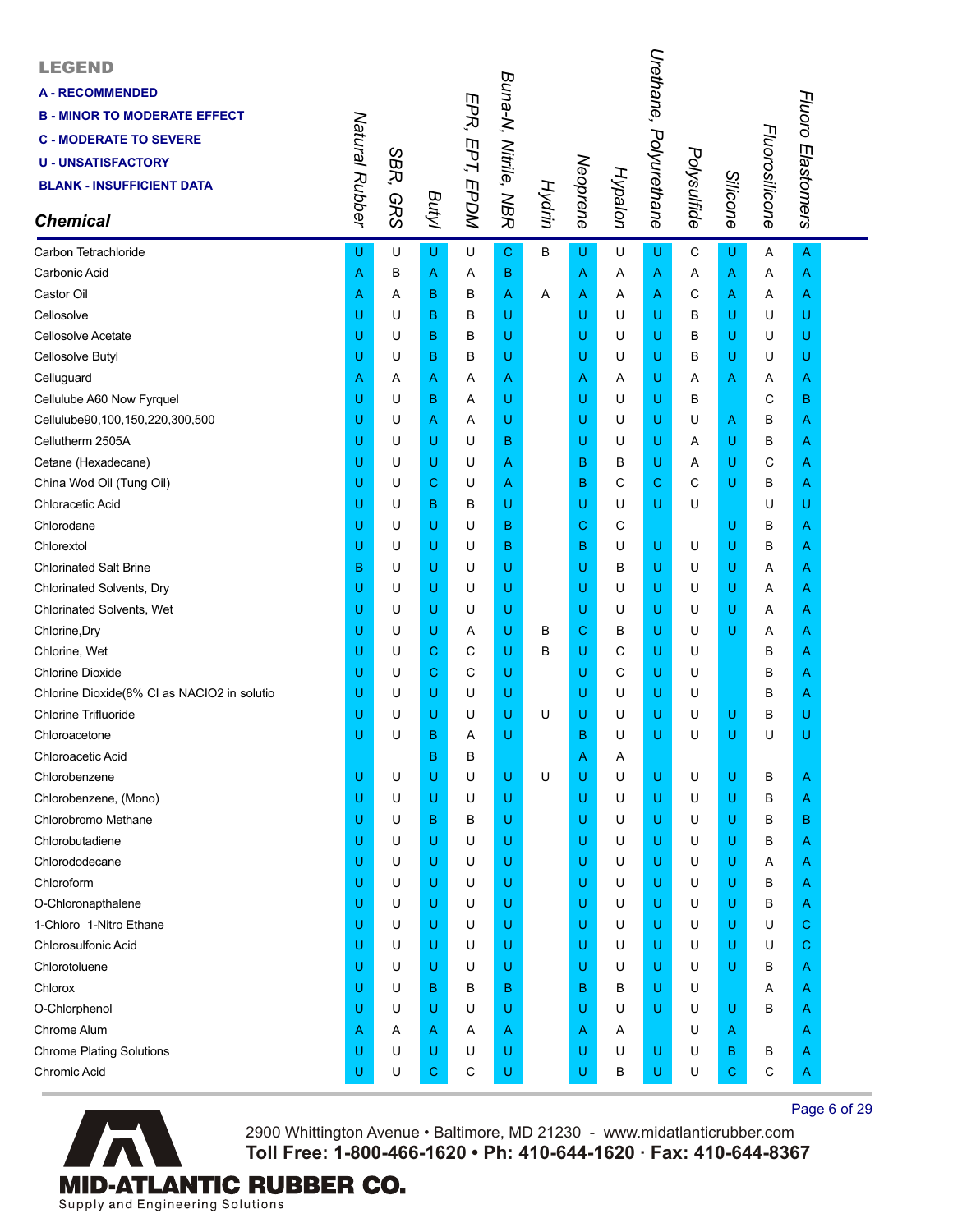| <b>LEGEND</b><br><b>A-RECOMMENDED</b><br><b>B - MINOR TO MODERATE EFFECT</b><br><b>C - MODERATE TO SEVERE</b><br><b>U-UNSATISFACTORY</b><br><b>BLANK - INSUFFICIENT DATA</b><br><b>Chemical</b> | Natural Rubber | SBR,<br><b>GRS</b> | Butyl | EPR, EPT, EPDM | Buna-N, Nitrile, NBR | Hydrin | Neoprene | Hypalon | Urethane,<br>Polyurethane | Polysulfide | Silicone     | Fluorosilicone | Fluoro Elastomers |  |
|-------------------------------------------------------------------------------------------------------------------------------------------------------------------------------------------------|----------------|--------------------|-------|----------------|----------------------|--------|----------|---------|---------------------------|-------------|--------------|----------------|-------------------|--|
| Chromic Oxide .88 Wt.% Aqueous Solution                                                                                                                                                         | U              | U                  | B     | В              | U                    |        | U        | Α       | U                         | U           | $\mathbf{B}$ | B              | $\overline{A}$    |  |
| Circo Light Process Oil                                                                                                                                                                         | U              | U                  | U     | U              | Α                    |        | B        | в       | A                         | Α           | U            | Α              | A                 |  |
| <b>Citric Acid</b>                                                                                                                                                                              | Α              | Α                  | Α     | Α              | A                    | Α      | Α        | Α       | Α                         | U           | A            | Α              | A                 |  |
| City Service Koolmotor-AP Gear Oil 140-E.P.I                                                                                                                                                    | U              | U                  | U     | U              | Α                    |        | в        | в       | Α                         | Α           | U            | Α              | Α                 |  |
| City Service Pacemaker #2                                                                                                                                                                       | U              | U                  | U     | U              | Α                    |        | в        | U       | В                         |             | U            | Α              | Α                 |  |
| City Service #65,#120,#250                                                                                                                                                                      | U              | U                  | U     | U              | Α                    |        | в        | U       | В                         |             | U            | A              | A                 |  |
| <b>Cobalt Chloride</b>                                                                                                                                                                          | Α              | Α                  | Α     | Α              | A                    |        | Α        | Α       | U                         | U           | B            | Α              | A                 |  |
| Cobalt Chloride, 2N                                                                                                                                                                             | Α              | Α                  | Α     | Α              | Α                    |        | Α        | Α       | U                         | U           | в            | Α              | Α                 |  |
| Cocoanut Oil                                                                                                                                                                                    | U              | U                  | B     | C              | Α                    |        | С        | C       | С                         | U           | A            | Α              | Α                 |  |
| Cod Liver Oil                                                                                                                                                                                   | U              | U                  | Α     | Α              | Α                    |        | B        | В       | Α                         | U           | в            | Α              | A                 |  |
| Coffee                                                                                                                                                                                          | Α              | Α                  | Α     | Α              | Α                    |        | Α        | Α       | U                         | U           | A            | Α              | Α                 |  |
| Coke Oven Gas                                                                                                                                                                                   | U              | U                  | U     | U              | U                    |        | U        | U       | U                         | U           | B            | в              | A                 |  |
| Coliche Liquors                                                                                                                                                                                 | Α              | B                  | B     | в              | B                    |        | Α        |         |                           | U           |              |                |                   |  |
| Convelex 10                                                                                                                                                                                     | U              | U                  | U     |                | U                    |        | U        | U       | В                         | Α           | U            |                |                   |  |
| Coolanol (Monsanto)                                                                                                                                                                             | U              | U                  | U     | U              | Α                    |        | A        | в       | U                         | U           | U            | в              | A                 |  |
| Coolanol 45 (Monsanto)                                                                                                                                                                          | U              | U                  | U     | U              | Α                    |        | Α        | в       | U                         | U           | U            | в              | A                 |  |
| Copper Acetate                                                                                                                                                                                  | Α              | U                  | Α     | Α              | B                    |        | в        | U       | U                         | U           | U            | U              | U                 |  |
| Copper Chloride                                                                                                                                                                                 | Α              | Α                  | Α     | Α              | Α                    |        | Α        | Α       | Α                         | U           | A            | A              | A                 |  |
| Copper Cyanide                                                                                                                                                                                  | Α              | Α                  | Α     | Α              | Α                    |        | Α        | Α       | A                         |             | A            | Α              | A                 |  |
| <b>Copper Salts</b>                                                                                                                                                                             | Α              | Α                  | Α     | Α              | Α                    |        | A        | Α       | Α                         |             | A            | Α              | Α                 |  |
| Copper Sulfate                                                                                                                                                                                  | B              | B                  | B     | Α              | Α                    |        | A        | Α       | Α                         | U           | A            | Α              | Α                 |  |
| Copper Sulfate 10%                                                                                                                                                                              | B              | B                  | в     | Α              | Α                    |        | A        | Α       | B                         | U           | A            | A              | A                 |  |
| Copper Sulfate 50%                                                                                                                                                                              | А              | B                  | B     | Α              | Α                    |        | A        | Α       | С                         | A           | Α            | Α              | A                 |  |
| Corn Oil                                                                                                                                                                                        | U              | U                  | С     | С              | Α                    | Α      | С        | B       | Α                         | U           | Α            | Α              | A                 |  |
| <b>Cottonseed Oil</b>                                                                                                                                                                           | U              | U                  | C     | С              | Α                    | Α      | С        | B       | Α                         | U           | A            | Α              | A                 |  |
| Creosols                                                                                                                                                                                        | U              | U                  | U     | U              | U                    | U      | U        | U       | U                         | U           | U            | В              | A                 |  |
| Creosote                                                                                                                                                                                        | U              | U                  | U     | U              | B                    | U      | C        | C       | В                         | С           | U            | Α              | A                 |  |
| Creosote, Cooler Tar                                                                                                                                                                            | U              | U                  | U     | U              | Α                    |        | в        | U       | С                         | С           | U            | Α              | A                 |  |
| Creosote, Wood                                                                                                                                                                                  | U              | U                  | U     | U              | Α                    |        | в        | U       | С                         | C           | U            | Α              | A                 |  |
| Creosylic Acid                                                                                                                                                                                  | U              | U                  | U     | U              | U                    |        | U        | U       | U                         | U           | U            | в              | A                 |  |
| Crude Oil                                                                                                                                                                                       | U              | U                  | U     | U              | B                    |        | U        | U       |                           |             | U            | в              | A                 |  |
| Cumene                                                                                                                                                                                          | U              | U                  | U     | U              | U                    |        | U        | U       | U                         | В           | U            | В              | A                 |  |
| <b>Cutting Oil</b>                                                                                                                                                                              | U              | U                  | U     | U              | Α                    |        | B        | В       | A                         | Α           | U            | Α              | A                 |  |
| Cyclohexane                                                                                                                                                                                     | U              | U                  | U     | U              | Α                    |        | U        | U       | B                         | Α           | U            | Α              | A                 |  |
| Cyclohexanol                                                                                                                                                                                    | U              | U                  | U     | U              | B                    |        | B        | в       |                           | B           | U            | Α              | A                 |  |
| Cyclohexanone                                                                                                                                                                                   | U              | U                  | в     | В              | U                    | U      | U        | U       | U                         | B           | U            | U              | U                 |  |
| P-Cymene                                                                                                                                                                                        | Ü              | U                  | U     | U              | U                    |        | U        | U       | U                         | U           | U            | в              | A                 |  |
| D                                                                                                                                                                                               |                |                    |       |                |                      |        |          |         |                           |             |              |                |                   |  |
| Decalin                                                                                                                                                                                         | U              | U                  | U     | U              | U                    |        | U        | U       |                           | В           | U            | Α              | A                 |  |
| Decane                                                                                                                                                                                          | U              | U                  | U     | U              | B                    |        | U        | U       | B                         | A           | B            | Α              | A                 |  |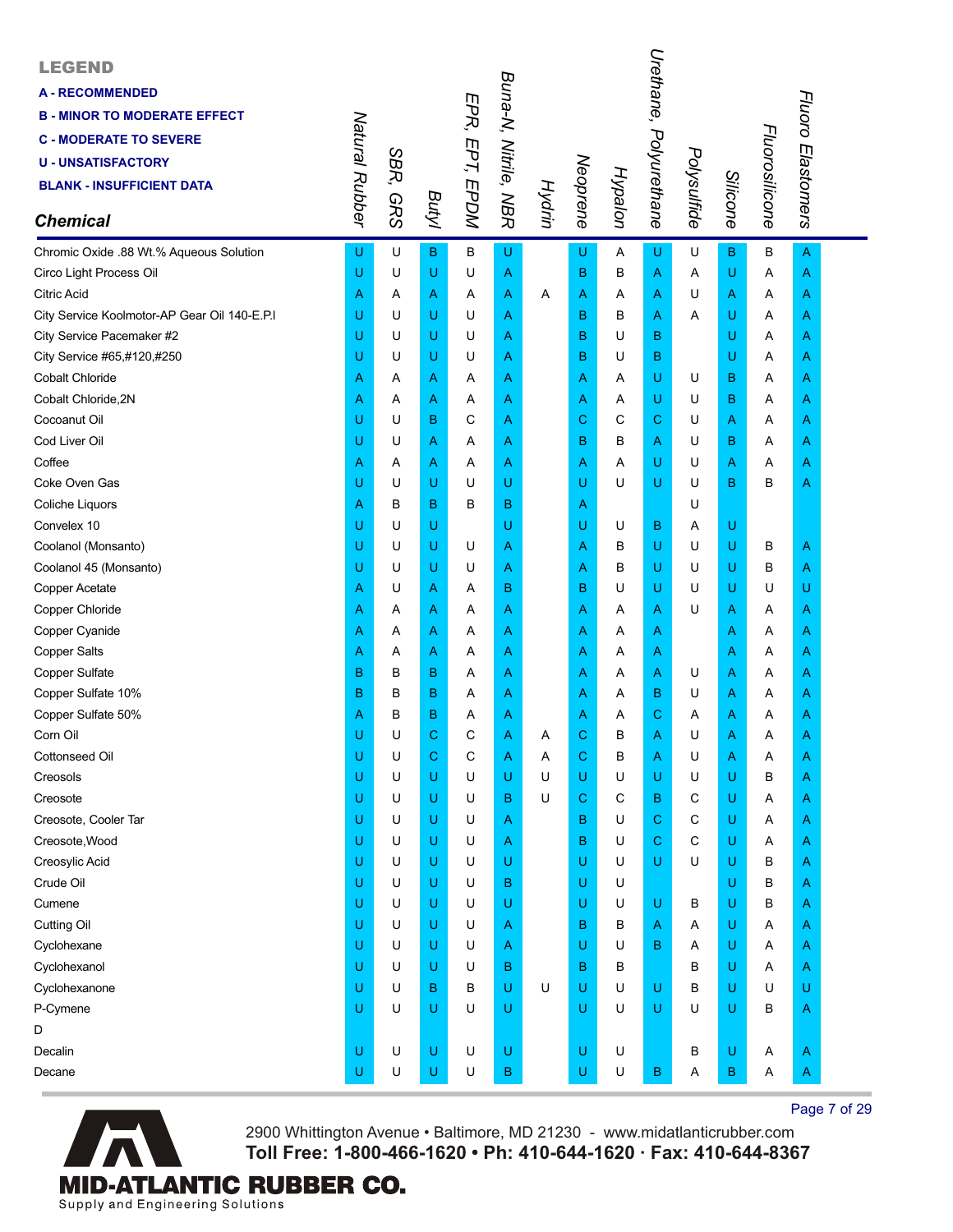| <b>LEGEND</b><br><b>A-RECOMMENDED</b><br><b>B - MINOR TO MODERATE EFFECT</b><br><b>C - MODERATE TO SEVERE</b><br><b>U - UNSATISFACTORY</b><br><b>BLANK - INSUFFICIENT DATA</b><br><b>Chemical</b> | Natural Rubber | SBR,<br><b>GRS</b> | Butyl | EPR, EPT, EPDM | Buna-N, Nitrile, NBR | Hydrin | Neoprene    | Hypalon | Urethane,<br>Polyurethane | Polysulfide | Silicone    | Fluorosilicone | Fluoro Elastomers |  |
|---------------------------------------------------------------------------------------------------------------------------------------------------------------------------------------------------|----------------|--------------------|-------|----------------|----------------------|--------|-------------|---------|---------------------------|-------------|-------------|----------------|-------------------|--|
| Delco Brake Fluid                                                                                                                                                                                 |                | Α                  | в     | Α              | C                    |        | $\mathbf B$ | в       |                           | U           | $\mathbf C$ | U              | U                 |  |
| <b>Denatured Alcohol</b>                                                                                                                                                                          | Α              | Α                  | Α     | Α              | A                    | A      | A           | Α       | U                         | C           | Α           | Α              | A                 |  |
| <b>Detergent Solutions</b>                                                                                                                                                                        | B              | B                  | Α     | Α              | A                    | A      | в           | B       | U                         |             | Α           | Α              | A                 |  |
| Developing Fluids (Photo)                                                                                                                                                                         | Α              | B                  | в     | в              | Α                    |        | A           | Α       |                           | Α           | Α           | Α              | A                 |  |
| Dextron                                                                                                                                                                                           | U              | U                  | U     | U              | Α                    |        | в           | U       | В                         |             | U           | в              | A                 |  |
| Diacetone                                                                                                                                                                                         | U              | U                  | A     | Α              | U                    |        | U           | U       | U                         | B           | U           | U              | U                 |  |
| Diacetone Alcohol                                                                                                                                                                                 | U              | U                  | Α     | Α              | U                    | U      | U           | U       | U                         | B           | U           | U              | U                 |  |
| Diazinon                                                                                                                                                                                          | U              | U                  | U     | U              | С                    |        | C           | C       |                           |             | U           | в              | в                 |  |
| Dibenzyl Ether                                                                                                                                                                                    | U              | U                  | B     | B              | U                    | U      | U           | U       | в                         | B           |             |                | U                 |  |
| Dibenzyl Sebacate                                                                                                                                                                                 | U              | U                  | B     | в              | U                    |        | U           | U       | в                         | В           | $\mathbf C$ | С              | B                 |  |
| Dibromoethyl Benzene                                                                                                                                                                              | U              | U                  | U     | U              | U                    |        | U           | U       | U                         | U           | U           | в              | A                 |  |
| Dibutylamine                                                                                                                                                                                      | U              | U                  | U     | U              | U                    |        | U           | U       | U                         | U           | С           | U              | U                 |  |
| <b>Dibutyl Ether</b>                                                                                                                                                                              | U              | U                  | С     | C              | U                    |        | U           | U       | В                         | Α           | U           | С              | C                 |  |
| <b>Dibutyl Phthalate</b>                                                                                                                                                                          | U              | U                  | С     | Α              | U                    | в      | U           | U       | U                         | Α           | B           | C              | B                 |  |
| Dibutyl Sebacate                                                                                                                                                                                  | U              | U                  | B     | B              | U                    |        | U           | U       | U                         | B           | B           | в              | B                 |  |
| O-Dichlorobenzene                                                                                                                                                                                 | U              | U                  | U     | U              | U                    |        | U           | U       | U                         | Α           | U           | в              | A                 |  |
| P-Dichlorobenzene                                                                                                                                                                                 | U              | U                  | U     | U              | U                    |        | U           | U       | U                         | Α           | U           | В              | A                 |  |
| Dichloro-Butane                                                                                                                                                                                   | U              | U                  | U     | U              | B                    |        | U           | U       | U                         | C           | U           | в              | A                 |  |
| Dichloro-Isopropyl Ether                                                                                                                                                                          | U              | U                  | U     | C              | U                    |        | U           | U       | В                         | A           | U           | С              | C                 |  |
| Dicyclohexylamine                                                                                                                                                                                 | U              | U                  | U     | U              | С                    |        | U           | U       | U                         | U           |             | U              | U                 |  |
| Diesel Oil                                                                                                                                                                                        | U              | U                  | U     | U              | Α                    | Α      | в           | B       | $\overline{C}$            | Α           | U           | Α              | A                 |  |
| Di-ester Lubricant MIL-L-7808                                                                                                                                                                     | U              | U                  | U     | U              | в                    |        | U           | U       | U                         | B           | U           | в              | A                 |  |
| Di-ester Synthetic Lubricants                                                                                                                                                                     | U              | U                  | U     | U              | в                    |        | U           | U       | U                         | B           | U           | в              | A                 |  |
| Diethylamine                                                                                                                                                                                      | B              | B                  | B     | в              | C                    |        | С           | C       | C                         | в           | B           | U              | U                 |  |
| Diethyl Benezene                                                                                                                                                                                  | U              | U                  | U     | U              | U                    |        | U           | U       | U                         | в           | U           | С              | A                 |  |
| Diethyl Ether                                                                                                                                                                                     | U              | U                  | U     | U              | U                    |        | C           | U       | Α                         | Α           | U           | C              | U                 |  |
| Diethyl Sebacate                                                                                                                                                                                  | U              | U                  | B     | В              | U                    |        | U           | U       | U                         | B           | B           | В              | в                 |  |
| Diethylene Glycol                                                                                                                                                                                 | A              | Α                  | Α     | Α              | Α                    | Α      | A           | Α       | U                         | U           | B           | Α              | A                 |  |
| Difluorodibromomethane                                                                                                                                                                            | U              | U                  | В     | B              | U                    |        | U           | U       | U                         | U           | U           |                |                   |  |
| Diisobutylene                                                                                                                                                                                     | U              | U                  | U     | U              | в                    |        | U           | U       | U                         | A           | U           | С              | A                 |  |
| Diisooctyl Sebacate                                                                                                                                                                               | U              | U                  | U     | С              | С                    |        | U           | U       | U                         | С           | С           | С              | в                 |  |
| Diisopropyl Benzene                                                                                                                                                                               | U              | U                  | U     | U              | U                    |        | U           | U       |                           | В           |             | В              | A                 |  |
| Diisopropyl Ketone                                                                                                                                                                                | U              | U                  | Α     | Α              | U                    |        | U           | U       | U                         | В           | U           | U              | U                 |  |
| Dimethyl Aniline                                                                                                                                                                                  | U              | U                  | U     | В              |                      |        | U           |         |                           |             |             | U              | U                 |  |
| Dimethyl Formamide                                                                                                                                                                                | U              | U                  | U     | В              | в                    |        | U           | U       |                           | В           | B           | U              | U                 |  |
| Dinitro Toluene                                                                                                                                                                                   | U              | U                  | U     | U              | U                    |        | U           | U       | U                         | U           | U           | U              | U                 |  |
| Dioctyl Phthalate                                                                                                                                                                                 | U              | U                  | В     | в              | U                    | в      | U           | U       | U                         | в           | C           | в              | в                 |  |
| Dioctyl Sebacate                                                                                                                                                                                  | U              | U                  | B     | в              | U                    | C      | U           | U       | В                         | С           | $\mathbf C$ | С              | в                 |  |
| Dioxane                                                                                                                                                                                           | U              | U                  | В     | в              | U                    |        | U           | U       | U                         | U           | U           | U              | U                 |  |
| Dioxolane                                                                                                                                                                                         | U              | U                  | С     | В              | U                    |        | U           | U       | U                         | U           | U           | U              | U                 |  |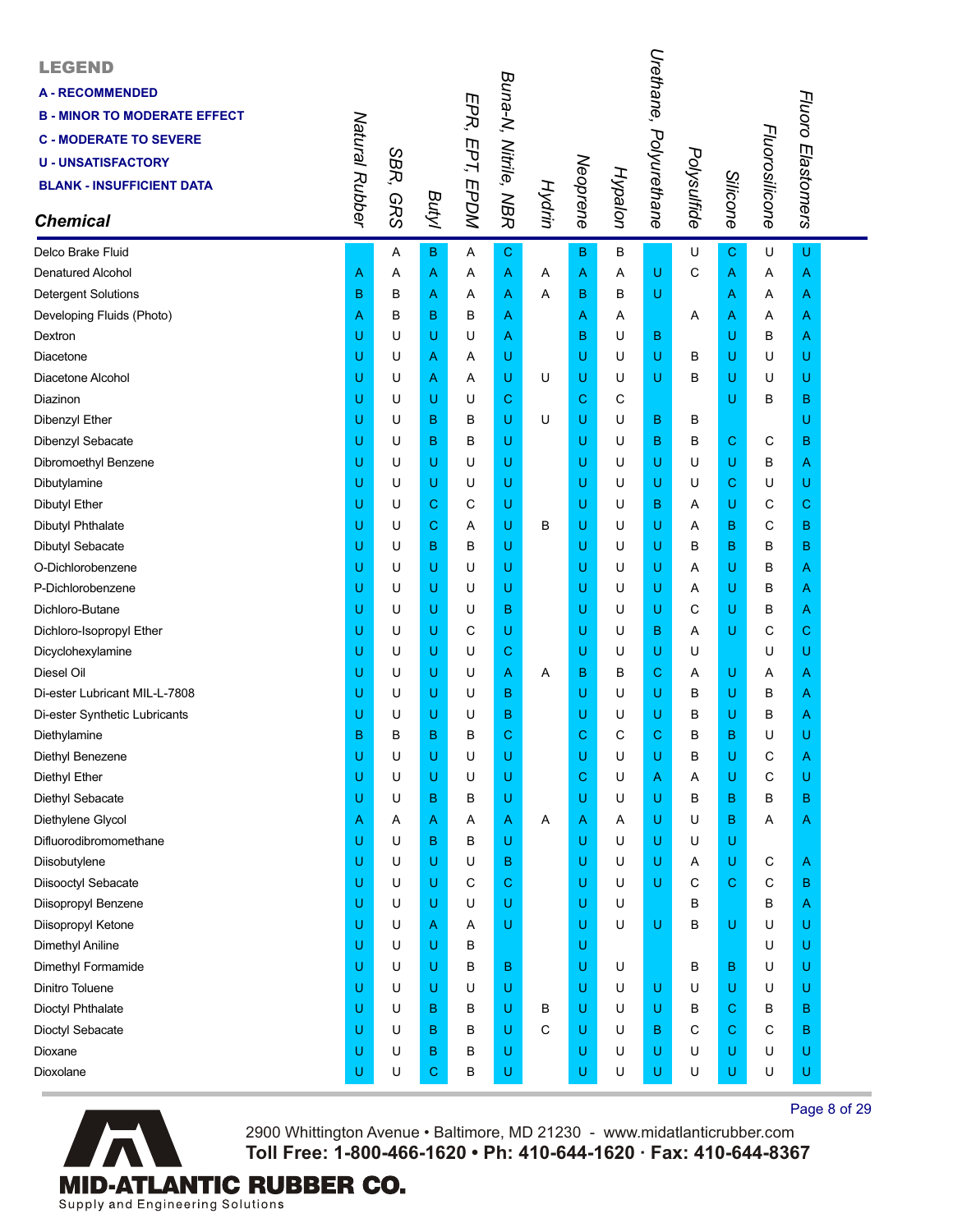| <b>LEGEND</b><br><b>A - RECOMMENDED</b><br><b>B - MINOR TO MODERATE EFFECT</b><br><b>C - MODERATE TO SEVERE</b><br><b>U - UNSATISFACTORY</b><br><b>BLANK - INSUFFICIENT DATA</b><br><b>Chemical</b> | Natural Rubber | SBR,<br><b>GRS</b> | Butyl | EPR, EPT, EPDM | Buna-N, Nitrile, NBR | Hydrin | Neoprene | Hypalon | Urethane,<br>Polyurethane | Polysulfide | Silicone    | Fluorosilicone | Fluoro Elastomers |  |
|-----------------------------------------------------------------------------------------------------------------------------------------------------------------------------------------------------|----------------|--------------------|-------|----------------|----------------------|--------|----------|---------|---------------------------|-------------|-------------|----------------|-------------------|--|
| Dipentene                                                                                                                                                                                           | U              | U                  | U     | U              | $\overline{B}$       |        | U        | U       | U                         | Α           | U           | C              | $\overline{A}$    |  |
| Diphenyl                                                                                                                                                                                            | $\cup$         | U                  | U     | U              | U                    |        | U        | U       | U                         | в           | U           | B              | A                 |  |
| Diphenyl Oxides                                                                                                                                                                                     | Ü              | U                  | U     | U              | Α                    |        | U        | U       | U                         | U           | $\mathbf C$ | В              | Α                 |  |
| Dow Chemical 50-4                                                                                                                                                                                   |                | Α                  | B     | A              |                      |        | в        | в       |                           | U           |             | U              | U                 |  |
| Dow Chemical ET378                                                                                                                                                                                  | U              | U                  | U     |                | U                    |        | U        | U       | B                         | Α           | U           |                |                   |  |
| Dow Chemical ET588                                                                                                                                                                                  |                | A                  | B     | Α              | C                    |        | B        | в       |                           | U           |             | U              | U                 |  |
| Dow Corning-3                                                                                                                                                                                       | Α              | Α                  | Α     | Α              | Α                    |        | A        | Α       | Α                         | Α           | $\mathbf C$ | Α              | A                 |  |
| Dow Corning-4                                                                                                                                                                                       | Α              | Α                  | Α     | Α              | Α                    |        | Α        | Α       | Α                         |             | $\mathbf C$ | Α              | Α                 |  |
| Dow Corning-5                                                                                                                                                                                       | Α              | A                  | Α     | Α              | Α                    |        | Α        | Α       | Α                         | Α           | $\mathbf C$ | Α              | Α                 |  |
| Dow Corning-11                                                                                                                                                                                      | Α              | Α                  | Α     | Α              | Α                    |        | Α        | Α       | Α                         | Α           | $\mathbf C$ | A              | Α                 |  |
| Dow Corning-33                                                                                                                                                                                      | Α              | Α                  | Α     | Α              | Α                    |        | Α        | Α       | Α                         | Α           | $\mathbf C$ | Α              | A                 |  |
| Dow Corning-44                                                                                                                                                                                      | Α              | Α                  | Α     | Α              | Α                    |        | A        | Α       | Α                         | Α           | $\mathbf C$ | Α              | Α                 |  |
| Dow Corning-55                                                                                                                                                                                      | Α              | Α                  | Α     | Α              | Α                    |        | Α        | Α       | Α                         | Α           | $\mathbf C$ | Α              | A                 |  |
| Dow Corning-200                                                                                                                                                                                     | Α              | Α                  | Α     | Α              | Α                    |        | Α        | Α       | Α                         | Α           | $\mathbf C$ | A              | A                 |  |
| Dow Corning-220                                                                                                                                                                                     | Α              | Α                  | Α     | Α              | A                    |        | A        | Α       | Α                         | Α           | $\mathbf C$ | Α              | A                 |  |
| Dow Corning-510                                                                                                                                                                                     | Α              | Α                  | Α     | Α              | Α                    |        | Α        | Α       | Α                         | Α           | $\mathbf C$ | Α              | Α                 |  |
| Dow Corning-550                                                                                                                                                                                     | Α              | Α                  | Α     | Α              | Α                    |        | Α        | Α       | Α                         | Α           | $\mathbf C$ | Α              | Α                 |  |
| Dow Corning-704                                                                                                                                                                                     |                |                    | Α     | Α              | B                    |        |          |         |                           |             |             |                | A                 |  |
| Dow Corning-705                                                                                                                                                                                     |                |                    | Α     | Α              | B                    |        |          |         |                           |             |             |                | Α                 |  |
| Dow Corning-710                                                                                                                                                                                     | Α              | Α                  | Α     | Α              | Α                    |        | A        | Α       | A                         | Α           | $\mathbf C$ | Α              | Α                 |  |
| Dow Corning-1208                                                                                                                                                                                    | Α              | Α                  | Α     | Α              | Α                    |        | Α        | Α       | Α                         | Α           | $\mathbf C$ | Α              | A                 |  |
| Dow Corning-4050                                                                                                                                                                                    | Α              | Α                  | Α     | Α              | Α                    |        | Α        | Α       | Α                         | Α           | $\mathbf C$ | Α              | A                 |  |
| Dow Corning-6620                                                                                                                                                                                    | Α              | Α                  | Α     | Α              | Α                    |        | Α        | Α       | Α                         | Α           | C           | Α              | A                 |  |
| Dow Corning-F60                                                                                                                                                                                     | Α              | Α                  | Α     | Α              | Α                    |        | Α        | Α       | Α                         | Α           | C           | Α              | A                 |  |
| Dow Corning-F61                                                                                                                                                                                     | A              | Α                  | Α     | Α              | Α                    |        | Α        | Α       | A                         | Α           | в           | Α              | A                 |  |
| Dow Corning-XF60                                                                                                                                                                                    | Α              | Α                  | Α     | Α              | A                    |        | Α        | Α       | Α                         | A           | $\mathbf C$ | Α              | A                 |  |
| Dow Guard                                                                                                                                                                                           | Α              | A                  | Α     | Α              | Α                    |        | Α        | A       | $\mathbf C$               |             | A           | Α              | A                 |  |
| Dowtherm Oil                                                                                                                                                                                        | U              | U                  | U     | U              |                      | U      | U        | U       | В                         |             | в           | Α              | A                 |  |
| Dowtherm A or E                                                                                                                                                                                     | U              | U                  | U     | U              | U                    |        | U        | U       | U                         | U           | U           | B              | A                 |  |
| Dowtherm 209, 50% Solution                                                                                                                                                                          |                |                    | B     | Α              | C                    |        | в        |         |                           |             | $\mathbf C$ |                | U                 |  |
| Drinking Water                                                                                                                                                                                      | Α              | A                  | Α     | Α              | Α                    | В      | B        | A       | U                         | U           | A           | A              | Α                 |  |
| Dry Cleaning Fluids                                                                                                                                                                                 | U              | U                  | U     | U              | C                    |        | U        | U       | U                         | U           | U           | B              | A                 |  |
| DTE Light Oil                                                                                                                                                                                       | U              | U                  | U     | U              | A                    |        | в        | U       | В                         |             | U           | Α              | A                 |  |
| Е                                                                                                                                                                                                   |                |                    |       |                |                      |        |          |         |                           |             |             |                |                   |  |
| Elco 28-EP Lubricant                                                                                                                                                                                | U              | U                  | U     | U              | A                    |        | С        | U       | Α                         | в           | $\sf B$     | A              | A                 |  |
| Epichlorohydrin                                                                                                                                                                                     | U              | U                  | в     | В              | U                    |        | U        | U       | U                         | U           | U           | U              | U                 |  |
| <b>Epoxy Resins</b>                                                                                                                                                                                 |                |                    | Α     | Α              |                      |        | A        |         |                           |             |             |                | U                 |  |
| Esam-6 Fluid                                                                                                                                                                                        |                | Α                  | B     | Α              |                      |        | в        | В       |                           | U           |             | U              | U                 |  |
| Esso Fuel 208                                                                                                                                                                                       | U              | U                  | U     | U              | A                    |        | В        | С       | U                         | A           | U           | Α              | A                 |  |
| Esso Golden Gasoline                                                                                                                                                                                | U              | U                  | U     | U              | B                    |        | U        | U       | U                         | в           | U           | A              | A                 |  |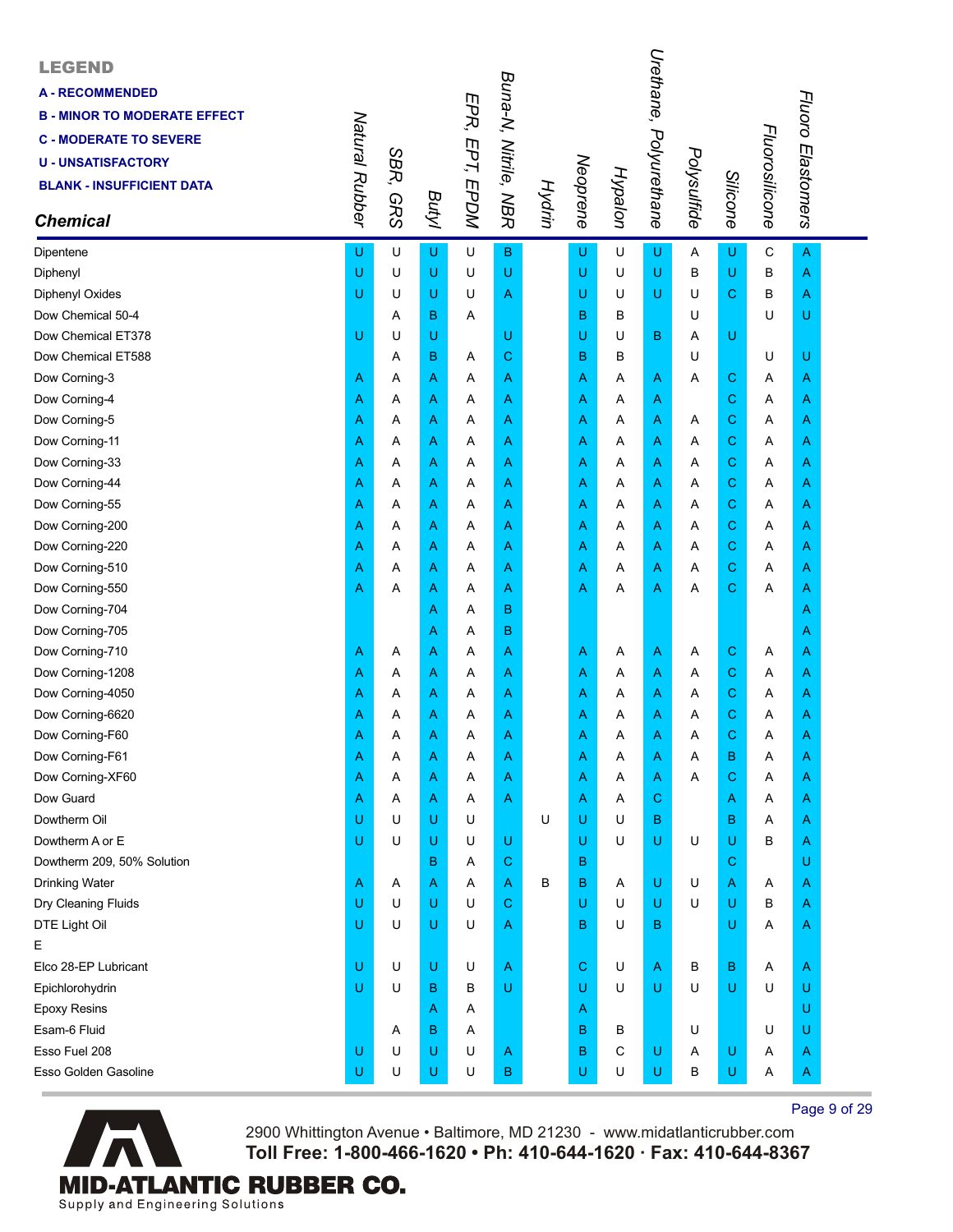| <b>LEGEND</b><br><b>A-RECOMMENDED</b><br><b>B - MINOR TO MODERATE EFFECT</b><br><b>C - MODERATE TO SEVERE</b><br><b>U - UNSATISFACTORY</b><br><b>BLANK - INSUFFICIENT DATA</b><br><b>Chemical</b> | Natural Rubber | SBR,<br><b>GRS</b> | <b>Butyl</b> | EPR, EPT, EPDM | Buna-N, Nitrile, NBR | Hydrin | Neoprene    | Hypalon | Urethane,<br>Polyurethane | Polysulfide | Silicone    | Fluorosilicone | Fluoro Elastomers |  |
|---------------------------------------------------------------------------------------------------------------------------------------------------------------------------------------------------|----------------|--------------------|--------------|----------------|----------------------|--------|-------------|---------|---------------------------|-------------|-------------|----------------|-------------------|--|
| Esso Motor Oil                                                                                                                                                                                    | U              | U                  | U            | U              | A                    |        | $\mathbf C$ | U       | U                         | Α           | U           | Α              | $\overline{A}$    |  |
| Esso Transmission Fluid (type A)                                                                                                                                                                  | U              | U                  | U            | U              | A                    |        | B           | U       | $\mathbf C$               | Α           | U           | Α              | A                 |  |
| Esso WS3812 (MIL-L-7808A)                                                                                                                                                                         | U              | U                  | U            | U              | Α                    |        | U           | U       | U                         | B           | U           | Α              | A                 |  |
| Esso XP90-EP Lubricant                                                                                                                                                                            | U              | U                  | U            | U              | A                    |        | B           | в       | Α                         | Α           | U           | Α              | Α                 |  |
| <b>Esstic 42,43</b>                                                                                                                                                                               | U              | U                  | U            | U              | Α                    |        | B           | U       | в                         |             | U           | A              | A                 |  |
| Ethane                                                                                                                                                                                            | U              | U                  | U            | U              | Α                    |        | B           | B       | $\mathbf C$               | A           | U           | в              | A                 |  |
| <b>Ethanol Amine</b>                                                                                                                                                                              | B              | в                  | B            | в              | B                    | в      | B           | C       | С                         | в           | $\mathbf B$ | U              | U                 |  |
| <b>Ethers</b>                                                                                                                                                                                     | U              | U                  | U            | C              | U                    |        | U           | U       | в                         | Α           | U           | C              | С                 |  |
| Ethyl Acetate-Organic Ester                                                                                                                                                                       | U              | U                  | в            | в              | U                    | U      | U           | U       | U                         | B           | в           | U              | U                 |  |
| Ethyl Acetoacetate                                                                                                                                                                                | С              | C                  | B            | в              | U                    |        | U           | U       | U                         | B           | в           | U              | U                 |  |
| <b>Ethyl Acrylate</b>                                                                                                                                                                             | U              | U                  | B            | В              | U                    | U      | U           | U       | U                         | в           | $\mathbf B$ | U              | U                 |  |
| Ethyl Acrylic Acid                                                                                                                                                                                | U              | U                  | в            | в              | U                    |        | B           | U       | U                         |             | U           | U              |                   |  |
| <b>Ethyl Alcohol</b>                                                                                                                                                                              | Α              | Α                  | Α            | Α              | C                    | A      | Α           | Α       | U                         | Α           | $\mathbf B$ | Α              | A                 |  |
| <b>Ethyl Benzene</b>                                                                                                                                                                              | U              | U                  | U            | U              | U                    | U      | U           | U       | U                         | U           | U           | A              | Α                 |  |
| <b>Ethyl Benzoate</b>                                                                                                                                                                             | U              | U                  | U            | U              | U                    |        | U           | U       | U                         | в           | U           | Α              | A                 |  |
| <b>Ethyl Bromide</b>                                                                                                                                                                              | U              |                    | U            | U              | B                    |        | U           | U       |                           |             |             | Α              | Α                 |  |
| Ethyl Cellosolve                                                                                                                                                                                  | U              | U                  | B            | в              | U                    |        | U           | U       | U                         | В           | U           | U              | U                 |  |
| <b>Ethyl Cellulose</b>                                                                                                                                                                            | B              | B                  | B            | в              | B                    |        | B           | B       | B                         | U           | $\mathbf C$ | U              | U                 |  |
| <b>Ethyl Chloride</b>                                                                                                                                                                             | B              | в                  | Α            | Α              | Α                    | в      | B           | U       | в                         | U           | U           | Α              | A                 |  |
| Ethyl Chlorocarbonate                                                                                                                                                                             | U              | U                  | U            | U              | U                    |        | U           | U       | U                         | U           | U           | в              | Α                 |  |
| Ethyl Chloroformate                                                                                                                                                                               | U              | U                  | U            | U              | U                    |        | U           | U       | U                         | U           | U           | в              | Α                 |  |
| Ethyl Cyclopentane                                                                                                                                                                                | U              | U                  | U            | U              | Α                    |        | С           | U       | Α                         | в           | U           | Α              | A                 |  |
| <b>Ethyl Ether</b>                                                                                                                                                                                | U              | U                  | С            | С              | C                    | в      | U           | U       | в                         | Α           | U           | С              | U                 |  |
| <b>Ethyl Formate</b>                                                                                                                                                                              | U              | U                  | B            | B              | U                    | U      | B           | в       |                           | U           |             | Α              | A                 |  |
| Ethyl Hexanol                                                                                                                                                                                     | Α              | Α                  | Α            | Α              | A                    |        | Α           | Α       | U                         | В           | В           | Α              | Α                 |  |
| Ethyl Mercaptan                                                                                                                                                                                   | U              | U                  | U            | U              | U                    | U      | С           | С       |                           | U           | $\mathbf C$ |                | B                 |  |
| Ethyl Oxalate                                                                                                                                                                                     | U              | U                  | U            | U              | U                    | U      | U           | U       | A                         | A           | U           | в              | A                 |  |
| Ethyl Pentachlorobenzene                                                                                                                                                                          | U              | U                  | U            | U              | U                    | С      | U           | U       | U                         | U           | U           | В              | A                 |  |
| <b>Ethyl Silicate</b>                                                                                                                                                                             | B              | в                  | Α            | Α              | Α                    | Α      | Α           | в       |                           | В           |             | Α              | A                 |  |
| Ethylene                                                                                                                                                                                          |                |                    |              |                | Α                    |        |             |         |                           |             |             | Α              | A                 |  |
| Ethylene Chloride                                                                                                                                                                                 | U              | U                  | U            | U              | U                    |        | U           | U       | U                         | В           | U           | С              | в                 |  |
| Ethylene Chlorohydrin                                                                                                                                                                             | в              | в                  | B            | в              | U                    |        | B           | в       | U                         | В           | $\mathbf C$ | В              | A                 |  |
| Ethylene Diamine                                                                                                                                                                                  | в              | в                  | Α            | Α              | A                    | A      | Α           | в       | U                         | U           | A           | U              | U                 |  |
| Ethylene Dibromide                                                                                                                                                                                | U              | U                  | С            | С              | U                    |        | U           | U       | U                         | U           | U           | С              | A                 |  |
| Ethylene Dichloride                                                                                                                                                                               | U              | U                  | С            | C              | U                    | U      | U           | U       | U                         | U           | U           | С              | A                 |  |
| Ethylene Glycol                                                                                                                                                                                   | A              | A                  | A            | Α              | Α                    | Α      | Α           | A       | в                         | C           | A           | Α              | A                 |  |
| Ethylene Oxide                                                                                                                                                                                    | U              | U                  | С            | С              | U                    | U      | U           | U       | U                         |             | U           | U              | U                 |  |
| Ethylene Trichloride                                                                                                                                                                              | U              | U                  | C            | С              | U                    |        | U           | U       | U                         | U           | U           | C              | Α                 |  |
| Ethylmorpholene Stannous Octoate(50/50 mix                                                                                                                                                        |                | U                  | В            | В              | U                    |        |             |         |                           |             |             |                | U                 |  |
| F                                                                                                                                                                                                 |                |                    |              |                |                      |        |             |         |                           |             |             |                |                   |  |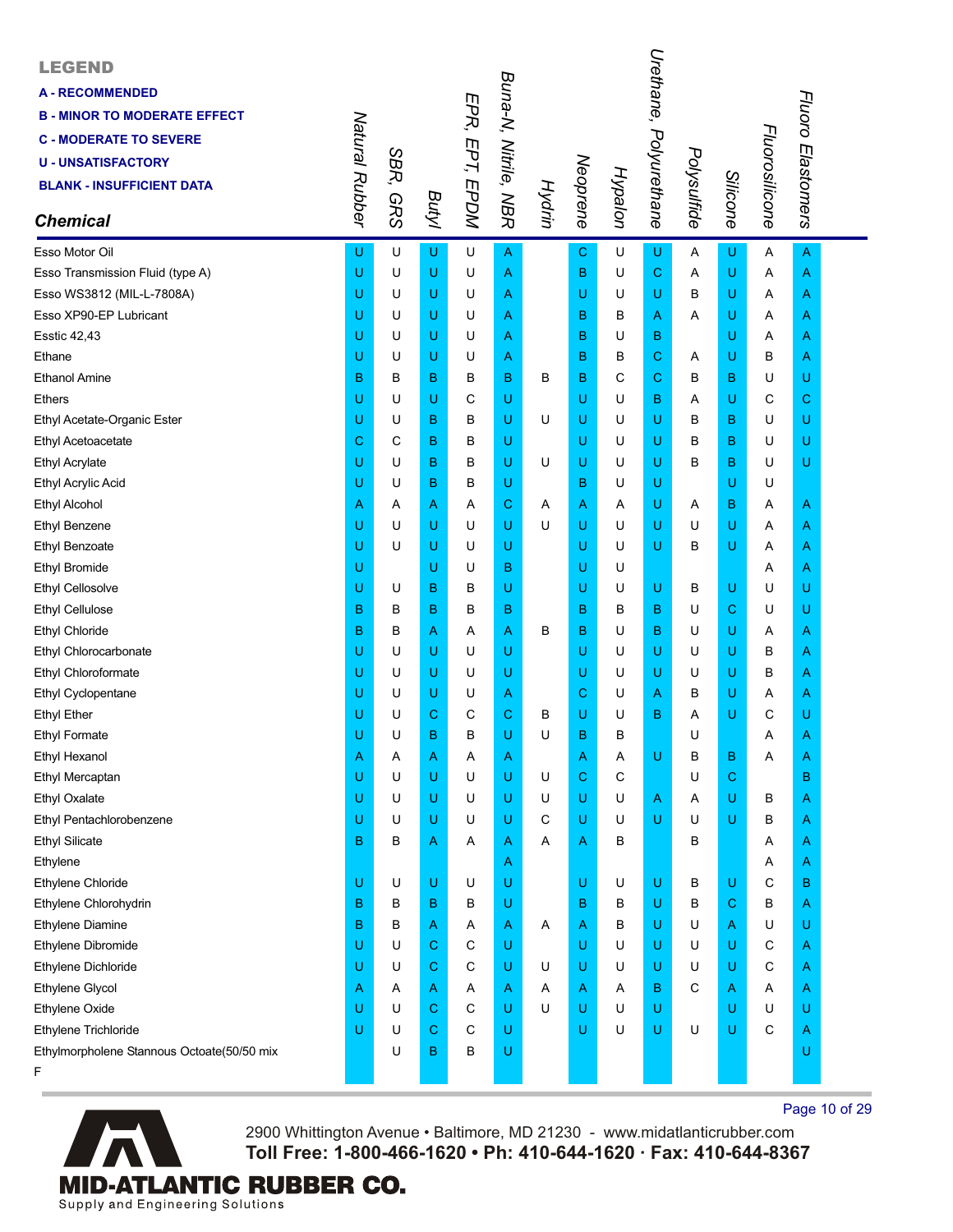| <b>LEGEND</b><br><b>A-RECOMMENDED</b><br><b>B - MINOR TO MODERATE EFFECT</b><br><b>C - MODERATE TO SEVERE</b><br><b>U - UNSATISFACTORY</b><br><b>BLANK - INSUFFICIENT DATA</b><br><b>Chemical</b> | Natural Rubber | SBR,<br><b>GRS</b> | Butyl | EPR, EPT, EPDM | Buna-N, Nitrile, NBR | Hydrin | Neoprene | Hypalon | Urethane, Polyurethane | Polysulfide | Silicone       | Fluorosilicone | Fluoro Elastomers |  |
|---------------------------------------------------------------------------------------------------------------------------------------------------------------------------------------------------|----------------|--------------------|-------|----------------|----------------------|--------|----------|---------|------------------------|-------------|----------------|----------------|-------------------|--|
| F-60 Fluid (Dow Corning)                                                                                                                                                                          | Α              | Α                  | A     | A              | A                    |        | A        | Α       | A                      | Α           | U              | Α              | A                 |  |
| F-61 Fluid (Dow Corning)                                                                                                                                                                          | Α              | Α                  | Α     | Α              | Α                    |        | Α        | Α       | A                      | Α           | $\sf U$        | Α              | Α                 |  |
| <b>Fatty Acids</b>                                                                                                                                                                                | C              | U                  | U     | U              | B                    |        | B        | U       |                        | U           | $\mathbf C$    |                | Α                 |  |
| FC-43 Heptacosofluorotri-butylamine                                                                                                                                                               |                | U                  | Α     | Α              | Α                    |        | Α        | A       |                        | Α           | A              | Α              | A                 |  |
| FC-75 Fluorocarbon                                                                                                                                                                                |                | U                  | Α     | Α              | Α                    |        | Α        | Α       |                        | Α           | A              | в              | B                 |  |
| Ferric Chloride                                                                                                                                                                                   | Α              | Α                  | Α     | Α              | Α                    | A      | B        | в       | Α                      | Α           | B              | Α              | A                 |  |
| <b>Ferric Nitrate</b>                                                                                                                                                                             | Α              | Α                  | Α     | Α              | Α                    | Α      | Α        | Α       | A                      | Α           | $\mathbf C$    | Α              | A                 |  |
| <b>Ferric Sulfate</b>                                                                                                                                                                             | Α              | Α                  | Α     | Α              | Α                    | Α      | Α        | Α       |                        | Α           | в              | Α              | A                 |  |
| Fish Oil                                                                                                                                                                                          |                |                    |       |                |                      |        |          |         |                        |             | A              | Α              | A                 |  |
| <b>Fluoroboric Acid</b>                                                                                                                                                                           | Α              | Α                  | Α     | Α              | A                    |        | Α        | A       |                        |             |                |                |                   |  |
| Fluorine (Liquid)                                                                                                                                                                                 |                |                    | C     | С              |                      |        |          |         |                        | U           | U              |                | в                 |  |
| Fluorobenzene                                                                                                                                                                                     | U              | U                  | U     | U              | U                    |        | U        | U       |                        |             | U              | B              | A                 |  |
| <b>Fluorocarbon Oils</b>                                                                                                                                                                          |                |                    | Α     | Α              |                      |        |          |         |                        |             |                |                |                   |  |
| Fluorolube                                                                                                                                                                                        |                | U                  | Α     | Α              | A                    |        | Α        | A       |                        | Α           | $\overline{A}$ | B              | в                 |  |
| <b>Fluorinated Cyclic Ethers</b>                                                                                                                                                                  |                |                    | A     | Α              |                      |        |          |         |                        |             |                |                |                   |  |
| Flosilicic                                                                                                                                                                                        | Α              |                    |       |                | Α                    |        | Α        | A       |                        |             |                |                |                   |  |
| Formaldehyde                                                                                                                                                                                      | B              | С                  | Α     | Α              | C                    | в      | С        | C       | U                      | В           | B              | U              | U                 |  |
| Formic Acid                                                                                                                                                                                       | Α              | Α                  | Α     | Α              | в                    | в      | Α        | Α       | U                      |             | B              | C              | C                 |  |
| Freon, 11                                                                                                                                                                                         | U              | U                  | U     | U              | в                    |        | U        | Α       | U                      | Α           | U              | В              | Α                 |  |
| Freon, 12                                                                                                                                                                                         | B              | Α                  | в     | В              | Α                    | Α      | Α        | Α       | Α                      | Α           | U              | U              | в                 |  |
| Freon, 12 and ASTM-Oil#2(50/50 mixture)                                                                                                                                                           | U              | U                  | U     | U              | Α                    |        | B        | B       |                        |             | U              | В              | Α                 |  |
| Freon, 12 and Suniso 4G (50/50 mixture)                                                                                                                                                           | U              | U                  | U     | U              | Α                    |        | B        | B       |                        |             | U              | В              | A                 |  |
| Freon, 13                                                                                                                                                                                         | Α              | A                  | Α     | Α              | Α                    | A      | Α        | Α       |                        | A           | U              | U              | A                 |  |
| Freon, 13B1                                                                                                                                                                                       | Α              | Α                  | Α     | Α              | Α                    |        | Α        | Α       | Α                      | Α           | U              | B              | A                 |  |
| Freon, 14                                                                                                                                                                                         | Α              | Α                  | A     | Α              | A                    |        | A        | Α       | A                      | Α           | U              |                | Α                 |  |
| Freon, 21                                                                                                                                                                                         | U              | U                  | U     | U              | U                    | В      | B        | U       |                        | U           | $\sf U$        |                | U                 |  |
| Freon, 22                                                                                                                                                                                         | Α              | A                  | Α     | Α              | U                    | Α      | Α        | Α       | U                      | U           | U              | U              | U                 |  |
| Freon, 22 and ASTM Oil#2 (50/50 mixture)                                                                                                                                                          | U              | U                  | U     | U              | U                    |        | в        |         |                        | в           | U              | В              | в                 |  |
| Freon, 31                                                                                                                                                                                         | B              | в                  | A     | Α              | U                    |        | Α        | В       |                        | С           |                |                | U                 |  |
| Freon, 32                                                                                                                                                                                         | Α              | Α                  | A     | Α              | A                    |        | Α        | Α       |                        | Α           |                |                | U                 |  |
| Freon, 112                                                                                                                                                                                        | U              | U                  | U     | U              | в                    |        | В        | в       |                        | A           | U              |                | Α                 |  |
| Freon, 113                                                                                                                                                                                        | U              | в                  | U     | U              | Α                    | A      | Α        | Α       | в                      | Α           | $\sf U$        | U              | B                 |  |
| Freon, 114                                                                                                                                                                                        | Α              | Α                  | A     | Α              | A                    | Α      | Α        | Α       | Α                      | Α           | U              | B              | B                 |  |
| Freon, 114B2                                                                                                                                                                                      | U              | U                  | U     | U              | в                    |        | Α        | Α       |                        | в           | $\mathsf U$    |                | B                 |  |
| Freon, 115                                                                                                                                                                                        | Α              | A                  | Α     | Α              | A                    |        | Α        | Α       |                        | Α           | U              |                | в                 |  |
| Freon, 142b                                                                                                                                                                                       | Α              | A                  | Α     | Α              | A                    |        | Α        | Α       |                        | Α           |                |                | U                 |  |
| Freon, 152a                                                                                                                                                                                       | Α              | A                  | A     | Α              | A                    |        | Α        | С       |                        | A           |                |                | U                 |  |
| Freon, 218                                                                                                                                                                                        | Α              | Α                  | A     | Α              | A                    |        | Α        | Α       |                        | Α           |                |                | A                 |  |
| Freon, C316                                                                                                                                                                                       | Α              | Α                  | A     | Α              | A                    |        | Α        | Α       |                        |             |                |                |                   |  |
| Freon, C318                                                                                                                                                                                       | A              | Α                  | Α     | Α              | Α                    |        | Α        | Α       |                        | Α           |                |                | А                 |  |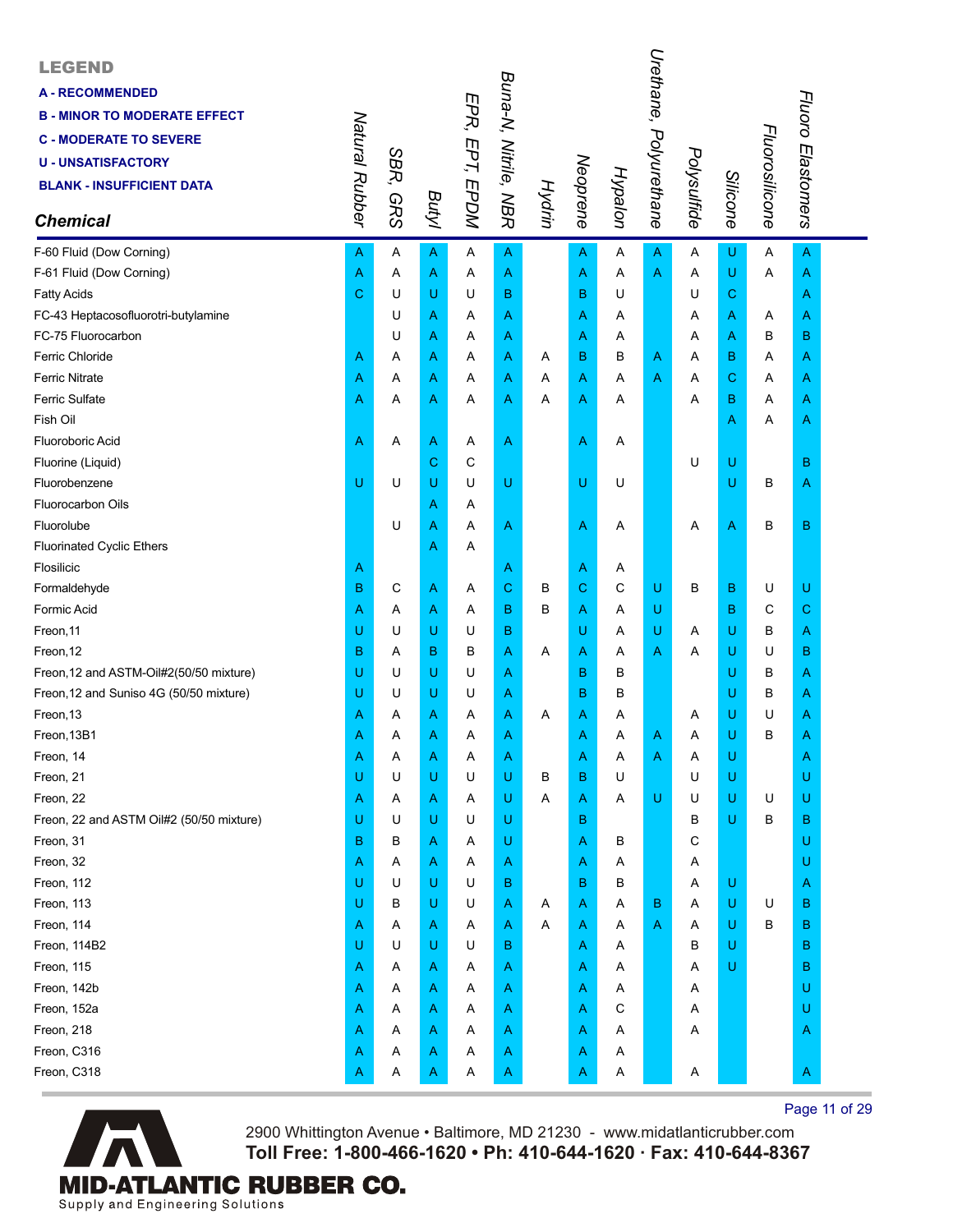| <b>LEGEND</b><br><b>A-RECOMMENDED</b><br><b>B - MINOR TO MODERATE EFFECT</b><br><b>C - MODERATE TO SEVERE</b><br><b>U-UNSATISFACTORY</b><br><b>BLANK - INSUFFICIENT DATA</b><br><b>Chemical</b> | Natural Rubber | SBR,<br><b>GRS</b> | Butyl        | EPR, EPT, EPDM | Buna-N, Nitrile, NBR |   |   | Hypalon<br>Neoprene<br>Hydrin | Urethane, Polyurethane | Polysulfide | <b>Silicone</b> | Fluorosilicone | Fluoro Elastomers |  |
|-------------------------------------------------------------------------------------------------------------------------------------------------------------------------------------------------|----------------|--------------------|--------------|----------------|----------------------|---|---|-------------------------------|------------------------|-------------|-----------------|----------------|-------------------|--|
| Freon, 502                                                                                                                                                                                      | Α              | Α                  | $\mathsf{A}$ | A              | $\mathbf B$          |   | A |                               |                        |             |                 |                | $\mathbf B$       |  |
| Freon, BF                                                                                                                                                                                       | U              | U                  | U            | U              | B                    |   | B | B                             |                        | Α           | U               |                | A                 |  |
| Freon, MF                                                                                                                                                                                       | U              | U                  | U            | U              | в                    |   | U | U                             |                        | Α           | U               |                | в                 |  |
| Freon, TF                                                                                                                                                                                       | U              | в                  | U            | U              | Α                    | Α | A | Α                             | A                      | Α           | U               |                | в                 |  |
| Freon, TA                                                                                                                                                                                       | Α              | Α                  | Α            | Α              | Α                    |   | Α | Α                             | A                      | Α           | A               |                | С                 |  |
| Freon, TC                                                                                                                                                                                       | U              | В                  | Α            | B              | Α                    |   | Α | Α                             | Α                      | Α           | U               |                | Α                 |  |
| Freon, TMC                                                                                                                                                                                      | B              | C                  | в            | B              | в                    |   | B | в                             | B                      | Α           | $\mathbf C$     |                | A                 |  |
| Freon, T-P35                                                                                                                                                                                    | Α              | Α                  | Α            | Α              | Α                    |   | Α | Α                             | Α                      | A           | A               |                | A                 |  |
| Freon, T-WD602                                                                                                                                                                                  | С              | B                  | Α            | В              | в                    |   | B | В                             | Α                      | Α           | U               |                | A                 |  |
| Freon, PCA                                                                                                                                                                                      | U              | В                  | U            | U              | A                    |   | Α | A                             | Α                      | Α           | U               |                | B                 |  |
| Fuel Oil                                                                                                                                                                                        | U              | U                  | U            | U              | Α                    | Α | в | C                             | U                      | Α           | U               | Α              | A                 |  |
| Fuel Oil, Acidic                                                                                                                                                                                | U              | U                  | U            | U              | Α                    |   | в | U                             | в                      | Α           | A               | Α              | A                 |  |
| Fuel Oil, #6                                                                                                                                                                                    | U              | U                  | U            | U              | в                    |   | U | U                             | в                      | Α           | A               | Α              | A                 |  |
| <b>Fumaric Acid</b>                                                                                                                                                                             | Α              | Α                  | U            |                | Α                    |   | B | В                             |                        |             | в               | Α              | A                 |  |
| Fuming Sulphuric Acid (20/25% Oleum)                                                                                                                                                            | U              | U                  | U            | U              | U                    |   | U | U                             | U                      | U           | U               |                | A                 |  |
| Furan (Furfuran)                                                                                                                                                                                | U              | U                  | U            | С              | U                    |   | U | U                             |                        | в           |                 |                |                   |  |
| Furfural                                                                                                                                                                                        | U              | U                  | в            | В              | U                    | U | U | U                             |                        | U           | U               |                | U                 |  |
| Furfuraldehyde                                                                                                                                                                                  | U              | U                  | в            | В              | U                    |   | U | U                             |                        | U           | U               |                | U                 |  |
| Furaryl Alcohol                                                                                                                                                                                 | U              | U                  | B            | в              | U                    |   | U | U                             | U                      | U           | U               | U              |                   |  |
| Furyl Carbinol                                                                                                                                                                                  | U              | U                  | в            | в              | U                    |   | U | U                             | U                      | U           | U               | U              |                   |  |
| Fyrquel A60                                                                                                                                                                                     | U              | U                  | B            | в              | U                    |   | U | U                             | U                      | U           | $\mathbf C$     | U              | U                 |  |
| Fyrquel 90, 100, 150, 220, 300,500                                                                                                                                                              | U              | U                  | Α            | Α              | U                    |   | U | U                             | U                      | U           | A               | в              | A                 |  |
| G                                                                                                                                                                                               |                |                    |              |                |                      |   |   |                               |                        |             |                 |                |                   |  |
| <b>Gallic Acid</b>                                                                                                                                                                              | Α              | B                  | в            | в              | B                    |   | в | В                             | Ù                      |             |                 | Α              | A                 |  |
| Gasoline                                                                                                                                                                                        | U              | U                  | U            | U              | Α                    | Α | в | B                             | B                      | Α           | U               | Α              | A                 |  |
| Gelatin                                                                                                                                                                                         | Α              | Α                  | Α            | Α              | Α                    | Α | Α | Α                             | U                      | U           | A               | Α              | A                 |  |
| <b>Girling Brake Fluid</b>                                                                                                                                                                      |                | A                  | B            | Α              | C                    |   | B | в                             |                        | U           |                 | U              | U                 |  |
| <b>Glacial Acetic Acid</b>                                                                                                                                                                      | в              | в                  | в            | в              | B                    |   | U | U                             | U                      | В           | $\mathbf B$     | U              | U                 |  |
| Glauber's Salt                                                                                                                                                                                  | B              | U                  | B            | В              | U                    |   | в | в                             |                        | U           |                 | Α              | в                 |  |
| Glucose                                                                                                                                                                                         | Α              | Α                  | Α            | Α              | Α                    | A | Α | Α                             | U                      | U           | A               | Α              | Α                 |  |
| Glue (Depending on type)                                                                                                                                                                        | Α              | Α                  | Α            | Α              | Α                    | A | Α | Α                             | А                      | U           | A               | Α              | A                 |  |
| Glycerine-Glycerol                                                                                                                                                                              | Α              | Α                  | Α            | Α              | Α                    | Α | A | Α                             | U                      | В           | A               | Α              | A                 |  |
| Glycols                                                                                                                                                                                         | Α              | A                  | Α            | Α              | Α                    | A | Α | Α                             | U                      | Α           | A               | Α              | A                 |  |
| Green Sulphate Liquor                                                                                                                                                                           | B              | B                  | Α            | Α              | в                    | A | в | B                             | Α                      | U           | A               | В              | A                 |  |
| <b>Gulfcrown Grease</b>                                                                                                                                                                         | U              | U                  | U            | U              | A                    |   | B | U                             | Α                      | С           | U               | Α              | Α                 |  |
| <b>Gulf Endurance Oils</b>                                                                                                                                                                      | U              | U                  | U            | U              | Α                    |   | в | U                             | Α                      | С           | U               | Α              | A                 |  |
| Gulf FR Fluids (Emulsion)                                                                                                                                                                       | U              | U                  | U            | U              | Α                    |   | в | U                             | Α                      | Α           | U               | Α              | A                 |  |
| <b>Gulf FRG-Fluids</b>                                                                                                                                                                          | Α              | A                  | Α            | Α              | Α                    |   | Α | Α                             | B                      | С           | A               | A              | A                 |  |
| <b>Gulf FRP-Fluids</b>                                                                                                                                                                          | U              | U                  | В            | В              | U                    |   | U | U                             | U                      | С           | A               | В              | в                 |  |
| <b>Gulf Harmony Oils</b>                                                                                                                                                                        | U              | U                  | U            | U              | Α                    |   | В | U                             | A                      | С           | U               | Α              | A                 |  |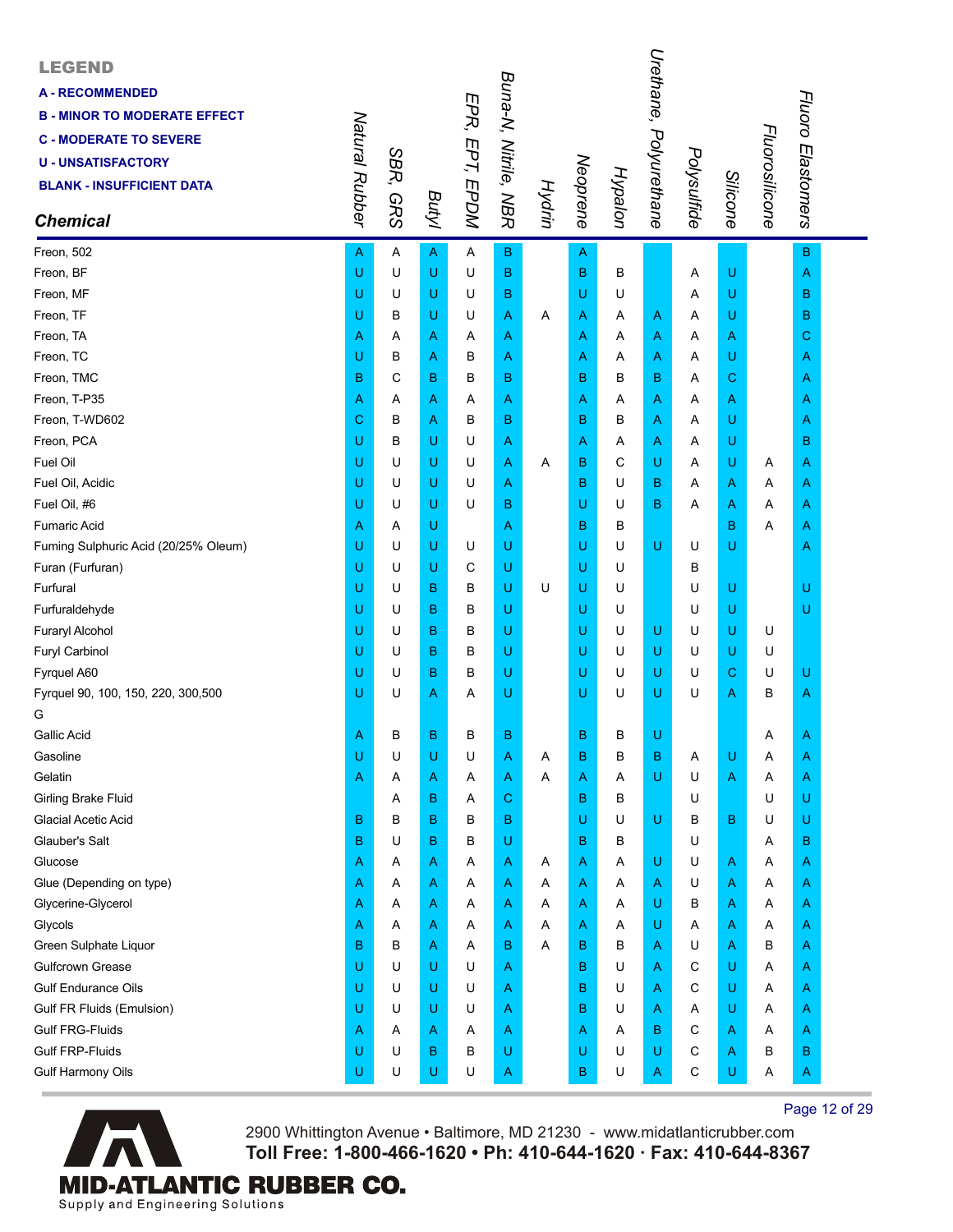| <b>LEGEND</b><br><b>A - RECOMMENDED</b><br><b>B - MINOR TO MODERATE EFFECT</b><br><b>C - MODERATE TO SEVERE</b><br><b>U - UNSATISFACTORY</b><br><b>BLANK - INSUFFICIENT DATA</b><br><b>Chemical</b> | Natural Rubber | SBR,<br><b>GRS</b> | Butyl | EPR, EPT, EPDM | Buna-N, Nitrile, NBR | Hydrin | Neoprene | Hypalon     | Urethane,<br>Polyurethane | Polysulfide | Silicone    | Fluorosilicone | Fluoro Elastomers |  |
|-----------------------------------------------------------------------------------------------------------------------------------------------------------------------------------------------------|----------------|--------------------|-------|----------------|----------------------|--------|----------|-------------|---------------------------|-------------|-------------|----------------|-------------------|--|
| Gulf High temperature Grease                                                                                                                                                                        | U              | U                  | U     | U              | $\overline{A}$       |        | B        | U           | A                         | C           | U           | A              | $\overline{A}$    |  |
| Gulf Legion Oils                                                                                                                                                                                    | U              | U                  | U     | U              | Α                    |        | B        | U           | A                         | C           | U           | Α              | A                 |  |
| <b>Gulf Paramount Oils</b>                                                                                                                                                                          | U              | U                  | U     | U              | Α                    |        | B        | U           | B                         | С           | U           | Α              | A                 |  |
| <b>Gulf Security Oils</b>                                                                                                                                                                           | U              | U                  | U     | U              | Α                    |        | B        | U           | B                         | С           | U           | Α              | A                 |  |
| н                                                                                                                                                                                                   |                |                    |       |                |                      |        |          |             |                           |             |             |                |                   |  |
| Halothane                                                                                                                                                                                           | U              | U                  | U     | U              | U                    |        | U        | U           | U                         | U           | U           | в              | A                 |  |
| Halowax Oil                                                                                                                                                                                         | U              | U                  | U     | U              | U                    |        | U        | U           |                           | Α           | U           | Α              | A                 |  |
| Hannifin Lube A                                                                                                                                                                                     | U              | В                  | U     | U              | Α                    |        | Α        | A           | Α                         | Α           | в           | Α              | A                 |  |
| <b>Heavy Water</b>                                                                                                                                                                                  | Α              | Α                  | Α     | Α              | Α                    |        | в        | Α           | U                         | U           | A           | Α              |                   |  |
| HEF-2 (High Energy Fuel)                                                                                                                                                                            | U              | U                  | U     | U              | в                    |        | U        | U           | U                         | в           | U           | В              | A                 |  |
| Hellum                                                                                                                                                                                              | Α              | Α                  | Α     | Α              | Α                    |        | Α        | Α           | Α                         | Α           | A           | Α              | A                 |  |
| N-Heptane                                                                                                                                                                                           | U              | U                  | U     | U              | Α                    |        | в        | в           | в                         | Α           | U           | Α              | A                 |  |
| N-Hexaldehyde                                                                                                                                                                                       | U              | U                  | B     | Α              | U                    |        | A        | С           | B                         | в           | в           | U              | U                 |  |
| Hexane                                                                                                                                                                                              | U              | U                  | U     | U              | Α                    | A      | B        | B           | B                         | A           | U           | A              | A                 |  |
| N-Hexane-1                                                                                                                                                                                          | U              | U                  | U     | U              | в                    |        | B        | B           | B                         | A           | U           | Α              | Α                 |  |
| <b>Hexyl Alcohol</b>                                                                                                                                                                                | Α              | Α                  | С     | С              | Α                    |        | B        | в           | U                         | Α           | в           | в              | Α                 |  |
| High Viscosity Lubricant, U4                                                                                                                                                                        |                | Α                  | Α     | Α              | Α                    |        | в        |             | U                         |             | A           | В              | Α                 |  |
| High Viscosity Lubricant, H2                                                                                                                                                                        |                | Α                  | Α     | Α              | Α                    |        | B        |             | U                         |             | A           | в              | Α                 |  |
| Hilo MS #1                                                                                                                                                                                          | U              | U                  | B     | Α              | U                    |        | U        | U           | U                         | U           | C           | С              | U                 |  |
| Houghto-Safe 271 (Water and Glycol base)                                                                                                                                                            |                | Α                  | B     | Α              | Α                    |        | B        |             | U                         |             | в           | в              | B                 |  |
| Houghto-Safe 620 (Water/Clycol)                                                                                                                                                                     |                | Α                  | B     | Α              | Α                    |        | В        |             | U                         |             | B           | в              | в                 |  |
| Houghto-Safe 1010, Phosphate Ester                                                                                                                                                                  | U              | U                  | Α     | Α              | U                    |        | U        | U           |                           | С           | $\mathbf C$ | в              | A                 |  |
| Houghto-Safe 1055, Phosphate Ester                                                                                                                                                                  | U              | U                  | Α     | Α              | U                    |        | U        | U           |                           | С           | C           | В              | A                 |  |
| Houghto-Safe 1120, Phosphate Ester                                                                                                                                                                  | U              | U                  | Α     | Α              | U                    |        | U        | U           | U                         | С           | C           | в              | A                 |  |
| Houghto-Safe 5040 (Water/Oil emulsion)                                                                                                                                                              | U              | U                  | U     | U              | Α                    |        | В        | U           | U                         |             | C           | В              |                   |  |
| Hydraulic Oil (Petroleum Base)                                                                                                                                                                      | U              | U                  | U     | U              | Α                    | A      | B        | В           | Α                         | A           | $\mathbf C$ | Α              | A                 |  |
| Hydrazine                                                                                                                                                                                           |                | В                  | Α     | Α              | в                    |        | B        | в           | U                         | U           | C           |                |                   |  |
| Hydrobromic Acid                                                                                                                                                                                    | A              | U                  | Α     | Α              | U                    |        | U        | Α           | U                         |             | U           | С              | A                 |  |
| Hydrobromic Acid 40%                                                                                                                                                                                | Α              | U                  | Α     | Α              | U                    |        | в        | A           | U                         |             | U           | С              | A                 |  |
| Hydrocarbon (Saturdated)                                                                                                                                                                            | U              | U                  | U     | U              | A                    |        | B        | С           | В                         | A           | U           | Α              | A                 |  |
| Hydrochloric Acid Hot 37%                                                                                                                                                                           | U              | U                  | С     | С              | U                    | U      | U        | C           | U                         | U           | U           | U              | A                 |  |
| Hydrochloric Acid Cold 37%                                                                                                                                                                          | в              | в                  | Α     | Α              | в                    | U      | В        | Α           | U                         | U           | в           | в              | A                 |  |
| Hydrochloric Acid 3 Molar                                                                                                                                                                           | С              | С                  | Α     | Α              | C                    |        | С        | в           |                           | U           | U           | В              | A                 |  |
| Hydrochloric Acid Concentrated                                                                                                                                                                      | U              | U                  | Α     | С              | U                    |        | U        | U           |                           | U           | U           | С              | A                 |  |
| Hydrocyanic Acid                                                                                                                                                                                    | В              | в                  | Α     | Α              | в                    |        | B        | A           |                           | U           | C           | В              | A                 |  |
| Hydro-Drive, MIH-50 (Petroleum Base)                                                                                                                                                                | U              | U                  | U     | U              | Α                    |        | в        | U           | В                         | Α           | в           | Α              | A                 |  |
| Hydro-Drive, MIH-10 (Petroleum Base)                                                                                                                                                                | U              | U                  | U     | U              | Α                    |        | в        | U           | B                         | Α           | в           | Α              | A                 |  |
| Hydrofluoric Acid, 65% Max. Cold                                                                                                                                                                    | в              | В                  | Α     | Α              | в                    |        | Α        | A           |                           | U           | U           |                | A                 |  |
| Hydrofluoric Acid, 65% Min. Cold                                                                                                                                                                    | U              | U                  | С     | С              | U                    |        | U        | A           |                           | U           | U           | U              | Α                 |  |
| Hydrofluoric Acid ,65% Max. Hot                                                                                                                                                                     | U              | U                  | U     | U              | U                    |        | С        | $\mathsf C$ | U                         | U           | U           | U              | C.                |  |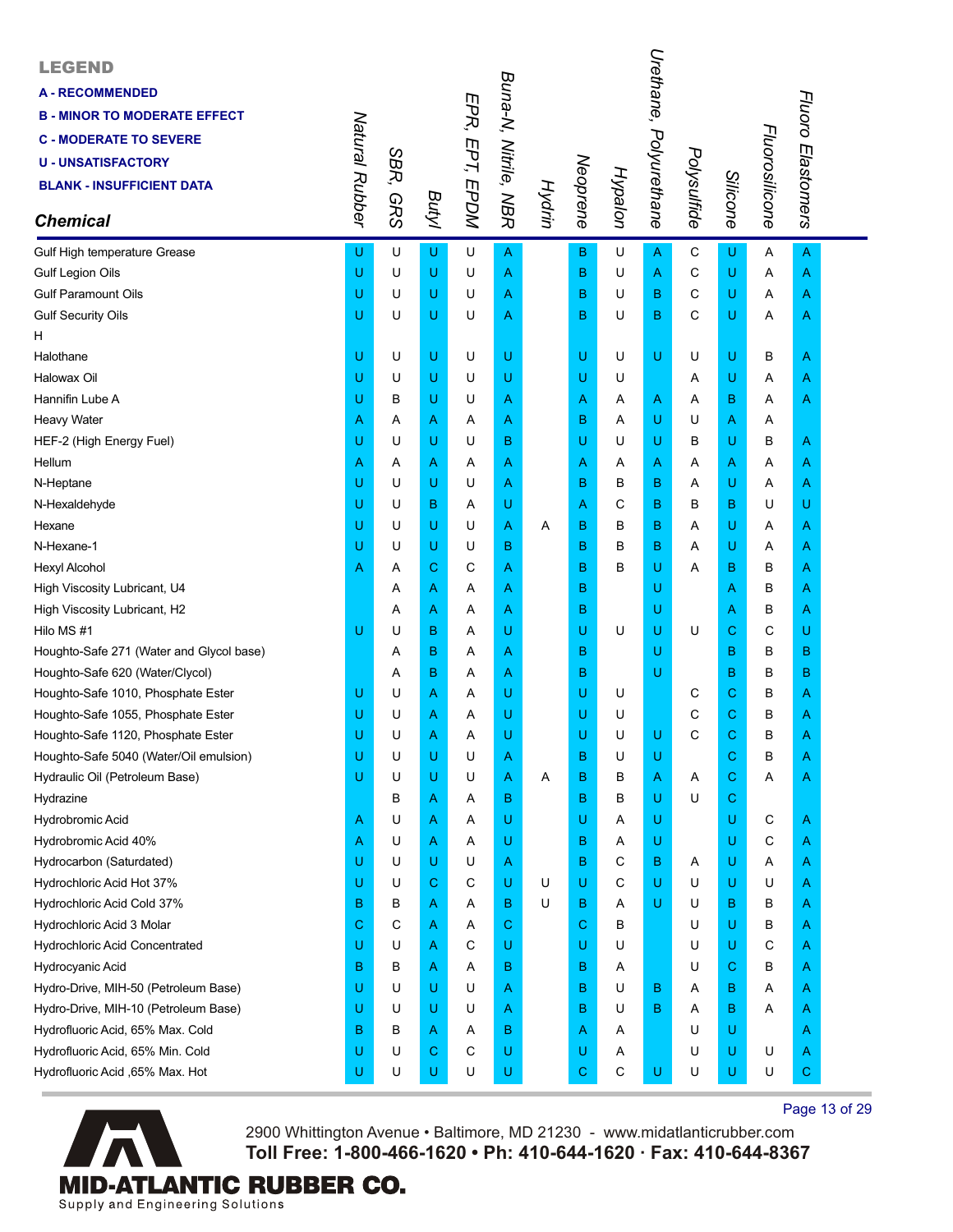| <b>LEGEND</b><br><b>A - RECOMMENDED</b><br><b>B - MINOR TO MODERATE EFFECT</b><br><b>C - MODERATE TO SEVERE</b><br><b>U - UNSATISFACTORY</b><br><b>BLANK - INSUFFICIENT DATA</b><br><b>Chemical</b> | Natural Rubber | SBR,<br><b>GRS</b> | Butyl | EPR, EPT, EPDM | Buna-N, Nitrile, NBR | Hydrin | Neoprene | Hypalon      | Urethane, Polyurethane | Polysulfide | Silicone | Fluorosilicone | Fluoro Elastomers |  |
|-----------------------------------------------------------------------------------------------------------------------------------------------------------------------------------------------------|----------------|--------------------|-------|----------------|----------------------|--------|----------|--------------|------------------------|-------------|----------|----------------|-------------------|--|
| Hydrofluoric Acid ,65% Min Hot                                                                                                                                                                      | U              | U                  | U     | U              | U                    |        | U        | U            | U                      | U           | U        | U              | $\mathbf C$       |  |
| Hydroflosilicic Acid                                                                                                                                                                                | Α              | B                  | Α     | Α              | B                    |        | B        | Α            |                        | U           | U        | U              | A                 |  |
| Hydrogen Gas, Cold                                                                                                                                                                                  | B              | B                  | Α     | Α              | Α                    |        | A        | Α            | A                      | C           | C        | С              | A                 |  |
| Hydrogen Gas, Hot                                                                                                                                                                                   | B              | B                  | Α     | Α              | Α                    |        | A        | Α            | A                      | U           | С        | C              | A                 |  |
| Hydrogen Peroxide (1)                                                                                                                                                                               | B              | в                  | Α     | Α              | B                    |        | A        | в            |                        | C           | Α        | Α              | A                 |  |
| Hydrogen Peroxide 90% (1)                                                                                                                                                                           | U              | U                  | C     | C              | U                    |        | U        | C            |                        | U           | B        | В              | B                 |  |
| Hydrogen Sulfide Dry, Cold                                                                                                                                                                          | Α              | Α                  | Α     | Α              | Α                    |        | A        | A            |                        | B           | C        | С              | U                 |  |
| Hydrogen Sulfide Dry, Hot                                                                                                                                                                           | U              | U                  | Α     | Α              | U                    |        | B        | C            |                        | Α           | С        | С              | U                 |  |
| Hydrogen Sulfide Wet, Cold                                                                                                                                                                          | U              | U                  | Α     | Α              | U                    | в      | A        | B            |                        | Α           | C        | С              | U                 |  |
| Hydrogen sulfide Wet, Hot                                                                                                                                                                           | U              | U                  | Α     | Α              | U                    | в      | в        | $\mathsf{C}$ |                        | Α           | C        | C              | U                 |  |
| Hydrolube-Water/Ethylene Glycol                                                                                                                                                                     |                | Α                  | B     | Α              | Α                    |        | B        |              | U                      |             | B        | в              | A                 |  |
| Hydroquinone                                                                                                                                                                                        | B              | U                  | U     | U              | С                    |        | U        | U            |                        | C           |          | В              | U                 |  |
| Hydyne                                                                                                                                                                                              | B              | В                  | B     | Α              | B                    |        | в        |              |                        | U           | U        | U              | U                 |  |
| Hyjet                                                                                                                                                                                               | U              | U                  | в     | Α              | U                    |        | U        | U            | U                      | U           |          |                | U                 |  |
| Hyjet III                                                                                                                                                                                           | U              | U                  | B     | Α              | U                    |        | U        | U            | U                      | U           |          |                | U                 |  |
| Hyjet S                                                                                                                                                                                             | U              | U                  | B     | Α              | U                    |        | U        | U            | U                      | U           |          |                | U                 |  |
| Hyjet W                                                                                                                                                                                             | U              | U                  | B     | Α              | U                    |        | U        | U            | U                      | U           |          |                | U                 |  |
| Hypochlorous Acid                                                                                                                                                                                   | B              | U                  | в     | В              | U                    | в      | U        | U            |                        | U           |          |                | A                 |  |
|                                                                                                                                                                                                     |                |                    |       |                |                      |        |          |              |                        |             |          |                |                   |  |
| Industron FF44                                                                                                                                                                                      | U              | U                  | U     | U              | Α                    |        | в        | U            | В                      |             | U        | Α              | A                 |  |
| Industron FF48                                                                                                                                                                                      | U              | U                  | U     | U              | Α                    |        | в        | U            | в                      |             | U        | Α              | Α                 |  |
| Industron FF53                                                                                                                                                                                      | U              | U                  | U     | U              | Α                    |        | B        | U            | в                      |             | U        | Α              | A                 |  |
| Industron FF80                                                                                                                                                                                      | U              | U                  | U     | U              | Α                    |        | B        | U            | В                      |             | U        | Α              | A                 |  |
| lodine                                                                                                                                                                                              |                | B                  | B     | в              | B                    |        | U        | B            |                        |             |          | Α              | Α                 |  |
| Iodine Pentafluoride                                                                                                                                                                                | U              | U                  | U     | U              | U                    | U      | U        | U            | U                      | U           | U        | U              | U                 |  |
| lodoform                                                                                                                                                                                            |                |                    | Α     | Α              |                      |        |          |              |                        |             |          |                |                   |  |
| <b>Isobutyl Alcohol</b>                                                                                                                                                                             | Α              | В                  | Α     | Α              | B                    |        | A        | Α            | U                      | B           | Α        | в              | A                 |  |
| Iso-Butyl N-Butyrate                                                                                                                                                                                | U              | U                  | Α     | Α              | U                    |        | U        | U            |                        | U           |          | Α              | A                 |  |
| Isododecane                                                                                                                                                                                         | U              | U                  | U     | U              | Α                    |        | в        | В            |                        | A           | U        | Α              | A                 |  |
| Iso-Octane                                                                                                                                                                                          | U              | U                  | U     | U              | Α                    | Α      | B        | B            | В                      | Α           | U        | Α              | A                 |  |
| Isophorone (Ketone)                                                                                                                                                                                 | U              | U                  | Α     | Α              | U                    |        | U        | U            | U                      | В           | U        | U              | U                 |  |
| Isopropanol                                                                                                                                                                                         | Α              | В                  | Α     | Α              | B                    |        | в        | Α            | U                      | Α           | Α        | В              | A                 |  |
| Isopropyl Acetate                                                                                                                                                                                   | U              | U                  | B     | B              | U                    |        | U        | U            | U                      | В           | U        | U              | U                 |  |
| Isopropyl Alcohol                                                                                                                                                                                   | Α              | B                  | Α     | Α              | в                    | Α      | B        | Α            | U                      | Α           | Α        | В              | A                 |  |
| Isopropyl Chloride                                                                                                                                                                                  | U              | U                  | U     | U              | U                    |        | U        | U            | U                      | U           | U        | в              | A                 |  |
| Isopropyl Ether                                                                                                                                                                                     | U              | U                  | U     | U              | B                    |        | C        | C            | В                      | Α           | U        | С              | U                 |  |
| J                                                                                                                                                                                                   |                |                    |       |                |                      |        |          |              |                        |             |          |                |                   |  |
| JP 3 (MIL-J-5624)                                                                                                                                                                                   | U              | U                  | U     | U              | A                    |        | U        | U            | B                      | В           | U        | Α              | A                 |  |
| JP 4 (MIL-J-5624)                                                                                                                                                                                   | U              | U                  | U     | U              | Α                    |        | U        | U            | В                      | В           | U        | В              | A                 |  |
| JP 5 (MIL-J-5624)                                                                                                                                                                                   | U              | U                  | U     | U              | Α                    |        | U        | U            | В                      | В           | U        | В              | A                 |  |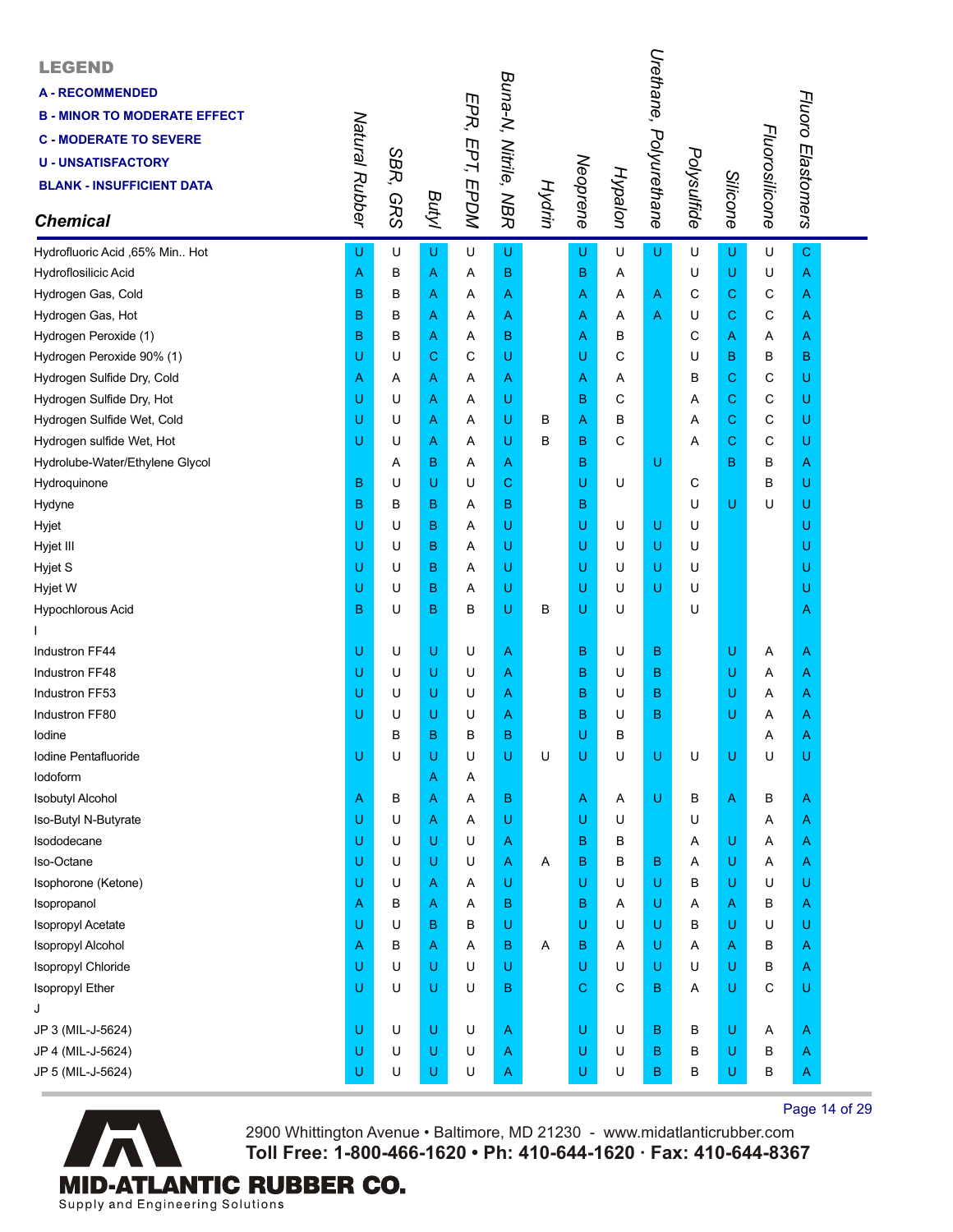| <b>LEGEND</b><br><b>A - RECOMMENDED</b><br><b>B - MINOR TO MODERATE EFFECT</b><br><b>C - MODERATE TO SEVERE</b><br><b>U-UNSATISFACTORY</b><br><b>BLANK - INSUFFICIENT DATA</b><br><b>Chemical</b> | Natural Rubber | SBR,<br><b>GRS</b> | <b>Butyl</b> | EPR, EPT, EPDM | Buna-N, Nitrile, NBR | Hydrin | Neoprene | Hypalon | Urethane,<br>Polyurethane | Polysulfide | Silicone    | Fluorosilicone | Fluoro Elastomers |  |
|---------------------------------------------------------------------------------------------------------------------------------------------------------------------------------------------------|----------------|--------------------|--------------|----------------|----------------------|--------|----------|---------|---------------------------|-------------|-------------|----------------|-------------------|--|
| JP 6 (MIL-J-25656)                                                                                                                                                                                | U              | U                  | U            | U              | $\overline{A}$       |        | U        | U       | B                         | В           | U           | B              | $\overline{A}$    |  |
| JP X (MIL-F-25604)                                                                                                                                                                                | U              | U                  | U            | U              | Α                    |        | B        | U       |                           | Α           | U           | U              | U                 |  |
| Κ                                                                                                                                                                                                 |                |                    |              |                |                      |        |          |         |                           |             |             |                |                   |  |
| Kel F Liquids                                                                                                                                                                                     |                | Α                  | Α            | Α              | Α                    |        |          | Α       |                           | Α           | A           | в              | в                 |  |
| Kerosene                                                                                                                                                                                          | U              | U                  | U            | U              | Α                    | Α      | С        | U       | B                         | В           | U           | Α              | A                 |  |
| Keystone #87HX-Grease                                                                                                                                                                             | U              | U                  | U            | U              | Α                    |        | U        | U       | Α                         | A           | U           | Α              | A                 |  |
| L                                                                                                                                                                                                 |                |                    |              |                |                      |        |          |         |                           |             |             |                |                   |  |
| Lactams-Amino Acids                                                                                                                                                                               | U              | U                  | в            | В              | U                    |        | в        | B       |                           | U           |             | U              | U                 |  |
| Lactic Acid, Cold                                                                                                                                                                                 | Α              | Α                  | Α            | Α              | Α                    |        | Α        | Α       |                           | U           |             | Α              | A                 |  |
| Lactic Acid, Hot                                                                                                                                                                                  | U              | U                  | U            | U              | U                    |        | U        | В       |                           | U           |             | В              | Α                 |  |
| Lacquers                                                                                                                                                                                          | U              | U                  | U            | U              | U                    | U      | U        | U       | U                         | Α           | U           | U              | U                 |  |
| <b>Lacquer Solvents</b>                                                                                                                                                                           | U              | U                  | U            | U              | U                    | U      | U        | U       | U                         | Α           | U           | U              | U                 |  |
| Lactic Acids                                                                                                                                                                                      | Α              | Α                  | Α            | Α              | Α                    |        | Α        | Α       |                           | U           | A           | Α              | Α                 |  |
| Lard, Animal Fats                                                                                                                                                                                 | U              | U                  | U            | U              | Α                    | A      | C        | U       | Α                         | U           | в           | A              | Α                 |  |
| Lavender Oil                                                                                                                                                                                      | U              | U                  | U            | U              | в                    |        | U        | U       | U                         | в           | U           | в              | Α                 |  |
| <b>Lead Acetate</b>                                                                                                                                                                               | Α              | U                  | Α            | Α              | B                    | В      | в        | U       | U                         | U           | U           | U              | U                 |  |
| <b>Lead Nitrate</b>                                                                                                                                                                               | Α              | A                  | Α            | Α              | Α                    |        | Α        | U       |                           | U           | в           | Α              |                   |  |
| Lead Sulphamate                                                                                                                                                                                   | B              | B                  | Α            | Α              | в                    |        | Α        | A       |                           | U           | в           | A              | A                 |  |
| Lehigh X1169                                                                                                                                                                                      | U              | U                  | U            | U              | Α                    |        | B        | B       | Α                         | Α           | U           | Α              | A                 |  |
| Lehigh X1170                                                                                                                                                                                      | U              | U                  | U            | U              | Α                    |        | в        | В       | Α                         | Α           | U           | Α              | A                 |  |
| <b>Light Grease</b>                                                                                                                                                                               | U              | U                  | U            | U              | Α                    |        | U        | U       | Α                         | Α           | U           | Α              | A                 |  |
| Ligroin (Petroleum Ether or Benzine)                                                                                                                                                              | U              | U                  | U            | U              | Α                    |        | B        | С       | B                         | Α           | U           | A              | A                 |  |
| Lime Bleach                                                                                                                                                                                       | Α              | Α                  | Α            | Α              | Α                    |        | B        | В       |                           | U           | в           | Α              | A                 |  |
| Lime Sulphur                                                                                                                                                                                      | U              | U                  | Α            | Α              | U                    |        | A        | A       |                           | U           | Α           | Α              | A                 |  |
| Lindol, Hydraulic Fluid (Phosphate ester type)                                                                                                                                                    | U              | U                  | Α            | Α              | U                    |        | U        | U       | U                         | U           | C           | C              | B                 |  |
| Linoleic Acid                                                                                                                                                                                     | U              | U                  | U            | U              | в                    |        | U        | U       |                           | U           | B           |                | в                 |  |
| Linseed Oil                                                                                                                                                                                       | U              | U                  | C            | С              | Α                    |        | C        | С       | В                         | в           | $\mathsf A$ | Α              | A                 |  |
| Liquid Oxygen                                                                                                                                                                                     | U              | U                  | U            | U              | U                    |        | U        | U       | U                         | U           | U           | U              | U                 |  |
| Liquid Petroleum Gas (LPG)                                                                                                                                                                        | U              | U                  | U            | U              | Α                    | Α      | В        | U       | Α                         | Α           | $\mathbf C$ | С              | A                 |  |
| Liquimoly                                                                                                                                                                                         | U              | U                  | U            | U              | Α                    |        | B        | U       | В                         |             | U           | Α              | A                 |  |
| Lubricating Oils, Di-ester                                                                                                                                                                        | U              | U                  | U            | U              | в                    |        | С        |         |                           | C           | U           | в              | A                 |  |
| Lubricating Oils, Petroleum Base                                                                                                                                                                  | U              | U                  | U            | U              | Α                    | Α      | В        | U       | В                         | С           | U           | Α              | A                 |  |
| Lubricating Oils, SAE 10, 20, 30, 40, 50                                                                                                                                                          | U              | U                  | U            | U              | Α                    |        | B        | U       | В                         | C           | U           | Α              | A                 |  |
| Lye Solutions                                                                                                                                                                                     | B              | В                  | Α            | Α              | В                    |        | B        | Α       | U                         | В           | $\mathbf B$ | B              | в                 |  |
| М                                                                                                                                                                                                 |                |                    |              |                |                      |        |          |         |                           |             |             |                |                   |  |
| Magnesium Chloride                                                                                                                                                                                | Α              | A                  | A            | Α              | A                    | A      | A        | A       | Α                         | C           | A           | A              | A                 |  |
| Magnesium Hydroxide                                                                                                                                                                               | B              | В                  | Α            | Α              | в                    | Α      | B        | Α       | B                         | C           |             |                | A                 |  |
| Magnesium Sulphate                                                                                                                                                                                | B              | B                  | Α            | Α              | Α                    | Α      | Α        | Α       |                           | В           | A           | A              | A                 |  |
| Magnesium Sulphite                                                                                                                                                                                | B              | В                  | Α            | Α              | Α                    |        | A        | Α       |                           | В           | A           | Α              | A                 |  |
| Magnesium Salts                                                                                                                                                                                   | A              | Α                  | A            | A              | A                    |        | A        | A       | A                         | A           | A           | Α              | A                 |  |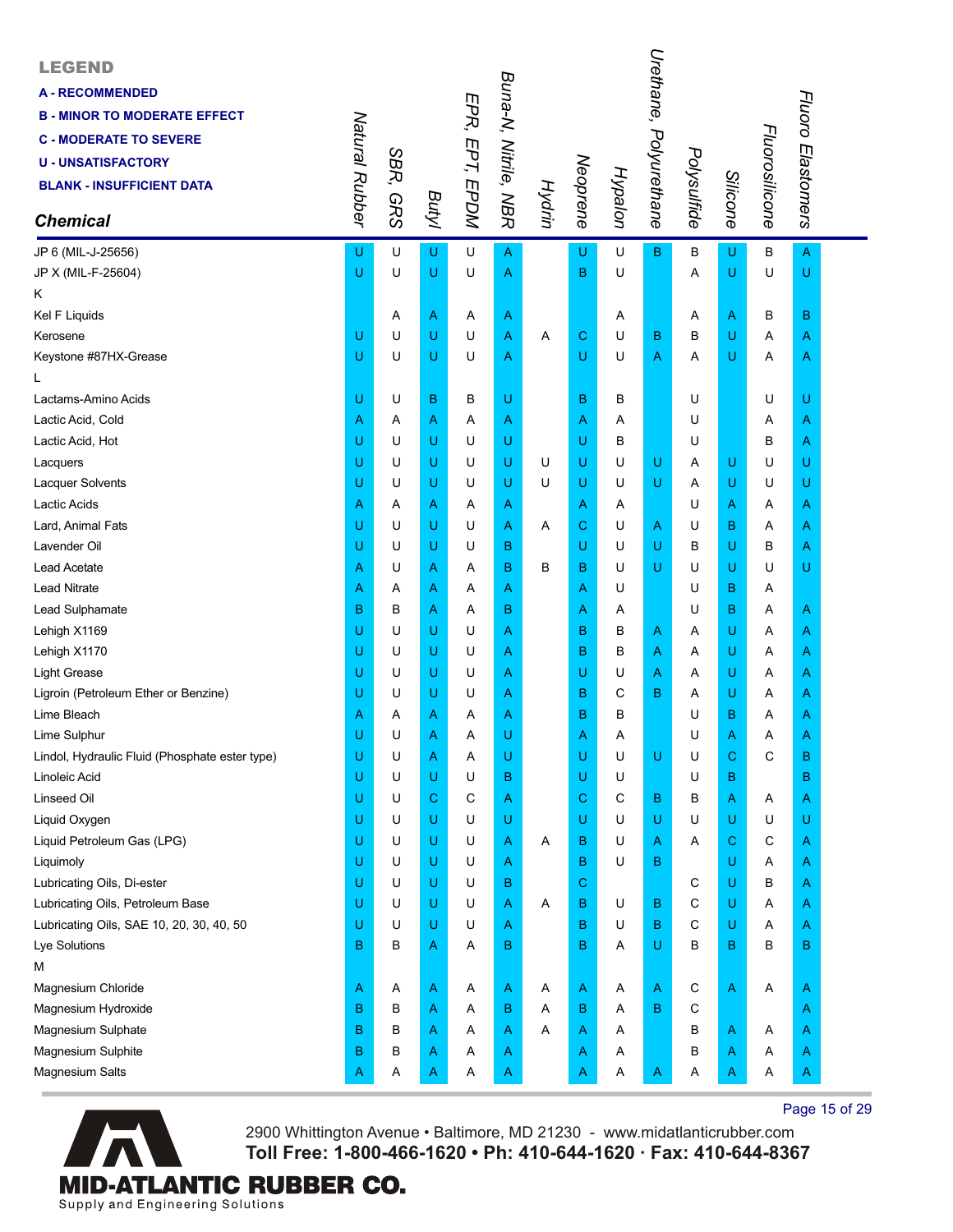| <b>LEGEND</b><br><b>A - RECOMMENDED</b><br><b>B - MINOR TO MODERATE EFFECT</b><br><b>C - MODERATE TO SEVERE</b><br><b>U - UNSATISFACTORY</b><br><b>BLANK - INSUFFICIENT DATA</b><br><b>Chemical</b> | Natural Rubber | SBR,<br><b>GRS</b> | Butyl       | EPR, EPT, EPDM | Buna-N, Nitrile, NBR |   |   | Hypalon<br>Neoprene<br>Hydrin | Urethane, Polyurethane | Polysulfide | Silicone | Fluorosilicone | Fluoro Elastomers |  |
|-----------------------------------------------------------------------------------------------------------------------------------------------------------------------------------------------------|----------------|--------------------|-------------|----------------|----------------------|---|---|-------------------------------|------------------------|-------------|----------|----------------|-------------------|--|
| Malathion                                                                                                                                                                                           | U              | U                  | U           | U              | $\overline{B}$       |   |   |                               |                        |             | U        | B              | A                 |  |
| Maleic Acid                                                                                                                                                                                         | U              | U                  | U           | U              | U                    |   | U | U                             |                        | В           |          |                | Α                 |  |
| Maleic Anhydride                                                                                                                                                                                    | U              | U                  | U           | U              | U                    |   | U | U                             |                        |             |          |                | Α                 |  |
| Malic Acid                                                                                                                                                                                          | Α              | в                  | U           | U              | Α                    |   | в | в                             |                        |             | B        | Α              | A                 |  |
| <b>MCS 312</b>                                                                                                                                                                                      | U              | U                  | U           | U              | U                    |   | U |                               |                        |             | Α        | Α              | A                 |  |
| <b>MCS 352</b>                                                                                                                                                                                      | U              | U                  | B           | Α              | U                    |   | U | U                             | U                      | U           | С        | C              | U                 |  |
| <b>MCS 463</b>                                                                                                                                                                                      | U              | U                  | B           | Α              | U                    |   | U | U                             | U                      | U           | C.       | $\mathsf{C}$   | U                 |  |
| Mercuric Chloride                                                                                                                                                                                   | Α              | A                  | Α           | Α              | Α                    | Α | Α | Α                             |                        |             |          |                | Α                 |  |
| Mercury                                                                                                                                                                                             | A              | Α                  | Α           | Α              | Α                    | Α | Α | Α                             | A                      | A           |          |                | Α                 |  |
| Mercury Vapors                                                                                                                                                                                      | Α              | Α                  | A           | Α              | A                    |   | Α | Α                             |                        |             |          |                | Α                 |  |
| Mesityl Oxide (Ketone)                                                                                                                                                                              | U              | U                  | B           | В              | U                    |   | U | U                             | U                      | в           | U        | U              | U                 |  |
| Methane                                                                                                                                                                                             | U              | U                  | U           | U              | Α                    | Α | в | в                             | C                      | Α           | U        | в              | Α                 |  |
| Methanol                                                                                                                                                                                            | Α              | Α                  | Α           | Α              | Α                    |   | Α | Α                             | U                      | В           | Α        | Α              | Α                 |  |
| Methyl Acetate                                                                                                                                                                                      | U              | U                  | B           | В              | U                    | U | в | U                             | U                      | в           | U        | U              | U                 |  |
| Methyl Acetoacetate                                                                                                                                                                                 |                |                    | B           | В              | U                    |   | U | U                             | U                      | в           | В        | U              | U                 |  |
| Methyl Acrylate                                                                                                                                                                                     | U              | U                  | B           | в              | U                    |   | B | U                             | U                      | в           | U        | U              | U                 |  |
| Methylacrylic Acid                                                                                                                                                                                  | U              | U                  | B           | В              | U                    |   | B | U                             | U                      |             | U        | U              | С                 |  |
| Methyl Alcohol                                                                                                                                                                                      | Α              | Α                  | A           | Α              | Α                    | в | Α | Α                             | U                      | в           | Α        | Α              | С                 |  |
| Methyl Benzoate                                                                                                                                                                                     | U              | U                  | U           | U              | U                    |   | U | U                             | U                      | в           | U        | Α              | Α                 |  |
| Methyl Bromide                                                                                                                                                                                      | U              |                    | U           | U              | в                    |   | U | U                             |                        |             |          | Α              | Α                 |  |
| Methyl Butyl Ketone                                                                                                                                                                                 | U              | U                  | Α           | Α              | U                    |   | U | U                             | U                      | Α           | U        | U              | U                 |  |
| Methyl Carbonate                                                                                                                                                                                    | U              | U                  | U           | U              | U                    |   | U | U                             | U                      | U           | U        | В              | A                 |  |
| Methyl Cellosolve                                                                                                                                                                                   | U              | U                  | B           | В              | C                    |   | B | U                             | U                      |             | U        | U              | U                 |  |
| Methyl Cellulose                                                                                                                                                                                    | B              | B                  | B           | B              | B                    |   | в | в                             | в                      | U           | В        | U              | U                 |  |
| Methyl Chloride                                                                                                                                                                                     | U              | U                  | C           | С              | U                    |   | U | U                             | U                      | С           | U        | В              | Α                 |  |
| Methyl Chloroformate                                                                                                                                                                                | U              | U                  | U           | U              | U                    |   | U | U                             | U                      | U           | U        | В              | Α                 |  |
| Methyl D-Bromide                                                                                                                                                                                    | U              | U                  |             |                | U                    |   | U | U                             | U                      | U           | U        | В              | Α                 |  |
| Methyl Cyclopentane                                                                                                                                                                                 | U              | U                  | U           | U              | U                    |   | U | U                             | U                      | в           | U        | в              | A                 |  |
| Methyene Chloride                                                                                                                                                                                   | U              | U                  | U           | U              | U                    |   | U | U                             | U                      | U           | U        | В              | в                 |  |
| Methylene Dichloride                                                                                                                                                                                | U              | U                  | U           | U              | U                    |   | U | U                             | U                      | U           | U        | В              | в                 |  |
| Methyl Ether                                                                                                                                                                                        | Α              | A                  | Α           | Α              | A                    |   | С | U                             |                        | A           | Α        | Α              | A                 |  |
| Methyl Ethyl Ketone (MEK)                                                                                                                                                                           | U              | U                  | A           | Α              | U                    | U | U | U                             | U                      | в           | U        | U              | U                 |  |
| Methyl Ethyl Ketone Peroxide                                                                                                                                                                        | U              | U                  | U           | U              | U                    |   | U | U                             | U                      | U           | В        | U              | U                 |  |
| Methyl Formate                                                                                                                                                                                      | U              | U                  | B           | В              | U                    | U | B | В                             |                        | U           | B        |                |                   |  |
| Methyl Isobutyl Ketone (MIBK)                                                                                                                                                                       | U              | U                  | С           | C              | U                    | U | U | U                             | U                      | в           | U        | U              | U                 |  |
| Methyl Isopropyl Ketone                                                                                                                                                                             | U              | U                  | B           | В              | U                    |   | U | U                             | U                      | в           | U        | U              | U                 |  |
| Methyl Methacrylate                                                                                                                                                                                 | U              | U                  | U           | U              | U                    | U | U | U                             |                        | В           | C        | U              | U                 |  |
| Methyl Oleate                                                                                                                                                                                       | U              | U                  | B           | В              | U                    |   | U | U                             |                        |             |          | В              | Α                 |  |
| Methyl Salicylate                                                                                                                                                                                   |                |                    | B           | В              | U                    |   | U | U                             |                        |             |          |                |                   |  |
| MIL-L-644B                                                                                                                                                                                          | С              | С                  | $\mathbf C$ | С              | A                    | Α | C | С                             | $\mathbf C$            |             | C        |                |                   |  |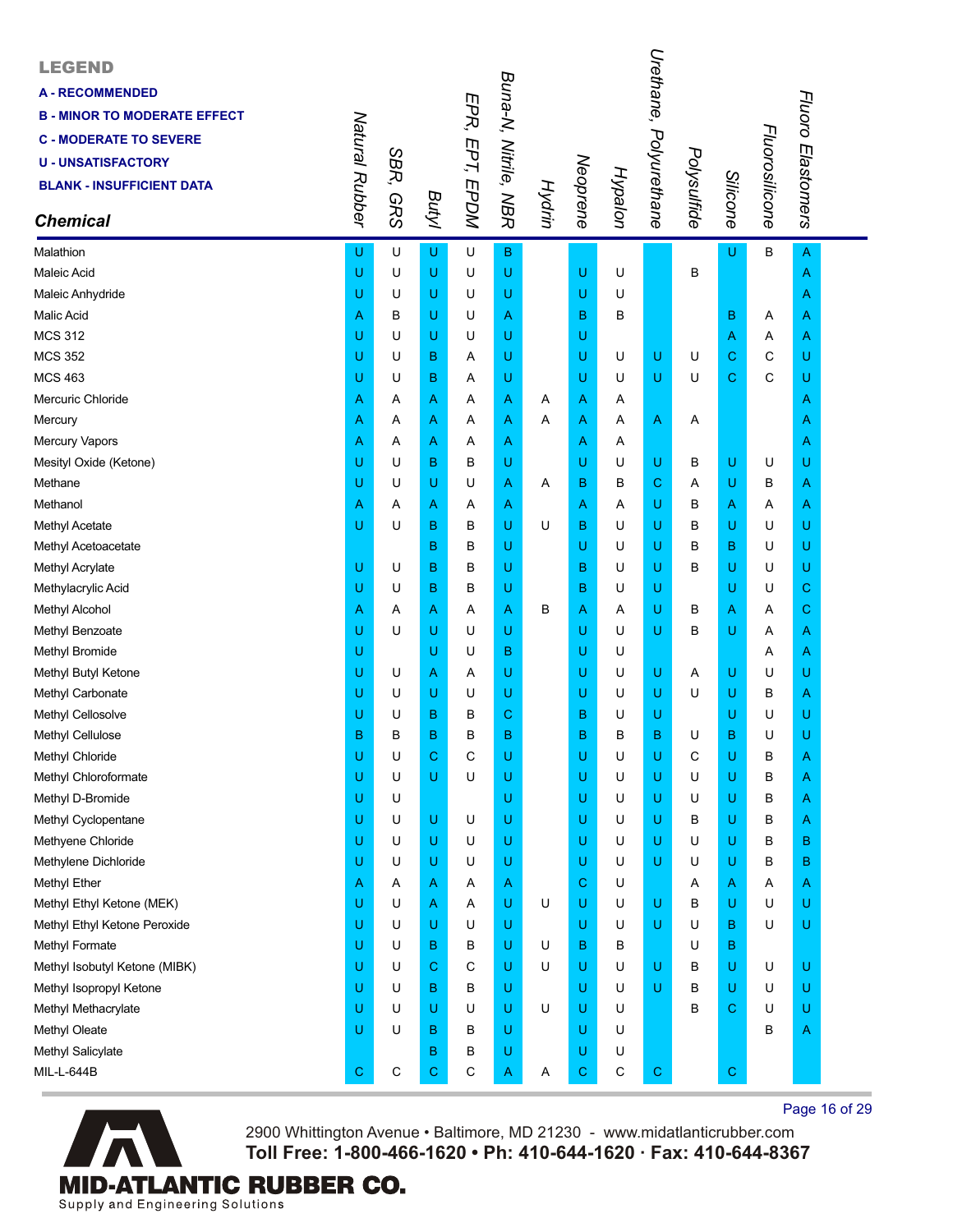| <b>LEGEND</b><br><b>A-RECOMMENDED</b><br><b>B - MINOR TO MODERATE EFFECT</b><br><b>C - MODERATE TO SEVERE</b><br><b>U - UNSATISFACTORY</b><br><b>BLANK - INSUFFICIENT DATA</b><br><b>Chemical</b> | Natural Rubber | SBR,<br><b>GRS</b> | <b>Butyl</b> | EPR, EPT, EPDM | Buna-N, Nitrile, NBR | Hydrin | Neoprene | Hypalon      | Urethane,<br>Polyurethane | Polysulfide | Silicone    | Fluorosilicone | Fluoro Elastomers |  |
|---------------------------------------------------------------------------------------------------------------------------------------------------------------------------------------------------|----------------|--------------------|--------------|----------------|----------------------|--------|----------|--------------|---------------------------|-------------|-------------|----------------|-------------------|--|
| MIL-L-2104B                                                                                                                                                                                       | U              | U                  | U            | U              | $\overline{A}$       | Α      | B        | $\mathbf C$  | A                         | Α           | U           | A              | A                 |  |
| MIL-L-2105B                                                                                                                                                                                       | U              | U                  | U            | U              | A                    | Α      | A        | Α            | A                         | Α           | $\mathbf C$ | Α              | A                 |  |
| MIL-L-2108                                                                                                                                                                                        | U              | U                  | U            | U              | Α                    | A      | A        | A            | Α                         | A           | C           | Α              | A                 |  |
| MIL-S-3136B, Type I Fuel                                                                                                                                                                          | U              | U                  | U            | U              | Α                    | Α      | B        | $\mathsf{C}$ | в                         | Α           | U           | Α              | A                 |  |
| MIL-S-3136B, Type II Fuel                                                                                                                                                                         | U              | U                  | U            | U              | B                    | A      | U        | U            | $\mathbf C$               | A           | U           | B              | A                 |  |
| MIL-S-3136B, Type III Fuel                                                                                                                                                                        | U              | U                  | U            | U              | в                    | A      | U        | U            | $\mathbf C$               | A           | U           | В              | A                 |  |
| MIL-S-3136B, Type IV                                                                                                                                                                              | U              | U                  | U            | U              | Α                    | A      | Α        | A            | Α                         | A           | C           | Α              | A                 |  |
| MIL-S-3136B, Type V                                                                                                                                                                               | U              | U                  | U            | U              | Α                    | A      | в        | B            | в                         | Α           | $\mathbf C$ | Α              | A                 |  |
| MIL-S-3136B, Type VI                                                                                                                                                                              | U              | U                  | U            | U              | Α                    | Α      | U        | U            | B                         | Α           | C           | A              | A                 |  |
| MIL-S-3136B, Type VII                                                                                                                                                                             | U              | U                  | U            | U              | Α                    | Α      | С        | C            | С                         | Α           | U           | Α              | A                 |  |
| MIL-L-3150A                                                                                                                                                                                       | U              | U                  | U            | U              | Α                    | Α      | в        | В            | в                         | A           | U           | Α              | A                 |  |
| MIL-G-3278                                                                                                                                                                                        | U              | U                  | U            | U              | В                    |        | U        | U            | в                         | B           | U           | В              | A                 |  |
| MIL-L-3503                                                                                                                                                                                        | U              | U                  | U            | U              | A                    | A      | в        | В            | B                         | Α           | U           | Α              | A                 |  |
| MIL-L-3545B                                                                                                                                                                                       | U              | U                  | U            | U              | в                    | в      | B        | C            | C.                        | C           | U           | Α              | A                 |  |
| MIL-C-4339C                                                                                                                                                                                       | U              | U                  | U            | U              | Α                    | Α      | U        | U            | U                         | A           | C           | Α              | A                 |  |
| MIL-G-4343B                                                                                                                                                                                       | U              | U                  | С            | C              | в                    |        | B        | B            | A                         | Α           | U           | В              | A                 |  |
| MIL-L-5020A                                                                                                                                                                                       | U              | U                  | U            | U              | Α                    | A      | в        | C            | B                         | Α           | U           | Α              | A                 |  |
| MIL-J-5161F                                                                                                                                                                                       | U              | U                  | U            | U              | в                    | Α      | U        | U            | C                         | Α           | U           | Α              | A                 |  |
| MIL-C-5545A                                                                                                                                                                                       | U              | U                  | U            | U              | в                    | в      | в        | C            | С                         | С           | U           | Α              | A                 |  |
| MIL-H-5559A                                                                                                                                                                                       | B              | A                  | A            | Α              | Α                    | В      | B        | В            | C.                        | C           | B           | В              | В                 |  |
| MIL-F-5566                                                                                                                                                                                        | Α              | в                  | A            | Α              | B                    | в      | в        | В            | U                         | Α           | A           | Α              | A                 |  |
| MIL-G-5572                                                                                                                                                                                        | U              | U                  | U            | U              | A                    |        | U        | U            | B                         | Α           | U           | A              | A                 |  |
| MIL-F-5602                                                                                                                                                                                        | U              | U                  | U            | U              | Α                    | Α      | в        | в            | в                         | A           | C           | Α              | A                 |  |
| MIL-H-5606B                                                                                                                                                                                       | U              | U                  | U            | U              | Α                    | Α      | в        | B            | B                         | Α           | U           | Α              | Α                 |  |
| MIL-J-5624, JP-3                                                                                                                                                                                  | U              | U                  | U            | U              | A                    | Α      | U        | U            | C.                        | B           | U           | В              | A                 |  |
| MIL-J-5624G, JP-4                                                                                                                                                                                 | U              | U                  | U            | U              | Α                    | Α      | U        | U            | C.                        | B           | U           | B              | A                 |  |
| MIL-J-5624G, JP-5                                                                                                                                                                                 | U              | U                  | U            | U              | Α                    | Α      | U        | U            | С                         | B           | U           | В              | A                 |  |
| MIL-L-6081C                                                                                                                                                                                       | U              | U                  | U            | U              | A                    | A      | в        | в            | в                         | Α           | U           | Α              | A                 |  |
| MIL-L-6082C                                                                                                                                                                                       | U              | U                  | U            | U              | A                    | Α      | в        | в            | A                         | Α           | $\mathbf C$ | Α              | A                 |  |
| MIL-H-6083C                                                                                                                                                                                       | U              | U                  | U            | U              | A                    | Α      | в        | в            | в                         | Α           | U           | Α              | A                 |  |
| MIL-L-6085A                                                                                                                                                                                       | U              | U                  | U            | U              | B                    | В      | U        | U            | С                         | В           | U           | В              | A                 |  |
| MIL-L-6086B                                                                                                                                                                                       | U              | U                  | U            | U              | Α                    | Α      | A        | Α            | A                         | Α           | C           | Α              | A                 |  |
| MIL-A-6091                                                                                                                                                                                        | Α              | Α                  | A            | Α              | В                    |        | A        | Α            | U                         | A           | A           | A              | A                 |  |
| MIL-L-6387A                                                                                                                                                                                       | U              | U                  | U            | U              | B                    | в      | U        | U            | в                         | в           | U           | В              | A                 |  |
| MIL-C-6529C                                                                                                                                                                                       | U              | U                  | U            | U              | B                    | В      | в        | C            | С                         | С           | U           | Α              | A                 |  |
| MIL-F-7024A                                                                                                                                                                                       | U              | U                  | U            | U              | A                    | в      | U        | U            | в                         | Α           | U           | Α              | A                 |  |
| MIL-H-7083                                                                                                                                                                                        | в              | в                  | A            | Α              | A                    | в      | в        | в            | U                         | C           | В           | В              | в                 |  |
| <b>MIL-G-7118A</b>                                                                                                                                                                                | U              | U                  | U            | U              | B                    | в      | C        | C            | С                         | в           | U           | Α              | A                 |  |
| MIL-G-7187                                                                                                                                                                                        | U              | U                  | U            | U              | Α                    | Α      | U        | U            | A                         | Α           | U           | Α              | A                 |  |
| MIL-G-7421A                                                                                                                                                                                       | U              | U                  | U            | U              | B                    | В      | С        | $\mathsf C$  | B                         | В           | U           | в              | A                 |  |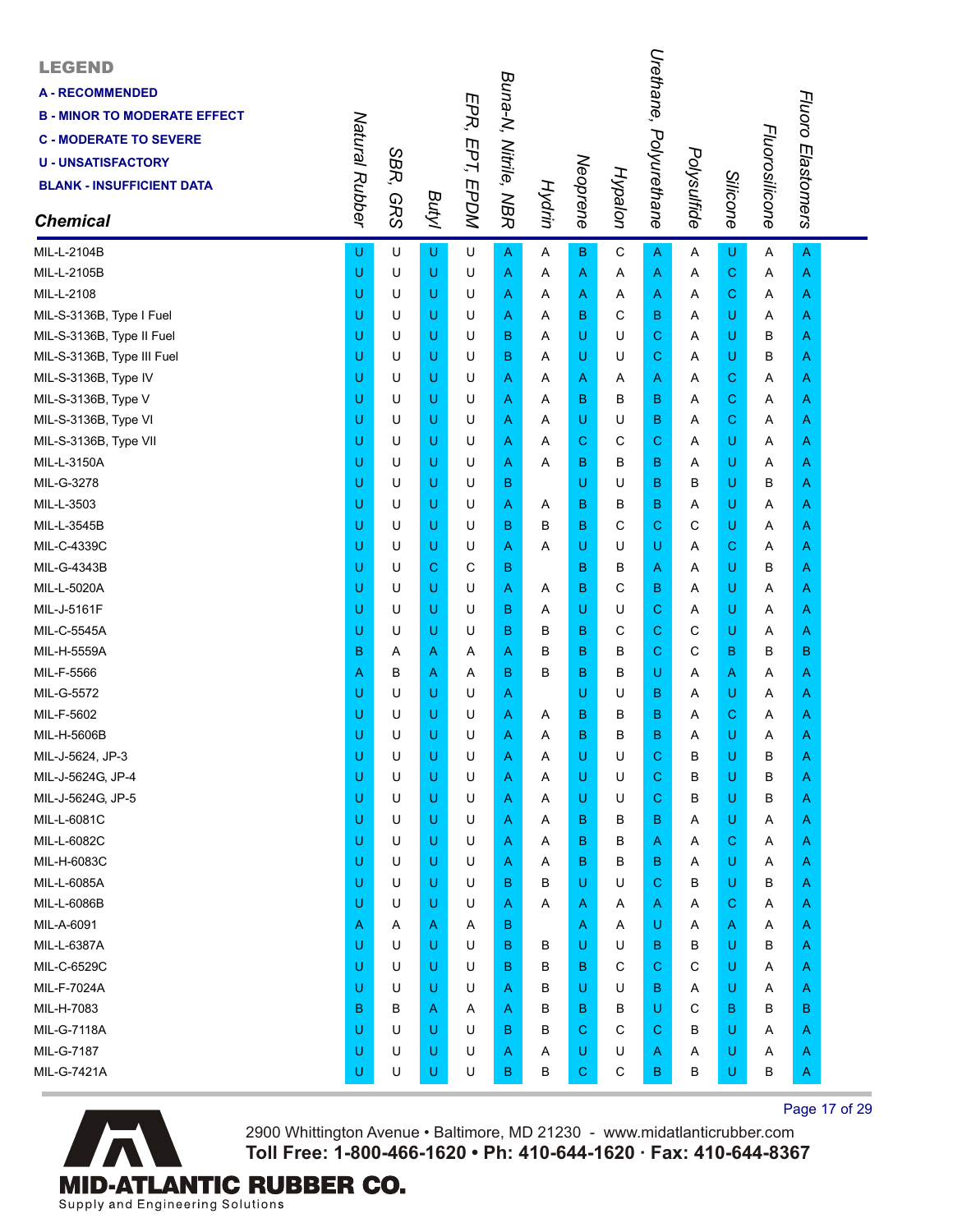| <b>LEGEND</b><br><b>A - RECOMMENDED</b><br><b>B - MINOR TO MODERATE EFFECT</b><br><b>C - MODERATE TO SEVERE</b><br><b>U - UNSATISFACTORY</b><br><b>BLANK - INSUFFICIENT DATA</b><br><b>Chemical</b> | Natural Rubber | SBR,<br><b>GRS</b> | Butyl | EPR, EPT, EPDM | Buna-N, Nitrile, NBR | <b>Hydrin</b> | Neoprene     | Hypalon | Urethane,<br>Polyurethane | Polysulfide | <b>Silicone</b> | Fluorosilicone | Fluoro Elastomers |  |
|-----------------------------------------------------------------------------------------------------------------------------------------------------------------------------------------------------|----------------|--------------------|-------|----------------|----------------------|---------------|--------------|---------|---------------------------|-------------|-----------------|----------------|-------------------|--|
| MIL-H-7644                                                                                                                                                                                          | B              | A                  | в     | A              | в                    | В             | B            | В       | $\mathbf C$               | C           | U               | В              | A                 |  |
| MIL-L-7645                                                                                                                                                                                          | U              | U                  | U     | U              | в                    | в             | в            | С       | $\mathbf C$               | С           | U               | Α              | A                 |  |
| <b>MIL-G-7711A</b>                                                                                                                                                                                  | U              | U                  | U     | U              | Α                    | A             | U            | U       | A                         | A           | С               | A              | Α                 |  |
| MIL-L-7808F                                                                                                                                                                                         | U              | U                  | U     | U              | в                    |               | U            | U       | U                         | в           | U               | в              | Α                 |  |
| <b>MIL-L-7870A</b>                                                                                                                                                                                  | U              | U                  | U     | U              | Α                    | A             | в            | U       | U                         | A           | U               | A              | Α                 |  |
| MIL-C-8188C                                                                                                                                                                                         | U              | U                  | U     | U              | в                    | в             | U            | U       | U                         | в           | U               | в              | в                 |  |
| MIL-A-8243B                                                                                                                                                                                         | B              | Α                  | Α     | A              | Α                    | в             | В            | в       | С                         | С           | в               | B              | в                 |  |
| MIL-L-8383B                                                                                                                                                                                         | U              | U                  | U     | U              | Α                    | A             | A            | Α       | A                         | Α           | С               | A              | A                 |  |
| MIL-H-8446B                                                                                                                                                                                         | U              | U                  | U     | U              | в                    | С             | $\mathbf C$  |         | U                         | в           | U               | Α              | Α                 |  |
| MIL-I-8660B                                                                                                                                                                                         | Α              | A                  | Α     | A              | Α                    | A             | A            | A       | A                         | Α           | U               | A              | Α                 |  |
| <b>MIL-L-9000F</b>                                                                                                                                                                                  | U              | U                  | U     | U              | Α                    | A             | в            | С       | С                         | в           | U               | в              | Α                 |  |
| MIL-T-9188B                                                                                                                                                                                         | U              | U                  | A     | Α              | U                    | U             | U            | U       | U                         | U           | U               | C              | U                 |  |
| MIL-L-9236B                                                                                                                                                                                         | U              | U                  | U     | U              | B                    | в             | U            | U       | U                         | B           | U               | B              | Α                 |  |
| MIL-E-9500                                                                                                                                                                                          | Α              | A                  | Α     | A              | Α                    |               | A            | Α       | U                         | Α           | Α               | A              | Α                 |  |
| MIL-L-10295A                                                                                                                                                                                        | U              | U                  | U     | U              | Α                    | A             | B            | в       | в                         | Α           | С               | A              | Α                 |  |
| MIL-L-10324A                                                                                                                                                                                        | U              | U                  | U     | U              | Α                    | A             | В            | B       | в                         | Α           | С               | A              | A                 |  |
| MIL-G-10924B                                                                                                                                                                                        | U              | U                  | U     | U              | Α                    | A             | U            | B       | В                         | A           | U               | A              | Α                 |  |
| MIL-L-11734B                                                                                                                                                                                        | U              | U                  | С     | U              | Α                    | в             | C            | С       | C                         | в           | С               | A              | Α                 |  |
| MIL-O-11773                                                                                                                                                                                         | U              | U                  | С     | U              | Α                    | в             | C            | С       | C                         | в           | C               | A              | Α                 |  |
| MIL-P-12098                                                                                                                                                                                         | в              | A                  | в     | Α              | в                    | в             | В            | в       | C                         | С           | U               | в              | A                 |  |
| MIL-H-13862                                                                                                                                                                                         | U              | U                  | U     | U              | Α                    | A             | B            | B       | В                         | Α           | C               | A              | Α                 |  |
| MIL-H-13866A                                                                                                                                                                                        | U              | U                  | U     | U              | Α                    | A             | в            | B       | в                         | Α           | С               | A              | Α                 |  |
| MIL-H-13910B                                                                                                                                                                                        | В              | Α                  | В     | A              | в                    | в             | В            | в       | U                         | С           | U               | в              | Α                 |  |
| MIL-H-13919A                                                                                                                                                                                        | U              | U                  | U     | U              | Α                    | Α             | B            | B       | в                         | Α           | С               | Α              | Α                 |  |
| MIL-L-14107B                                                                                                                                                                                        | U              | U                  | U     | U              | С                    |               | A            |         |                           | U           | U               | Α              | Α                 |  |
| MIL-L-15016                                                                                                                                                                                         | U              | U                  | U     | U              | Α                    |               | B            | в       | A                         | Α           | U               | в              | Α                 |  |
| MIL-L-15017                                                                                                                                                                                         | U              | U                  | U     | U              | Α                    | A             | в            | В       | Α                         | Α           | U               | в              | Α                 |  |
| MIL-L-15018B                                                                                                                                                                                        | U              | U                  | U     | U              | Α                    | A             | $\mathsf{A}$ | Α       | A                         | Α           | С               | Α              | A                 |  |
| MIL-L-15019C                                                                                                                                                                                        | U              | U                  | U     | U              | Α                    | Α             | A            | Α       | A                         | Α           | $\mathbf C$     | A              | Α                 |  |
| MIL-L-15719A                                                                                                                                                                                        | С              | в                  | B     | в              | в                    | в             | B            | в       | U                         | U           | U               | в              | Α                 |  |
| MIL-G-15793                                                                                                                                                                                         | U              | U                  | U     | U              | Α                    | в             | $\mathbf C$  | С       | C                         | В           | U               | В              | A                 |  |
| MIL-F-16884                                                                                                                                                                                         | U              | U                  | U     | U              | A                    |               | $\mathbf C$  | C       | C                         | Α           | U               | A              | A                 |  |
| MIL-F-16929A                                                                                                                                                                                        | U              | U                  | С     | U              | Α                    | В             | $\mathbf C$  | C       | $\mathbf C$               | В           | $\mathbf C$     | A              | Α                 |  |
| MIL-L-16958A                                                                                                                                                                                        | U              | U                  | U     | U              | Α                    | Α             | B            | в       | в                         | Α           | $\mathbf C$     | Α              | Α                 |  |
| MIL-F-17111                                                                                                                                                                                         | U              | U                  | U     | U              | Α                    | A             | B            | U       | C                         | A           | U               | B              | Α                 |  |
| MIL-L-17331D                                                                                                                                                                                        | U              | U                  | U     | U              | Α                    | A             | B            | в       | A                         | Α           | U               | A              | A                 |  |
| MIL-L-17353A                                                                                                                                                                                        | U              | U                  | U     | U              | Α                    | в             | $\mathbf C$  | C       | в                         | В           | $\mathbf C$     | Α              | A                 |  |
| MIL-L-17672B                                                                                                                                                                                        | U              | U                  | U     | U              | Α                    | Α             | A            | Α       | Α                         | Α           | $\mathbf C$     | Α              | A                 |  |
| MIL-L-18486A                                                                                                                                                                                        | U              | U                  | U     | U              | Α                    | Α             | A            | Α       | A                         | Α           | С               | Α              | A                 |  |
| MIL-G-18709A                                                                                                                                                                                        | U              | U                  | U     | U              | A                    | Α             | A            | Α       | A                         | Α           | $\mathbf C$     | Α              | A                 |  |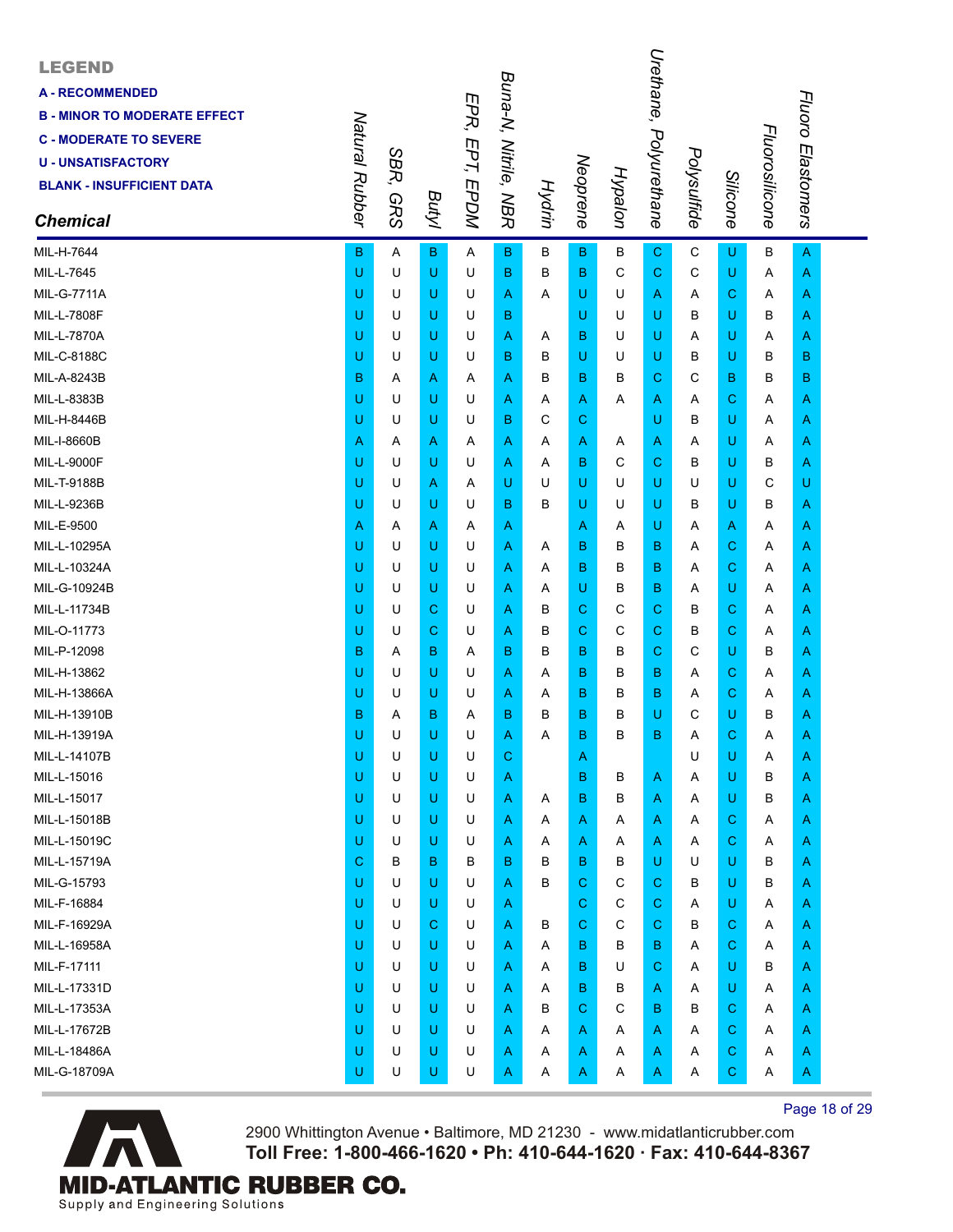| <b>LEGEND</b><br><b>A-RECOMMENDED</b><br><b>B - MINOR TO MODERATE EFFECT</b><br><b>C - MODERATE TO SEVERE</b><br><b>U-UNSATISFACTORY</b><br><b>BLANK - INSUFFICIENT DATA</b><br><b>Chemical</b> | Natural Rubber | SBR,<br><b>GRS</b> | Butyl | EPR, EPT, EPDM | Buna-N, Nitrile, NBR | Hydrin | Neoprene     | Hypalon | Urethane,<br>Polyurethane | Polysulfide | Silicone    | Fluorosilicone | Fluoro Elastomers |  |
|-------------------------------------------------------------------------------------------------------------------------------------------------------------------------------------------------|----------------|--------------------|-------|----------------|----------------------|--------|--------------|---------|---------------------------|-------------|-------------|----------------|-------------------|--|
| MIL-H-19457B                                                                                                                                                                                    | U              | U                  | A     | A              | U                    | U      | U            | U       | U                         | U           | U           | U              | U                 |  |
| MIL-F-19605                                                                                                                                                                                     | U              | U                  | U     | U              | A                    | A      | C            | С       | С                         | Α           | U           | A              | A                 |  |
| MIL-L-19701                                                                                                                                                                                     | U              | U                  | С     | U              | A                    | в      | C            | C       | С                         | в           | C           | A              | A                 |  |
| MIL-L-21260                                                                                                                                                                                     | U              | U                  | U     | U              | A                    | A      | В            | B       | A                         | Α           | U           | A              | A                 |  |
| MIL-G-21568A                                                                                                                                                                                    | B              | A                  | Α     | A              | A                    | A      | A            | A       | A                         | A           | U           | в              | Α                 |  |
| MIL-H-22072                                                                                                                                                                                     | в              | Α                  | Α     | A              | A                    | в      | в            | в       | С                         | C           | в           | B              | в                 |  |
| MIL-H-22251                                                                                                                                                                                     |                | в                  | Α     | A              | в                    |        | B            | в       |                           | U           | U           |                |                   |  |
| MIL-L-22396                                                                                                                                                                                     | U              | U                  | U     | U              | A                    | A      | A            | Α       | A                         | A           | С           | A              | A                 |  |
| MIL-L-23699A                                                                                                                                                                                    | U              | U                  | U     | U              | в                    | в      | C            | С       | С                         | в           | U           | в              | Α                 |  |
| MIL-G-23827A                                                                                                                                                                                    | U              | U                  | С     | U              | A                    | в      | C            | С       | С                         | в           | С           | A              | Α                 |  |
| MIL-G-25013D                                                                                                                                                                                    | U              | U                  | U     | U              | A                    | A      | в            | B       | С                         | B           | U           | в              | Α                 |  |
| MIL-F-25172                                                                                                                                                                                     | U              | U                  | U     | U              | A                    | A      | C            | С       | С                         | Α           | U           | A              | A                 |  |
| MIL-L-25336B                                                                                                                                                                                    | U              | U                  | С     | U              | A                    | в      | C            | С       | С                         | в           | С           | Α              | Α                 |  |
| MIL-F-25524A                                                                                                                                                                                    | U              | U                  | U     | U              | A                    | A      | C            | С       | С                         | A           | U           | A              | Α                 |  |
| MIL-G-25537A                                                                                                                                                                                    | U              | U                  | U     | U              | A                    | A      | B            | B       | в                         | A           | U           | A              | Α                 |  |
| MIL-F-25558B                                                                                                                                                                                    | U              | U                  | U     | U              | A                    | A      | В            | B       | в                         | Α           | U           | A              | A                 |  |
| MIL-F-25576C                                                                                                                                                                                    | U              | U                  | U     | U              | A                    | A      | C            | С       | С                         | A           | U           | Α              | Α                 |  |
| MIL-H-25598                                                                                                                                                                                     | U              | U                  | U     | U              | A                    | A      | в            | B       | в                         | A           | С           | A              | Α                 |  |
| MIL-F-25656B                                                                                                                                                                                    | U              | U                  | U     | U              | A                    | A      | U            | U       | С                         | в           | U           | В              | Α                 |  |
| MIL-L-25681C                                                                                                                                                                                    | в              | в                  | Α     | A              | в                    | A      | В            | B       | С                         | B           | U           | B              | Α                 |  |
| MIL-G-25760A                                                                                                                                                                                    | U              | U                  | U     | U              | в                    | в      | C            | С       | в                         | в           | U           | B              | Α                 |  |
| MIL-L-25968                                                                                                                                                                                     | U              | U                  | С     | U              | A                    | в      | C            | С       | С                         | в           | С           | A              | Α                 |  |
| MIL-L-26087A                                                                                                                                                                                    | U              | U                  | U     | U              | Α                    | A      | A            | Α       | Α                         | Α           | C           | A              | Α                 |  |
| MIL-G-27343                                                                                                                                                                                     | Α              | Α                  | Α     | Α              | A                    | Α      | A            | Α       | Α                         | Α           | U           | A              | Α                 |  |
| MIL-P-27402                                                                                                                                                                                     |                | в                  | Α     | Α              | в                    |        | $\mathbf B$  | B       |                           | U           | U           |                |                   |  |
| MIL-H-27601A                                                                                                                                                                                    | U              | U                  | U     | U              | B                    | В      | B            | C       | $\mathbf C$               | C           | U           | В              | A                 |  |
| MIL-G-27617                                                                                                                                                                                     |                | в                  | Α     | A              | U                    |        |              |         |                           |             | U           | Α              | A                 |  |
| MIL-I-27686D                                                                                                                                                                                    | в              | A                  | Α     | Α              | A                    | В      | B            | В       | C.                        | C           | в           | B              | B                 |  |
| MIL-L-27694A                                                                                                                                                                                    | Α              | A                  | Α     | A              | A                    | Α      | $\mathsf{A}$ | A       | A                         | Α           | U           | Α              | A                 |  |
| MUL-L-46000A                                                                                                                                                                                    | U              | U                  | C     | U              | A                    | В      | $\mathbf C$  | C       | $\mathbf C$               | B           | $\mathbf C$ | Α              | A                 |  |
| MIL-H-46001A                                                                                                                                                                                    | U              | U                  | U     | U              | A                    | A      | A            | A       | A                         | Α           | С           | Α              | A                 |  |
| MIL-L-46002                                                                                                                                                                                     | U              | U                  | U     | U              | A                    | Α      | A            | Α       | A                         | Α           | $\mathbf C$ | Α              | A                 |  |
| MIL-H-46004                                                                                                                                                                                     | U              | U                  | U     | U              | A                    | Α      | $\mathbf B$  | B       | в                         | Α           | $\mathbf C$ | Α              | A                 |  |
| MIL-P-46046A                                                                                                                                                                                    | B              | A                  | B     | Α              | в                    | B      | B            | B       | C.                        | C           | U           | B              | A                 |  |
| MIL-H-81019B                                                                                                                                                                                    | U              | U                  | U     | U              | A                    | A      | B            | В       | в                         | A           | С           | Α              | A                 |  |
| MIL-S-81087                                                                                                                                                                                     | A              | A                  | Α     | A              | A                    | Α      | A            | Α       | A                         | B           | U           | B              | Α                 |  |
| MIL-H-83282                                                                                                                                                                                     | U              | U                  | U     | U              | A                    |        | B            | В       | в                         | Α           | U           | Α              | A                 |  |
| Milk                                                                                                                                                                                            | Α              | A                  | Α     | A              | Α                    |        | A            | Α       | U                         | B           | A           | Α              | A                 |  |
| <b>Minerals Oils</b>                                                                                                                                                                            | U              | U                  | U     | U              | A                    | A      | B            | В       | A                         | B           | в           | Α              | A                 |  |
| Mobil 24 DTE                                                                                                                                                                                    | U              | U                  | U     | U              | A                    |        | $\mathbf B$  | U       | B                         |             | U           | Α              | A                 |  |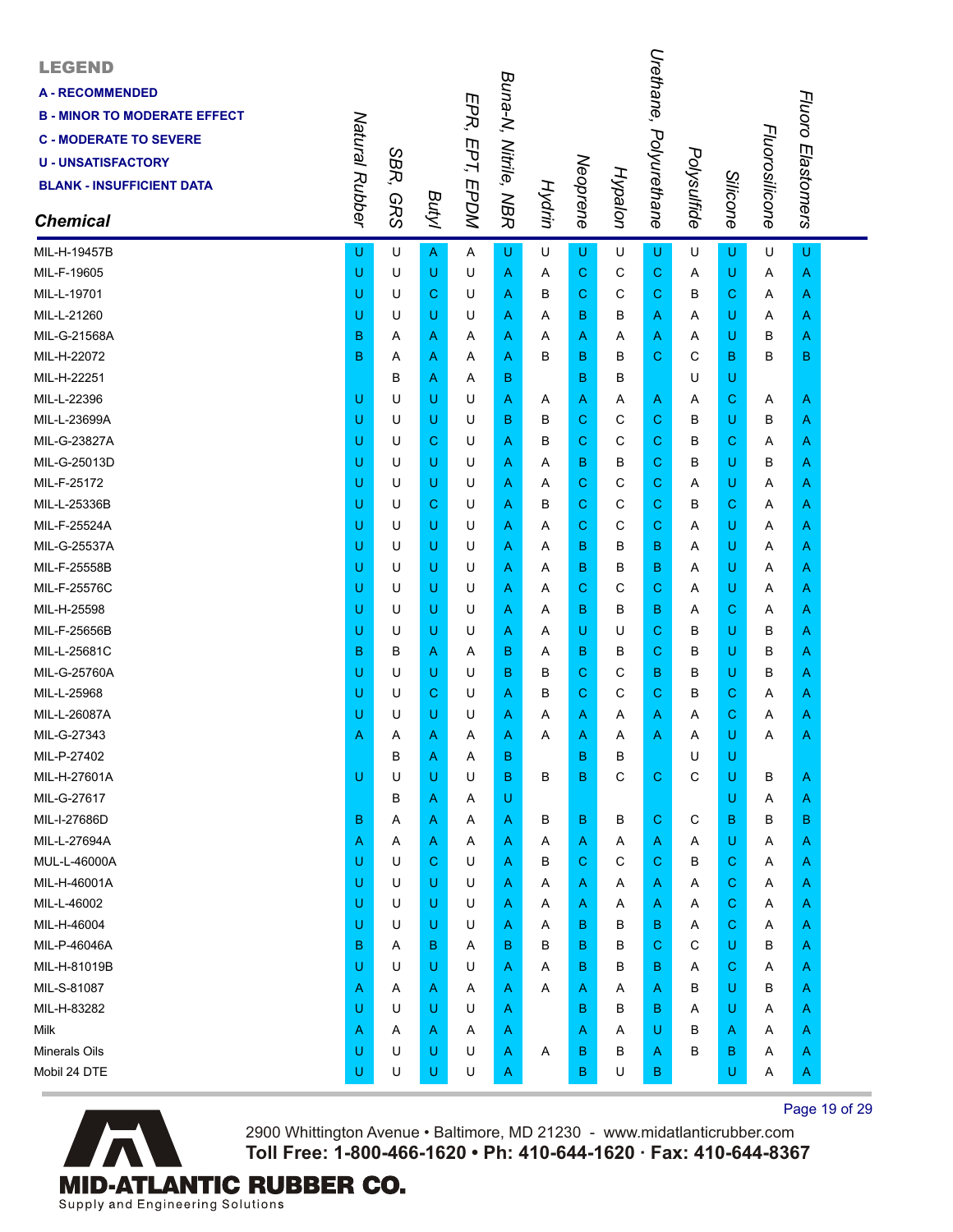| <b>LEGEND</b><br><b>A-RECOMMENDED</b><br><b>B - MINOR TO MODERATE EFFECT</b><br><b>C - MODERATE TO SEVERE</b><br><b>U-UNSATISFACTORY</b><br><b>BLANK - INSUFFICIENT DATA</b><br><b>Chemical</b> | Natural Rubber | SBR,<br><b>GRS</b> | Butyl | EPR, EPT, EPDM | Buna-N, Nitrile, NBR |   | Neoprene<br>Hydrin | <b>Hypalon</b> | Urethane, Polyurethane | Polysulfide | Silicone    | Fluorosilicone | Fluoro Elastomers |  |
|-------------------------------------------------------------------------------------------------------------------------------------------------------------------------------------------------|----------------|--------------------|-------|----------------|----------------------|---|--------------------|----------------|------------------------|-------------|-------------|----------------|-------------------|--|
| Mobil HF                                                                                                                                                                                        | U              | U                  | U     | U              | Α                    |   | B                  | U              | в                      |             | U           | Α              | $\overline{A}$    |  |
| Mobil Delvac 1100, 1110, 1120, 1130                                                                                                                                                             | U              | U                  | U     | U              | A                    |   | B                  | U              | B                      |             | U           | Α              | A                 |  |
| Mobil Nyvac 20 and 30                                                                                                                                                                           | Α              | Α                  | Α     | Α              | Α                    |   | Α                  | Α              |                        |             | A           | Α              | A                 |  |
| Mobil Velocite C                                                                                                                                                                                | U              | U                  | U     | U              | Α                    |   | в                  | U              | В                      |             | U           | Α              | A                 |  |
| Mobilgas WA200, Type A, Automatic trans.flu                                                                                                                                                     | U              | U                  | U     | U              | Α                    |   | B                  | U              |                        | A           | U           | Α              | A                 |  |
| Mobil Oil SAE 20                                                                                                                                                                                | U              | U                  | U     | U              | Α                    |   | B                  | В              | Α                      | Α           | U           | Α              | A                 |  |
| Mobiltherm 600                                                                                                                                                                                  | U              | U                  | U     | U              | Α                    |   | B                  | U              | В                      | C           | U           | Α              | A                 |  |
| <b>Mobilux</b>                                                                                                                                                                                  | U              | U                  | U     | U              | Α                    |   | B                  | U              | В                      | С           | U           | Α              | A                 |  |
| Mono Bromobenzene                                                                                                                                                                               | U              | U                  | U     | U              | U                    |   | U                  | U              | U                      | Α           | U           | в              | A                 |  |
| Mono Chlorobenzene                                                                                                                                                                              | U              | U                  | U     | U              | U                    | U | U                  | U              | U                      | U           | U           | В              | Α                 |  |
| Mono Ethanolamine                                                                                                                                                                               | B              | B                  | В     | B              | U                    |   | U                  | U              | U                      | U           | $\mathbf B$ | U              | U                 |  |
| Monomethyl Aniline                                                                                                                                                                              | U              | U                  |       |                | U                    |   | U                  | U              | U                      | U           |             |                | в                 |  |
| Monomethylether                                                                                                                                                                                 | B              | B                  | Α     | Α              | Α                    |   | A                  |                |                        | В           |             |                |                   |  |
| Monomethyl Hydrazine                                                                                                                                                                            |                | B                  | Α     | Α              | в                    |   | в                  | в              |                        | U           | U           |                |                   |  |
| Mononitrotoluene & Dinitrotoluene(40/60 Mix.)                                                                                                                                                   | U              | U                  | U     | U              | U                    |   | U                  | U              | U                      | U           | U           | C              | С                 |  |
| Monovinyl Acetylene                                                                                                                                                                             | B              | B                  | Α     | Α              | Α                    |   | B                  | B              |                        | C           | в           |                | A                 |  |
| Mopar Brake Fluid                                                                                                                                                                               |                | Α                  | B     | Α              | C                    |   | B                  | B              |                        | U           | $\mathbf C$ | U              | U                 |  |
| <b>Mustard Gas</b>                                                                                                                                                                              | Α              |                    | Α     | Α              |                      |   | Α                  | A              |                        |             | A           |                |                   |  |
| N                                                                                                                                                                                               |                |                    |       |                |                      |   |                    |                |                        |             |             |                |                   |  |
| Naptha                                                                                                                                                                                          | U              | U                  | U     | U              | C                    | Α | U                  | U              | С                      | в           | U           | в              | A                 |  |
| Napthalene                                                                                                                                                                                      | U              | U                  | U     | U              | U                    |   | U                  | U              | В                      | В           | U           | Α              | A                 |  |
| Napthenic Acid                                                                                                                                                                                  | U              | U                  | U     | U              | в                    |   | U                  | U              |                        | В           | U           | Α              | Α                 |  |
| <b>Natural Gas</b>                                                                                                                                                                              | С              | C                  | U     | U              | Α                    | Α | Α                  | Α              | в                      | в           | Α           | С              | A                 |  |
| Neatsfoot Oil                                                                                                                                                                                   | U              | U                  | B     | B              | Α                    |   | U                  | U              | Α                      | U           | B           | Α              | A                 |  |
| Neon                                                                                                                                                                                            | Α              | Α                  | Α     | Α              | A                    |   | A                  | Α              | Α                      | Α           | A           | Α              | A                 |  |
| Neville Acid                                                                                                                                                                                    | U              | U                  | В     | B              | U                    |   | U                  | U              |                        | Α           | U           | B              | A                 |  |
| Nickel Acetate                                                                                                                                                                                  | Α              | U                  | Α     | Α              | в                    |   | B                  | U              | U                      | U           | U           | U              | U                 |  |
| Nickel Chloride                                                                                                                                                                                 | Α              | Α                  | Α     | A              | Α                    |   | В                  | A              | С                      | Α           | A           | Α              | A                 |  |
| <b>Nickel Salts</b>                                                                                                                                                                             | Α              | Α                  | Α     | Α              | Α                    |   | в                  | Α              | С                      |             | A           | Α              | A                 |  |
| <b>Nickel Sulfate</b>                                                                                                                                                                           | в              | В                  | Α     | Α              | A                    |   | A                  | A              | C                      | C           | A           | Α              | A                 |  |
| <b>Niter Cake</b>                                                                                                                                                                               | Α              | A                  | Α     | Α              | Α                    |   | Α                  | A              | Α                      | С           | A           | Α              | A                 |  |
| Nitric Acid (1) 3 Molar                                                                                                                                                                         | U              | U                  | Α     | В              | U                    |   | U                  | U              | U                      | U           | U           | C              | A                 |  |
| Nitric Acid (1) Concentrated                                                                                                                                                                    | U              | U                  | C     | U              | υ                    | U | U                  | U              | U                      | U           | U           | U              | Α                 |  |
| Nitric Acid Dilute                                                                                                                                                                              | U              | U                  | B     | в              | υ                    | U | Α                  | A              | С                      | U           | в           | В              | Α                 |  |
| Nitric Acid (1) Red Fuming (RFNA)                                                                                                                                                               | U              | U                  | B     | U              | U                    | U | U                  | U              | U                      | U           | U           | U              | C                 |  |
| Nitric Acid (1) Inhibited Red Fuming (IRFNA)                                                                                                                                                    | U              | U                  | в     | U              | υ                    |   | U                  | U              | U                      | U           | U           | U              | в                 |  |
| Nitrobenzene                                                                                                                                                                                    | U              | U                  | U     | U              | U                    | U | U                  | U              | U                      | U           | U           | U              | в                 |  |
| Nitrobenzine                                                                                                                                                                                    |                |                    | С     | C              |                      |   | U                  | U              |                        |             |             | Α              | A                 |  |
| Nitroethane                                                                                                                                                                                     | в              | В                  | B     | В              | U                    |   | С                  | С              | U                      |             | U           | U              | U                 |  |
| Nitrogen                                                                                                                                                                                        | Α              | Α                  | Α     | Α              | Α                    | Α | Α                  | Α              | Α                      | Α           | A           | Α              | A                 |  |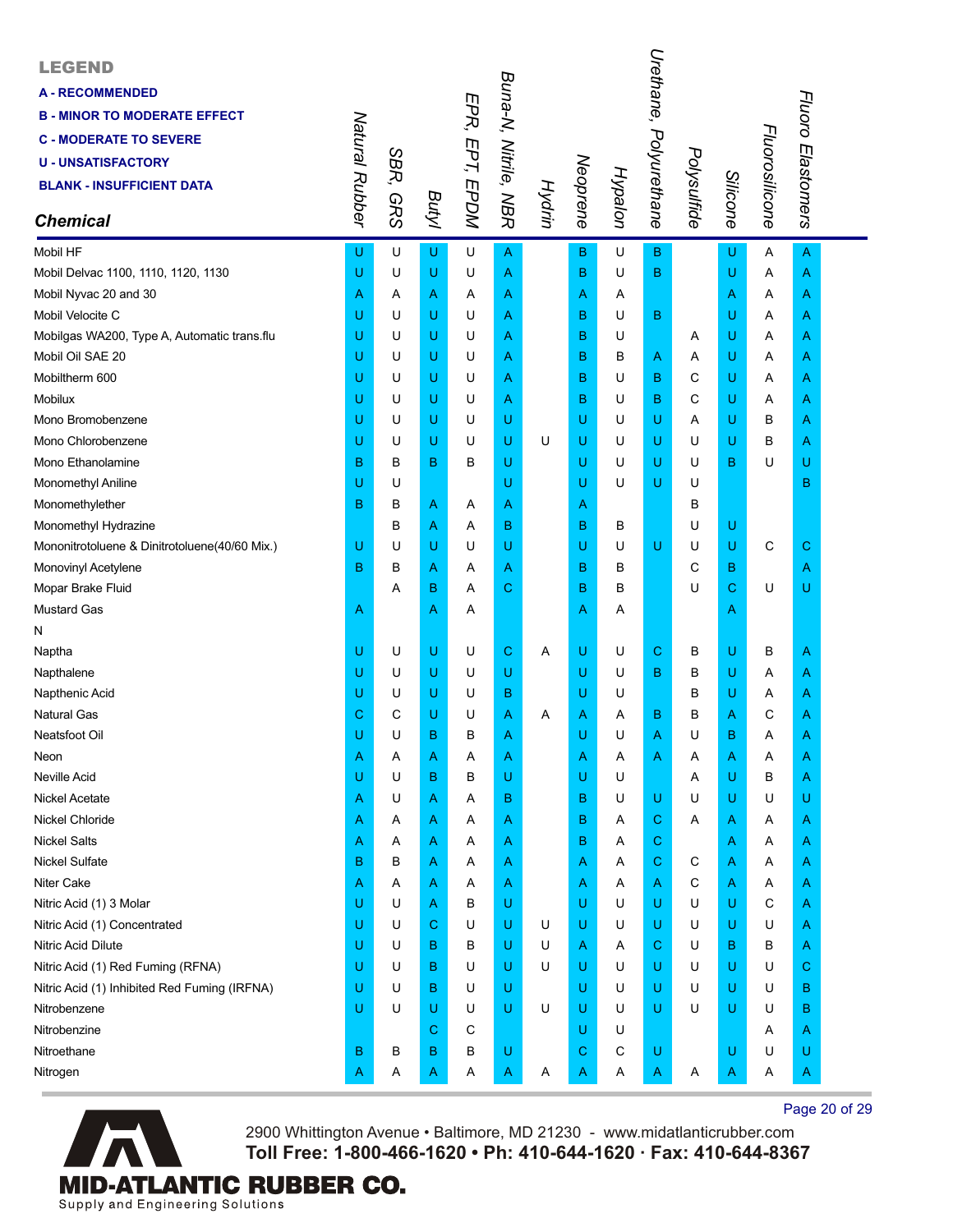| <b>LEGEND</b><br><b>A - RECOMMENDED</b><br><b>B - MINOR TO MODERATE EFFECT</b><br><b>C - MODERATE TO SEVERE</b><br><b>U - UNSATISFACTORY</b><br><b>BLANK - INSUFFICIENT DATA</b><br><b>Chemical</b> | Natural Rubber | SBR,<br><b>GRS</b> | Butyl       | EPR, EPT, EPDM | Buna-N, Nitrile, NBR | Hydrin | Neoprene     | Hypalon | Urethane, Polyurethane | Polysulfide | Silicone | Fluorosilicone | Fluoro Elastomers |  |
|-----------------------------------------------------------------------------------------------------------------------------------------------------------------------------------------------------|----------------|--------------------|-------------|----------------|----------------------|--------|--------------|---------|------------------------|-------------|----------|----------------|-------------------|--|
| Nitrogen (Textroxide (N2O4) (1)                                                                                                                                                                     | U              | U                  | $\mathbf C$ | U              | U                    |        | U            | U       | U                      | U           | U        | U              | U                 |  |
| Nitromethane                                                                                                                                                                                        | B              | C                  | B           | B              | U                    |        | $\mathbf C$  | C       | U                      |             | U        | U              | $\sf U$           |  |
| Nitropropane                                                                                                                                                                                        | U              | U                  | B           | в              | U                    |        | U            | U       | U                      |             | U        | U              | U                 |  |
| O                                                                                                                                                                                                   |                |                    |             |                |                      |        |              |         |                        |             |          |                |                   |  |
| O-A-548A                                                                                                                                                                                            | B              | Α                  | Α           | Α              | Α                    | в      | $\, {\bf B}$ | в       | C                      | C           | в        | в              | в                 |  |
| O-T-634b                                                                                                                                                                                            | U              | U                  | U           | U              | $\mathbf C$          | C      | U            | U       | U                      | C           | U        | в              | A                 |  |
| Octachloro Toluene                                                                                                                                                                                  | U              | U                  | U           | U              | U                    |        | U            | U       | U                      | U           | U        | в              | A                 |  |
| Octadecane                                                                                                                                                                                          | U              | U                  | U           | U              | Α                    |        | B            | В       | A                      | A           | U        | Α              | A                 |  |
| N-Octane                                                                                                                                                                                            | U              | U                  | U           | U              | B                    |        | U            | U       | U                      | B           | U        | в              | A                 |  |
| Octyl Alcohol                                                                                                                                                                                       | в              | B                  | B           | Α              | в                    |        | в            | В       | U                      | в           | в        | B              | A                 |  |
| Oleic Acid                                                                                                                                                                                          | U              | U                  | B           | в              | С                    |        | $\mathbf C$  | С       | В                      | U           | U        |                | в                 |  |
| Oleum (Fuming Sulfuric Acid)                                                                                                                                                                        | U              | U                  | U           | U              | U                    |        | U            | U       | U                      | U           | U        |                | Α                 |  |
| Oleum Spirits                                                                                                                                                                                       | U              | U                  | U           | U              | B                    |        | $\mathbf C$  | U       | С                      |             | U        | в              | A                 |  |
| Olive Oil                                                                                                                                                                                           | U              | U                  | B           | В              | Α                    | B      | в            | B       | A                      | U           | U        | Α              | A                 |  |
| Oronite 8200                                                                                                                                                                                        | U              | U                  | U           | U              | в                    |        | A            | U       | Α                      |             | U        | Α              | A                 |  |
| Oronite 8515                                                                                                                                                                                        | U              | U                  | U           | U              | в                    |        | A            | U       | Α                      |             | U        | Α              | A                 |  |
| Orthochloro Ethyl Benzene                                                                                                                                                                           | U              | U                  | U           | U              | U                    |        | U            | U       | U                      | B           | U        | в              | Α                 |  |
| Ortho-Dichlorobenzene                                                                                                                                                                               | U              | U                  | U           | U              | U                    |        | U            | U       | U                      | в           | U        | в              | A                 |  |
| OS 45 Type III (OS45)                                                                                                                                                                               | U              | U                  | U           | U              | в                    |        | A            | В       | U                      |             | U        | В              | A                 |  |
| OS 45 Type IV (OS45-1)                                                                                                                                                                              | U              | U                  | U           | U              | в                    |        | A            | В       | U                      |             | U        | в              | A                 |  |
| OS 70                                                                                                                                                                                               | U              | U                  | U           | U              | B                    |        | A            | в       | U                      |             | U        | В              | Α                 |  |
| Oxalic Acid                                                                                                                                                                                         | B              | В                  | Α           | Α              | в                    | C      | B            | В       |                        | U           | в        | Α              | A                 |  |
| Oxygen, Cold                                                                                                                                                                                        | B              | U                  | Α           | A              | в                    | в      | Α            | В       | Α                      | U           | Α        | Α              | A                 |  |
| Oxygen, Cold 200-400 F                                                                                                                                                                              | U              | U                  | U           | U              | U                    | U      | U            | U       | U                      | U           | B        | U              | в                 |  |
| Ozone                                                                                                                                                                                               | U              | U                  | B           | Α              | U                    | Α      | C            | Α       | A                      | Α           | Α        | B              | A                 |  |
| P                                                                                                                                                                                                   |                |                    |             |                |                      |        |              |         |                        |             |          |                |                   |  |
| P-S-661b                                                                                                                                                                                            | U              | U                  | U           | U              | A                    | Α      | $\mathbf C$  | C       | С                      | Α           | U        | Α              | A                 |  |
| P-D-680                                                                                                                                                                                             | U              | U                  | U           | U              | A                    | A      | $\mathbf C$  | С       | С                      | Α           | U        | Α              | A                 |  |
| Paint Thinner- Duco                                                                                                                                                                                 | U              | U                  | U           | U              | U                    |        | U            | U       | U                      | в           | U        | в              | в                 |  |
| <b>Palmitic Acid</b>                                                                                                                                                                                | B              | В                  | B           | В              | Α                    | B      | в            | С       | Α                      | U           | U        | Α              | A                 |  |
| Para-dichlorobenzene                                                                                                                                                                                | U              | U                  | U           | U              | U                    |        | U            | U       | U                      | U           | U        | В              | A                 |  |
| Par-al-Ketone                                                                                                                                                                                       | U              | U                  | U           | U              | U                    |        | U            | U       | U                      | B           | U        | U              | U                 |  |
| Parker O Lube                                                                                                                                                                                       | U              | В                  | U           | U              | A                    |        | A            | A       | Α                      | A           | в        | Α              | A                 |  |
| Peanut Oil                                                                                                                                                                                          | U              | U                  | С           | C              | Α                    | Α      | в            | В       | в                      | U           | A        | Α              | A                 |  |
| Pentane, 2 Methyl                                                                                                                                                                                   | U              | U                  | U           | U              | A                    |        | B            | в       | U                      | A           | U        | С              | A                 |  |
| Pentane, 2-4 dimethyl                                                                                                                                                                               | U              | U                  | U           | U              | Α                    |        | в            | B       | U                      | Α           | U        | C              | A                 |  |
| Pentane, 3 Methyl                                                                                                                                                                                   | U              | U                  | U           | U              | A                    |        | в            | В       | U                      | A           | U        | С              | A                 |  |
| N-Pentane                                                                                                                                                                                           | U              | С                  | U           | U              | Α                    |        | A            | В       | U                      | Α           | U        | C              | A                 |  |
| Perchloric Acid                                                                                                                                                                                     | U              | U                  | B           | в              | U                    | C      | в            | В       | U                      | U           | U        | Α              | A                 |  |
| Perchloroethylene                                                                                                                                                                                   | U              | U                  | U           | U              | С                    | в      | U            | U       | U                      | В           | U        | В              | A                 |  |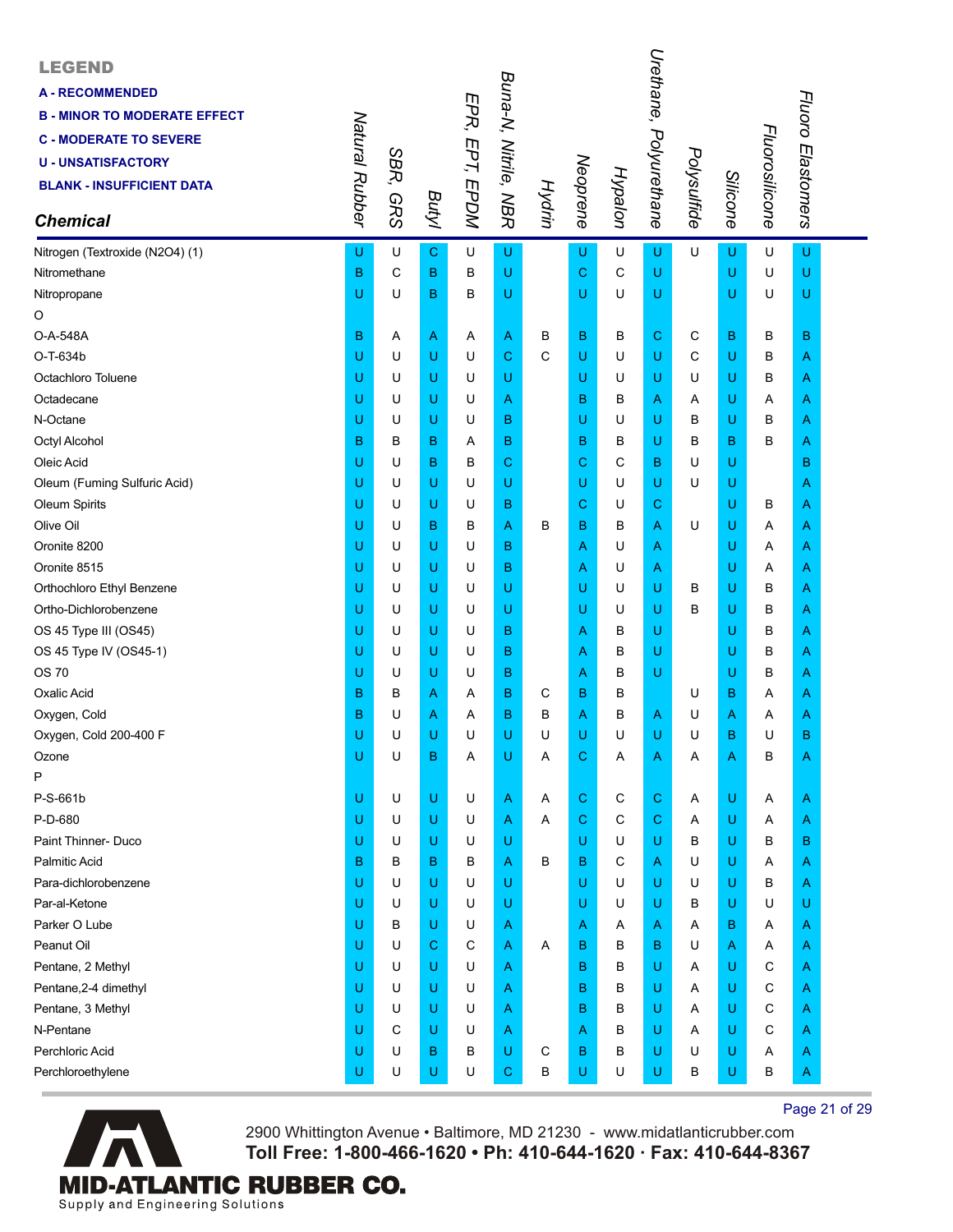| <b>LEGEND</b><br><b>A-RECOMMENDED</b><br><b>B - MINOR TO MODERATE EFFECT</b><br><b>C - MODERATE TO SEVERE</b><br><b>U - UNSATISFACTORY</b><br><b>BLANK - INSUFFICIENT DATA</b><br><b>Chemical</b> | Natural Rubber | SBR,<br><b>GRS</b> | Butyl | EPR, EPT, EPDM | Buna-N, Nitrile, NBR | Hydrin | Neoprene     | Hypalon | Urethane, Polyurethane | Polysulfide | Silicone    | Fluorosilicone | Fluoro Elastomers |  |
|---------------------------------------------------------------------------------------------------------------------------------------------------------------------------------------------------|----------------|--------------------|-------|----------------|----------------------|--------|--------------|---------|------------------------|-------------|-------------|----------------|-------------------|--|
| Petroleum Oil, Crude                                                                                                                                                                              | U              | U                  | U     | U              | A                    |        | $\mathbf{B}$ | B       | A                      | U           | U           | A              | $\overline{A}$    |  |
| Petroleum Oil, Below 250 F                                                                                                                                                                        | U              | U                  | U     | U              | A                    | Α      | B            | B       | B                      | U           | B           | B              | A                 |  |
| Petroleum Oil, Above 250 F                                                                                                                                                                        | U              | U                  | U     | U              | U                    | B      | U            | U       | U                      | U           | U           | U              | B                 |  |
| Phenol                                                                                                                                                                                            | U              | U                  | U     | в              | U                    |        | U            | U       | U                      | U           | U           | В              | Α                 |  |
| Phenol, 70%/30% H20                                                                                                                                                                               | U              | U                  | U     | U              | U                    |        | U            | U       | U                      | U           | U           | В              | Α                 |  |
| Phenol, 85%/15% H20                                                                                                                                                                               | U              | U                  | U     | U              | U                    |        | U            | U       | U                      | U           | U           | в              | A                 |  |
| Phenylbenzene                                                                                                                                                                                     | U              | U                  | U     | U              | U                    |        | U            | U       | U                      | в           | U           | в              | Α                 |  |
| Phenyl Ethyl Ether                                                                                                                                                                                | U              | U                  | U     | U              | U                    |        | U            | U       | U                      | B           | U           | U              | U                 |  |
| Phenyl Hydrazine                                                                                                                                                                                  | Α              | в                  | U     | U              | U                    |        | U            | U       |                        | U           |             |                | Α                 |  |
| Phorone                                                                                                                                                                                           | U              | U                  | B     | в              | U                    |        | U            | U       | U                      | U           | U           | U              | U                 |  |
| Phosphoric Acid 20%                                                                                                                                                                               | В              | С                  | B     | Α              | U                    |        | в            | в       | Α                      | U           | в           | В              | Α                 |  |
| Phosphoric Acid 45%                                                                                                                                                                               | U              | U                  | B     | В              | U                    |        | в            | в       | Α                      | U           | U           | B              | A                 |  |
| Phosphoric Acid, 3 Molar                                                                                                                                                                          | B              | в                  | B     | Α              | U                    |        | C            | в       |                        | U           | в           | B              | Α                 |  |
| Phosphoric Acid, Concentrated                                                                                                                                                                     | U              | U                  | С     | В              | U                    |        | U            | С       | A                      | U           | $\mathbf C$ | B              | Α                 |  |
| Phosphorous Trichloride                                                                                                                                                                           | U              | U                  | A     | Α              | U                    |        | U            | U       |                        |             |             | Α              | Α                 |  |
| <b>Pickling Solution</b>                                                                                                                                                                          | U              | U                  | С     | С              | U                    | U      | U            | U       | U                      | U           | U           | U              | в                 |  |
| Picric Acid, H20 Solution                                                                                                                                                                         | B              | в                  | B     | в              | B                    |        | B            | B       | B                      | U           | U           | B              | Α                 |  |
| Picric Acid, Molten                                                                                                                                                                               | B              | В                  | B     | В              | B                    |        | в            | В       |                        | U           | U           | в              | A                 |  |
| Pinene                                                                                                                                                                                            | U              | U                  | U     | U              | в                    |        | $\mathbf C$  | U       | B                      | В           | U           | В              | A                 |  |
| Pine Oil                                                                                                                                                                                          | U              | U                  | U     | U              | B                    |        | U            | U       |                        | B           | U           | Α              | Α                 |  |
| Piperidine                                                                                                                                                                                        | U              | U                  | U     | U              | U                    |        | U            | U       | U                      | U           | U           | U              | U                 |  |
| Plating Solutions, Chrome                                                                                                                                                                         | U              | U                  | Α     | Α              |                      |        | U            | U       |                        | U           | U           |                | Α                 |  |
| Plating Solutions, Others                                                                                                                                                                         |                | Α                  | Α     | A              | A                    |        |              | Α       |                        |             | U           |                | Α                 |  |
| <b>Pneumatic Service</b>                                                                                                                                                                          | U              | U                  | Α     | Α              | Α                    |        | A            | Α       | Α                      | U           | U           | U              | A                 |  |
| Polyvinyl Acetate Emulsion                                                                                                                                                                        |                |                    | Α     | Α              |                      |        | в            | в       |                        |             | U           |                |                   |  |
| Potassium Acetate                                                                                                                                                                                 | Α              | U                  | Α     | Α              | B                    |        | в            | U       | U                      | U           | U           | U              | U                 |  |
| Potassium Chloride                                                                                                                                                                                | Α              | Α                  | Α     | Α              | Α                    | Α      | A            | A       | Α                      | A           | Α           | Α              | Α                 |  |
| Potassium Cupro Cyanide                                                                                                                                                                           | Α              | A                  | Α     | Α              | Α                    |        | A            | Α       | Α                      | Α           | A           | A              | Α                 |  |
| Potassium Cyanide                                                                                                                                                                                 | Α              | Α                  | Α     | Α              | A                    | A      | A            | Α       | Α                      | Α           | A           | Α              | Α                 |  |
| Potassium Dichromate                                                                                                                                                                              | B              | в                  | Α     | Α              | Α                    |        | A            | Α       | B                      | Α           | Α           | Α              | Α                 |  |
| Potassium Hydroxide                                                                                                                                                                               | B              | в                  | Α     | Α              | в                    | Α      | В            | Α       | B                      | B           | C           | С              | в                 |  |
| Potassium Nitrate                                                                                                                                                                                 | Α              | Α                  | Α     | Α              | Α                    | Α      | A            | A       | Α                      | Α           | Α           | Α              | Α                 |  |
| Potassium salts                                                                                                                                                                                   | Α              | A                  | Α     | Α              | A                    |        | A            | Α       | Α                      | Α           | Α           | Α              | Α                 |  |
| Potassium Sulphate                                                                                                                                                                                | B              | в                  | Α     | Α              | Α                    | A      | A            | B       | Α                      | в           | A           | A              | A                 |  |
| Potassium Sulphite                                                                                                                                                                                | B              | в                  | Α     | A              | A                    |        | A            | в       | Α                      | в           | Α           | Α              | A                 |  |
| Prestone Antifreeze                                                                                                                                                                               | Α              | Α                  | Α     | Α              | Α                    |        | A            | Α       | U                      | С           | A           | Α              | Α                 |  |
| PRL-High Temp. Hydro. Oil                                                                                                                                                                         | U              | U                  | U     | U              | B                    |        | в            | U       | B                      | B           | в           | A              | Α                 |  |
| <b>Producer Gas</b>                                                                                                                                                                               | U              | U                  | U     | U              | Α                    |        | в            | В       | Α                      | U           | в           | B              | A                 |  |
| Propane                                                                                                                                                                                           | U              | U                  | U     | U              | Α                    | Α      | B            | В       | С                      | Α           | U           | в              | A                 |  |
| Propane Propionitrile                                                                                                                                                                             | U              | U                  | U     | U              | A                    |        | в            | B       | U                      | Α           | U           | С              | A                 |  |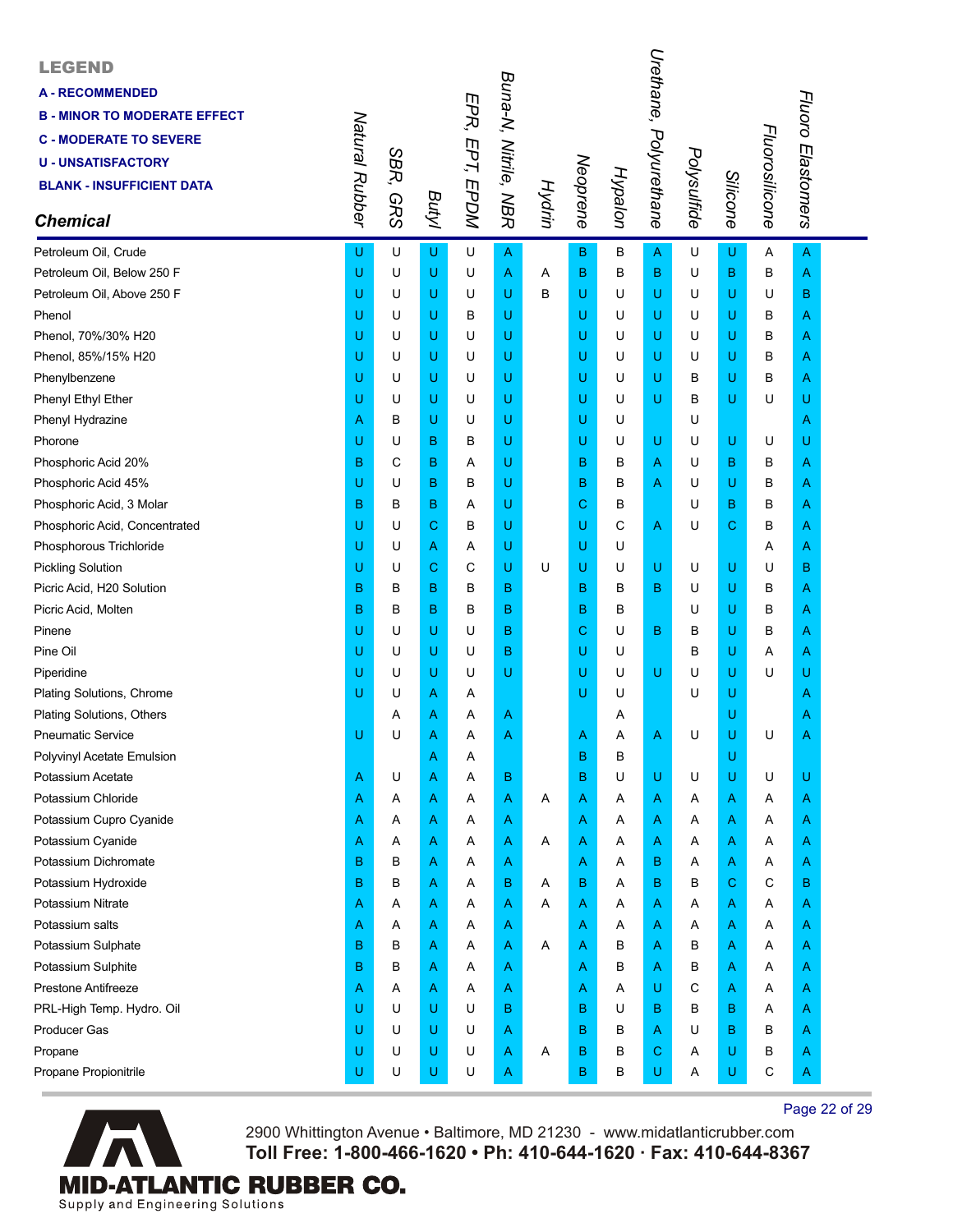| <b>LEGEND</b><br><b>A-RECOMMENDED</b><br><b>B - MINOR TO MODERATE EFFECT</b><br><b>C - MODERATE TO SEVERE</b><br><b>U - UNSATISFACTORY</b><br><b>BLANK - INSUFFICIENT DATA</b><br><b>Chemical</b> | Natural Rubber | SBR,<br><b>GRS</b> | Butyl       | EPR, EPT, EPDM | Buna-N, Nitrile, NBR | <b>Hydrin</b> | Neoprene    | Hypalon | Urethane, Polyurethane | Polysulfide | <b>Silicone</b> | Fluorosilicone | Fluoro Elastomers |  |
|---------------------------------------------------------------------------------------------------------------------------------------------------------------------------------------------------|----------------|--------------------|-------------|----------------|----------------------|---------------|-------------|---------|------------------------|-------------|-----------------|----------------|-------------------|--|
| Propyl Acetate                                                                                                                                                                                    | U              | U                  | $\mathbf B$ | В              | U                    | U             | U           | U       | U                      | в           | U               | U              | U                 |  |
| N-Propyl Acetone                                                                                                                                                                                  | U              | U                  | A           | Α              | U                    | U             | U           | U       | U                      | в           | U               | U              | U                 |  |
| Propyl Alcohol                                                                                                                                                                                    | Α              | Α                  | A           | Α              | Α                    | Α             | Α           | Α       | U                      | Α           | Α               | Α              | A                 |  |
| Propyl Nitrate                                                                                                                                                                                    | U              | U                  | в           | в              | U                    |               | U           | U       |                        |             | U               | U              | U                 |  |
| Propylene                                                                                                                                                                                         | U              | U                  | U           | U              | U                    |               | U           | U       | U                      | в           | U               | в              | Α                 |  |
| Propylene Oxide                                                                                                                                                                                   | U              | U                  | в           | В              | U                    |               | U           | U       | U                      |             | U               | U              | U                 |  |
| Pyranol, Transformer oil                                                                                                                                                                          | U              | U                  | U           | U              | Α                    |               | B           | в       | В                      | U           | U               | Α              | A                 |  |
| Pyranol                                                                                                                                                                                           | U              | U                  | U           | U              | Α                    | U             | U           | U       | в                      | U           | U               | Α              | A                 |  |
| Pydraul, 10E, 29ELT                                                                                                                                                                               | U              | U                  | в           | в              | U                    |               | U           | U       | U                      |             | U               | U              | A                 |  |
| Pydraul, 30E, 50E, 65E, 90E                                                                                                                                                                       | U              | U                  | в           | в              | U                    |               | U           | U       | U                      |             | Α               | Α              | A                 |  |
| Pydraul, 115 E                                                                                                                                                                                    | U              | U                  | в           | в              | U                    |               | U           | U       | U                      |             | U               | С              | A                 |  |
| Pydraul, 230E, 312C, 540C                                                                                                                                                                         | U              | U                  | U           | U              | U                    |               | U           | U       | U                      |             | U               | U              | A                 |  |
| Pyridine Oil                                                                                                                                                                                      | U              | U                  | в           | в              | U                    | U             | U           | U       |                        | U           | U               | U              | U                 |  |
| Pyrogard 42, 43, 53, 55 (Phosphate Ester)                                                                                                                                                         | U              | U                  | A           | Α              | U                    |               | U           | U       | U                      | U           | U               | U              | A                 |  |
| Pyrogard, C, D                                                                                                                                                                                    | U              | U                  | U           | U              | Α                    |               | B           | U       | U                      |             | B               | В              | A                 |  |
| Pyroligneous Acid                                                                                                                                                                                 | U              | U                  | в           | В              | U                    |               | U           | U       | U                      | В           |                 | U              | U                 |  |
| Pyrolube                                                                                                                                                                                          | U              | U                  | в           | В              | U                    |               | U           | U       | U                      |             | в               | В              | A                 |  |
| Pyrrole                                                                                                                                                                                           | С              | С                  | U           | U              | U                    |               | U           | U       |                        | U           | B               | U              | U                 |  |
| R                                                                                                                                                                                                 |                |                    |             |                |                      |               |             |         |                        |             |                 |                |                   |  |
| Radiation                                                                                                                                                                                         | С              | С                  | U           | С              | С                    |               | $\mathbf C$ | C       | $\mathbf C$            | U           | С               | U              | U                 |  |
| Rapeseed Oil                                                                                                                                                                                      | U              | U                  | Α           | Α              | B                    | A             | B           | U       | В                      | U           | U               | Α              | A                 |  |
| Red Oil (MIL-H-5606)                                                                                                                                                                              | U              | U                  | U           | U              | Α                    | A             | B           | в       | В                      | Α           | U               | Α              | A                 |  |
| Red Line 100 Oil                                                                                                                                                                                  | U              | U                  | U           | U              | Α                    |               | B           | в       | Α                      | Α           | U               | Α              | A                 |  |
| RJ-1 (MIL-F-25558)                                                                                                                                                                                | Ü              | U                  | U           | U              | Α                    | Α             | B           | В       | В                      | Α           | U               | Α              | Α                 |  |
| RP-1 (MIL-R-25576)                                                                                                                                                                                | U              | U                  | U           | U              | Α                    | Α             | B           | B       | В                      | Α           | U               | Α              | Α                 |  |
| S                                                                                                                                                                                                 |                |                    |             |                |                      |               |             |         |                        |             |                 |                |                   |  |
| Sal Ammoniac                                                                                                                                                                                      | Α              | A                  | Α           | A              | A                    |               | Α           | Α       | $\mathsf{A}$           | Α           | в               | A              | A                 |  |
| Salicylic Acid                                                                                                                                                                                    | Α              | в                  | A           | Α              | B                    |               |             |         |                        |             |                 | Α              | A                 |  |
| Salt Water                                                                                                                                                                                        | Α              | A                  | A           | A              | Α                    |               | A           | A       | U                      | U           | A               | Α              | A                 |  |
| Santo Safe 300                                                                                                                                                                                    | U              | U                  | $\mathbf C$ | C              | U                    |               | U           |         |                        |             | A               | Α              | Α                 |  |
| Sewage                                                                                                                                                                                            | в              | В                  | в           | в              | Α                    |               | В           | A       | U                      | U           | в               | Α              | A                 |  |
| Shell Alvania Grease #2                                                                                                                                                                           | U              | U                  | U           | U              | Α                    |               | в           | U       | Α                      | Α           | B               | Α              | A                 |  |
| Shell Carnea 19 and 29                                                                                                                                                                            | U              | U                  | U           | U              | Α                    |               | U           | U       | в                      |             |                 | Α              | Α                 |  |
| <b>Shell Diala</b>                                                                                                                                                                                | U              | U                  | U           | U              | Α                    |               | B           | U       | в                      |             | U               | Α              | Α                 |  |
| Shell Iris 905                                                                                                                                                                                    | U<br>U         | U<br>U             | U<br>U      | U              | Α                    |               | B           | U<br>U  | Α                      | A           | U               | A              | A                 |  |
| Shell Iris 3XF Mine Fluid (Fire resist. Hydro.)                                                                                                                                                   | U              | U                  |             | U<br>U         | Α                    |               | в<br>B      | U       | Α                      | в<br>В      | U<br>U          | Α              | A                 |  |
| Shell Iris Tellus #27, Pet. Base<br>Shell Iris Tellus #33                                                                                                                                         | U              | U                  | U<br>U      | U              | Α                    |               | B           | U       | Α                      | В           | U               | Α              | A                 |  |
| Shell Iris UMF (5% Aromatic)                                                                                                                                                                      | U              | U                  | U           | U              | Α                    |               | B           | U       | Α<br>Α                 | В           | U               | Α<br>A         | A                 |  |
| Shell Lo Hydrax 27 and 29                                                                                                                                                                         | U              | U                  | U           | U              | Α<br>Α               |               | в           | U       | B                      |             | U               | Α              | A<br>A            |  |
|                                                                                                                                                                                                   |                |                    |             |                |                      |               |             |         |                        |             |                 |                |                   |  |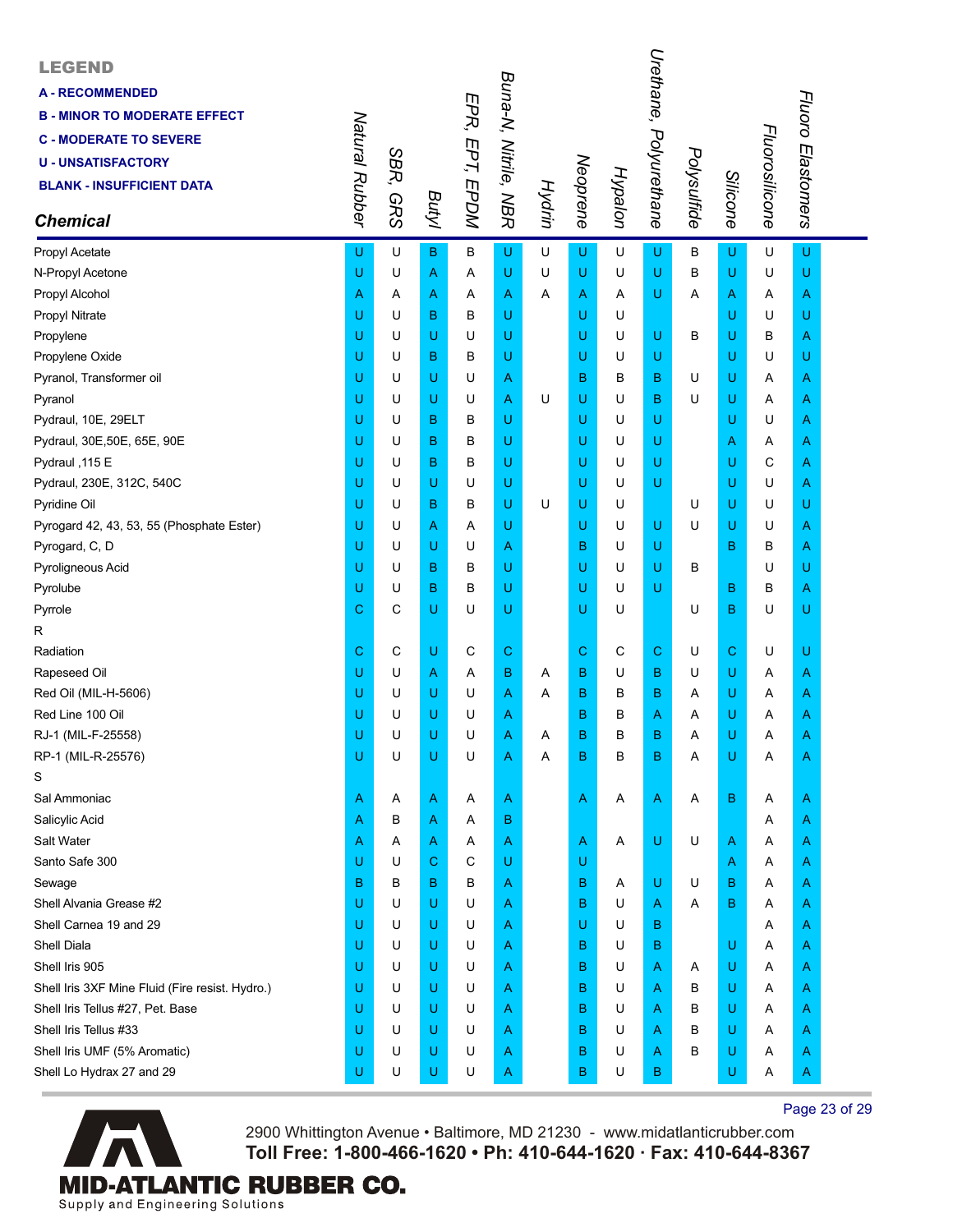| <b>LEGEND</b><br><b>A-RECOMMENDED</b><br><b>B - MINOR TO MODERATE EFFECT</b><br><b>C - MODERATE TO SEVERE</b><br><b>U - UNSATISFACTORY</b><br><b>BLANK - INSUFFICIENT DATA</b><br><b>Chemical</b> | Natural Rubber | SBR,<br><b>GRS</b> | Butyl | EPR, EPT, EPDM | Buna-N, Nitrile, NBR | Hydrin | Neoprene | Hypalon | Urethane,<br>Polyurethane | Polysulfide | Silicone    | Fluorosilicone | Fluoro Elastomers |  |
|---------------------------------------------------------------------------------------------------------------------------------------------------------------------------------------------------|----------------|--------------------|-------|----------------|----------------------|--------|----------|---------|---------------------------|-------------|-------------|----------------|-------------------|--|
| Shell Macoma 72                                                                                                                                                                                   | U              | U                  | U     | U              | A                    |        | в        | U       | в                         |             | U           | Α              | A                 |  |
| <b>Silicate Esters</b>                                                                                                                                                                            | U              | U                  | U     | U              | в                    |        | Α        | Α       | Α                         |             | U           | Α              | A                 |  |
| Silicone Greases                                                                                                                                                                                  | Α              | A                  | A     | Α              | Α                    | A      | Α        | A       | Α                         | A           | $\mathbf C$ | Α              | A                 |  |
| Silicone Oils                                                                                                                                                                                     | Α              | Α                  | A     | Α              | Α                    | A      | Α        | Α       | A                         | Α           | $\mathbf C$ | Α              | A                 |  |
| <b>Silver Nitrate</b>                                                                                                                                                                             | A              | A                  | Α     | A              | в                    |        | Α        | A       | Α                         | в           | A           | A              | Α                 |  |
| Sinclair Opaline CX-Ep Lube                                                                                                                                                                       | U              | U                  | U     | U              | Α                    |        | B        | B       | Α                         | A           | U           | A              | Α                 |  |
| Skelly, Solvent B, C, E                                                                                                                                                                           | U              | U                  | U     | U              | Α                    |        | U        | U       |                           |             |             | Α              | A                 |  |
| Skydrol 500                                                                                                                                                                                       | U              | U                  | в     | Α              | U                    | U      | U        | U       | U                         | U           | $\mathbf C$ | С              | U                 |  |
| Skydrol 7000                                                                                                                                                                                      | U              | U                  | Α     | Α              | U                    | U      | U        | U       | U                         | U           | $\mathbf C$ | С              | в                 |  |
| Soap Solutions                                                                                                                                                                                    | B              | в                  | A     | Α              | Α                    | A      | Α        | Α       | Α                         | U           | A           | A              | A                 |  |
| Socony Mobile Type A                                                                                                                                                                              | U              | U                  | U     | U              | Α                    |        | B        | U       | B                         |             | U           | В              | A                 |  |
| Socony Vacuum AMV AC781 (Grease)                                                                                                                                                                  | U              | U                  | U     | U              | Α                    |        | B        | U       | в                         |             | U           | в              | Α                 |  |
| Socony Vacuum PD959B                                                                                                                                                                              | U              | U                  | U     | U              | Α                    |        | B        | в       | Α                         | Α           | U           | Α              | Α                 |  |
| Soda Ash                                                                                                                                                                                          | Α              | A                  | A     | Α              | Α                    | Α      | Α        | A       |                           | U           | A           | Α              | A                 |  |
| Sodium Acetate                                                                                                                                                                                    | Α              | U                  | Α     | Α              | в                    |        | B        | U       | U                         | U           | U           | U              | U                 |  |
| Sodium Bicarbonate (Baking Soda)                                                                                                                                                                  | Α              | Α                  | A     | Α              | Α                    | Α      | Α        | A       |                           | C           | A           | Α              | Α                 |  |
| Sodium Bisulfite                                                                                                                                                                                  | A              | В                  | A     | Α              | Α                    | Α      | Α        | Α       |                           | С           | A           | Α              | A                 |  |
| Sodium Borate                                                                                                                                                                                     | Α              | A                  | A     | Α              | Α                    | Α      | Α        | Α       |                           | Α           | A           | Α              | A                 |  |
| Sodium Carbonate (Soda Ash)                                                                                                                                                                       | Α              | A                  | Α     | Α              | Α                    | Α      | Α        | A       |                           | U           | A           | Α              | A                 |  |
| Sodium Chloride                                                                                                                                                                                   | Α              | Α                  | A     | Α              | Α                    | Α      | Α        | Α       | Α                         | C           | A           | Α              | A                 |  |
| Sodium Cyanide                                                                                                                                                                                    | A              | Α                  | A     | Α              | Α                    | Α      | Α        | Α       |                           | Α           | A           | Α              | Α                 |  |
| Sodium Hydroxide                                                                                                                                                                                  | Α              | A                  | A     | Α              | в                    | в      | B        | A       | B                         | U           | B           | в              | в                 |  |
| Sodium Hypochlorite                                                                                                                                                                               | С              | С                  | В     | В              | B                    | A      | B        | В       | U                         | U           | в           | В              | A                 |  |
| Sodium Metaphosphate                                                                                                                                                                              | Α              | Α                  | Α     | Α              | Α                    |        | B        | В       |                           |             |             | Α              | A                 |  |
| Sodium Nitrate                                                                                                                                                                                    | в              | в                  | A     | Α              | в                    | A      | B        | Α       |                           |             | U           |                |                   |  |
| Sodium Perborate                                                                                                                                                                                  | B              | B                  | Α     | Α              | B                    |        | B        | B       |                           | B           | $\sf B$     | Α              | A                 |  |
| Sodium Peroxide                                                                                                                                                                                   | B              | B                  | Α     | Α              | B                    |        | B        | в       | U                         |             | U           | Α              | A                 |  |
| Sodium Phosphate (Mono)                                                                                                                                                                           | Α              | A                  | Α     | Α              | Α                    |        | Α        | Α       | A                         |             | U           |                | Α                 |  |
| Sodium Phosphate (Dibasic)                                                                                                                                                                        | A              | A                  | Α     | Α              | Α                    |        | B        | Α       | Α                         |             | U           |                | A                 |  |
| Sodium Phosphate (Tribasic)                                                                                                                                                                       | Α              | A                  | Α     | Α              | Α                    |        | B        | Α       | Α                         |             | A           |                | A                 |  |
| Sodium Salts                                                                                                                                                                                      | Α              | A                  | A     | Α              | A                    |        | B        | Α       | Α                         | Α           | A           | Α              | A                 |  |
| Sodium Silicate                                                                                                                                                                                   | Α              | A                  | A     | Α              | A                    |        | Α        | Α       |                           |             |             |                | Α                 |  |
| Sodium Sulphate                                                                                                                                                                                   | B              | в                  | Α     | Α              | Α                    | Α      | Α        | Α       | Α                         | в           | A           | Α              | A                 |  |
| Sodium Sulphide                                                                                                                                                                                   | B              | в                  | Α     | Α              | Α                    |        | Α        | Α       | Α                         | в           | A           | Α              | A                 |  |
| Sodium Silfite                                                                                                                                                                                    | B              | в                  | Α     | Α              | A                    |        | Α        | A       | Α                         | в           | A           | A              | A                 |  |
| Sodium Thiosulfate                                                                                                                                                                                | в              | B                  | Α     | Α              | B                    |        | Α        | Α       | Α                         | в           | A           | Α              | A                 |  |
| Sovasol #1, 2, and 3                                                                                                                                                                              | U              | U                  | U     | U              | A                    |        | B        | в       | B                         | В           | U           | Α              | A                 |  |
| Sovasol #73 and 74                                                                                                                                                                                | U              | U                  | U     | U              | в                    |        | B        | В       | B                         | В           | U           | Α              | A                 |  |
| Soybean Oil                                                                                                                                                                                       | U              | U                  | С     | С              | Α                    | Α      | C        | С       | B                         | U           | A           | Α              | A                 |  |
| Spry                                                                                                                                                                                              | U              | U                  | В     | B              | Α                    |        | в        | U       | Α                         | U           | A           | Α              | A                 |  |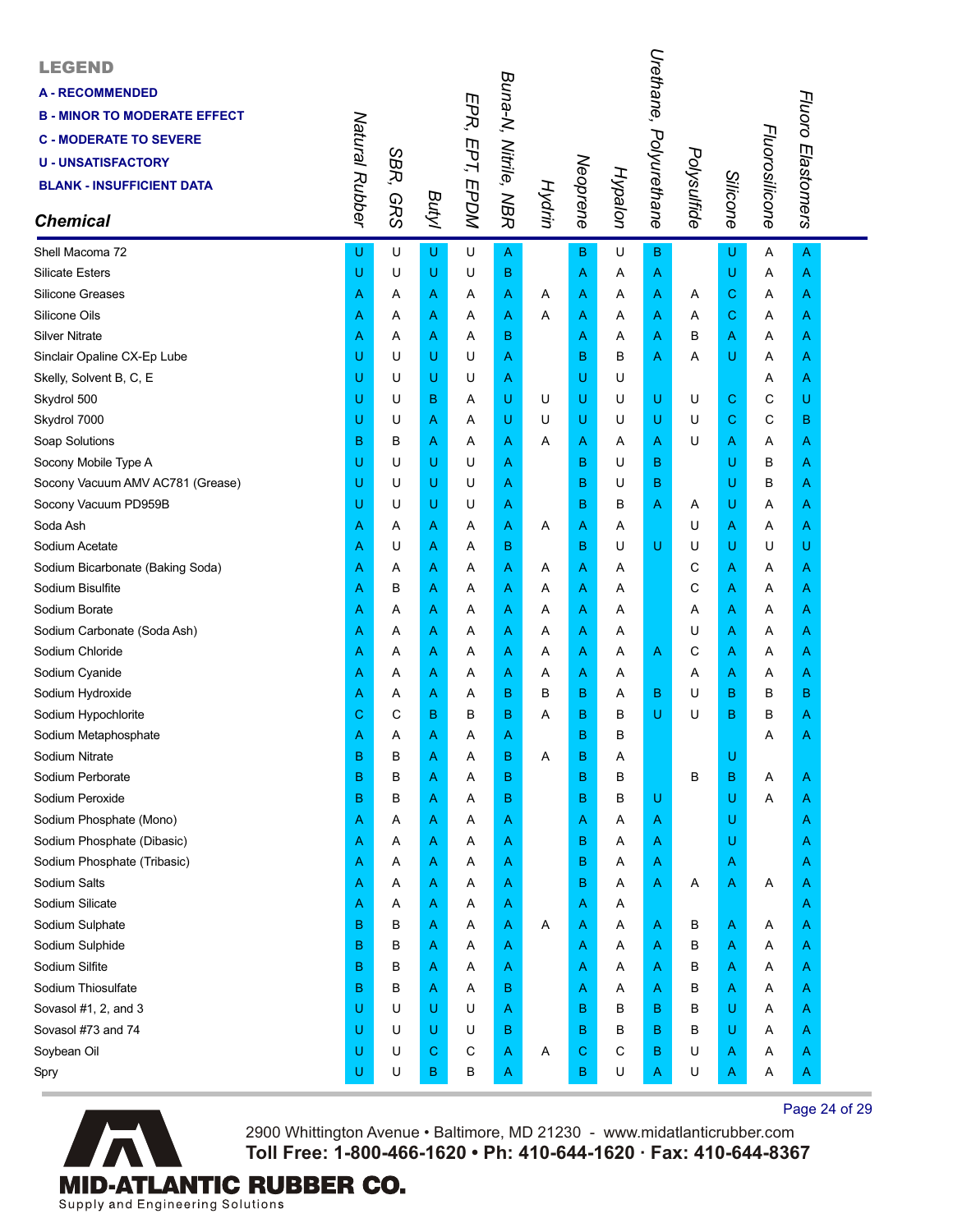| <b>LEGEND</b><br><b>A-RECOMMENDED</b><br><b>B - MINOR TO MODERATE EFFECT</b><br><b>C - MODERATE TO SEVERE</b><br><b>U - UNSATISFACTORY</b><br><b>BLANK - INSUFFICIENT DATA</b><br><b>Chemical</b> | Natural Rubber | SBR,<br><b>GRS</b> | Butyl | EPR, EPT, EPDM | Buna-N, Nitrile, NBR | Hydrin | Neoprene    | Hypalon      | Urethane,<br>Polyurethane | Polysulfide | Silicone    | Fluorosilicone | Fluoro Elastomers |  |
|---------------------------------------------------------------------------------------------------------------------------------------------------------------------------------------------------|----------------|--------------------|-------|----------------|----------------------|--------|-------------|--------------|---------------------------|-------------|-------------|----------------|-------------------|--|
| SR-6 Fuel                                                                                                                                                                                         | U              | U                  | U     | U              | в                    |        | U           | U            | B.                        | Α           | U           | A              | A                 |  |
| SR-10 Fuel                                                                                                                                                                                        | U              | U                  | U     | U              | Α                    |        | U           | U            | B                         | Α           | U           | Α              | A                 |  |
| Standard Oil Mobilube GX90-EP Lube                                                                                                                                                                | U              | U                  | U     | U              | Α                    |        | в           | B            | A                         | в           | U           | Α              | A                 |  |
| Stannic Chloride                                                                                                                                                                                  | A              | Α                  | B     | в              | Α                    |        | U           | U            |                           |             | в           | Α              | Α                 |  |
| Stannic Chloride 50%                                                                                                                                                                              | A              | Α                  | B     | В              | Α                    |        | U           | U            |                           |             | B           | Α              | A                 |  |
| Stannous Chloride                                                                                                                                                                                 | Α              | Α                  | Α     | Α              | Α                    |        | Α           | Α            |                           |             | в           | Α              | A                 |  |
| Stauffer 7700                                                                                                                                                                                     | U              | U                  | U     | U              | в                    |        | U           | U            |                           | Α           | U           | в              | Α                 |  |
| Steam, Below 350 F                                                                                                                                                                                | U              | U                  | B     | Α              | U                    |        | U           | U            | U                         | U           | U           | U              | U                 |  |
| Steam, Above 350 F                                                                                                                                                                                | U              | U                  | U     | C              | U                    | U      | U           | U            | U                         | U           | U           | U              | U                 |  |
| Stearic Acid                                                                                                                                                                                      | B              | в                  | в     | в              | в                    | в      | в           | в            | Α                         |             | В           |                |                   |  |
| <b>Stoddard Solvent</b>                                                                                                                                                                           | U              | U                  | U     | U              | Α                    | Α      | С           | U            | A                         | В           | U           | Α              | A                 |  |
| Styrene                                                                                                                                                                                           | U              | U                  | U     | U              | U                    |        | U           | U            |                           | U           | U           | С              | в                 |  |
| Styrene (Monomer)                                                                                                                                                                                 | U              | U                  | U     | U              | U                    |        | U           | U            |                           | U           | U           | C              | B                 |  |
| <b>Sucrose Solutions</b>                                                                                                                                                                          | A              | A                  | Α     | Α              | Α                    |        | B           | в            | U                         | U           | A           | A              | A                 |  |
| Sulfite Liquors                                                                                                                                                                                   | B              | в                  | B     | в              | в                    | в      | B           | в            |                           | U           | U           | в              | A                 |  |
| Sulfur                                                                                                                                                                                            | U              | U                  | Α     | Α              | U                    | С      | A           | A            |                           | U           | A           | Α              | A                 |  |
| Sulfur Chloride                                                                                                                                                                                   | U              | U                  | U     | U              | U                    |        | U           | U            |                           | U           | $\mathbf C$ | Α              | Α                 |  |
| Sulfur Dioxide, Wet                                                                                                                                                                               | B              | в                  | Α     | Α              | U                    |        | B           | C            |                           | U           | в           | в              | Α                 |  |
| Sulfur Dioxide, Dry                                                                                                                                                                               | С              | С                  | B     | Α              | U                    |        | U           | U            |                           | U           | в           | В              | A                 |  |
| Sulfur Dioxide, Liquidified under pressure                                                                                                                                                        | U              | U                  | B     | Α              | U                    |        | U           | U            |                           | U           | в           | в              | U                 |  |
| Sulfur Hexafluoride                                                                                                                                                                               | U              | U                  | Α     | Α              | в                    | A      | A           | B            |                           | С           | в           | в              | С                 |  |
| <b>Sulfur Liquors</b>                                                                                                                                                                             | B              | в                  | B     | В              | в                    |        | B           | в            |                           | U           | U           | в              | A                 |  |
| Sulfur Molten                                                                                                                                                                                     | U              | U                  | C     | С              | U                    |        | С           | U            | U                         | U           | C           | С              | A                 |  |
| Sulfur Trioxide                                                                                                                                                                                   | B              | U                  | B     | в              | U                    |        | U           | U            |                           | U           | B           | в              | A                 |  |
| Sulfuric Acid Dilute                                                                                                                                                                              | С              | С                  | С     | в              | U                    | В      | B           | C            | С                         | U           | U           | C              | Α                 |  |
| <b>Sulfuric Acid Concentrated</b>                                                                                                                                                                 | U              | U                  | U     | в              | U                    | U      | U           | B            | U.                        | U           | U           | U              |                   |  |
| Sulfuric Acid 20% Oleum                                                                                                                                                                           | U              | U                  | U     | U              | U                    | U      | U           | U            | U                         | U           | U           | U              | A                 |  |
| Sulfuric Acid 3 Molar                                                                                                                                                                             | С              | C                  | С     | в              | U                    |        | C           | C            | С                         | U           | U           | C              | A                 |  |
| Sulfurous Acid                                                                                                                                                                                    | B              | в                  | B     | в              | B                    |        | в           | Α            | U                         | U           | U           |                | A                 |  |
| Sunoco SAE 10                                                                                                                                                                                     | U              | U                  | U     | U              | Α                    |        | B           | B            | Α                         | Α           | U           | Α              | A                 |  |
| Sunoco #3661                                                                                                                                                                                      | U              | U                  | U     | U              | A                    |        | B           | B            | Α                         | Α           | U           | Α              | A                 |  |
| Sunoco All purpose grease                                                                                                                                                                         | U              | U                  | U     | U              | Α                    |        | B           | B            | A                         | Α           | U           | Α              | A                 |  |
| Sunsafe (Fire resist. Hydr. Fluid)                                                                                                                                                                | U              | U                  | U     | U              | A                    |        | B           | B            | U                         |             |             | Α              | A                 |  |
| Super Shell Gas                                                                                                                                                                                   | U              | U                  | U     | U              | A                    |        | B           | U            | B                         | в           | U           | В              | A                 |  |
| Swan Finch EP Lube                                                                                                                                                                                | U              | U                  | U     | U              | A                    |        | U           | U            | A                         | Α           | U           | Α              | A                 |  |
| Swan Finch Hypoid-90                                                                                                                                                                              | U              | U                  | U     | U              | Α                    |        | в           | U            | Α                         | Α           | U           | Α              | A                 |  |
| Т                                                                                                                                                                                                 |                |                    |       |                |                      |        |             |              |                           |             |             |                |                   |  |
| <b>TT-N-95a</b>                                                                                                                                                                                   | U              | U                  | U     | U              | A                    | A      | $\mathbf C$ | С            | $\mathbf C$               | Α           | U           | Α              | A                 |  |
| <b>TT-N-97B</b>                                                                                                                                                                                   | U              | U                  | U     | U              | в                    | в      | C           | $\mathsf{C}$ | С                         | Α           | U           | в              | A                 |  |
| TT-I-735b                                                                                                                                                                                         | A              | Α                  | A     | A              | A                    | В      | в           | в            | В                         | Α           | A           | Α              | Α                 |  |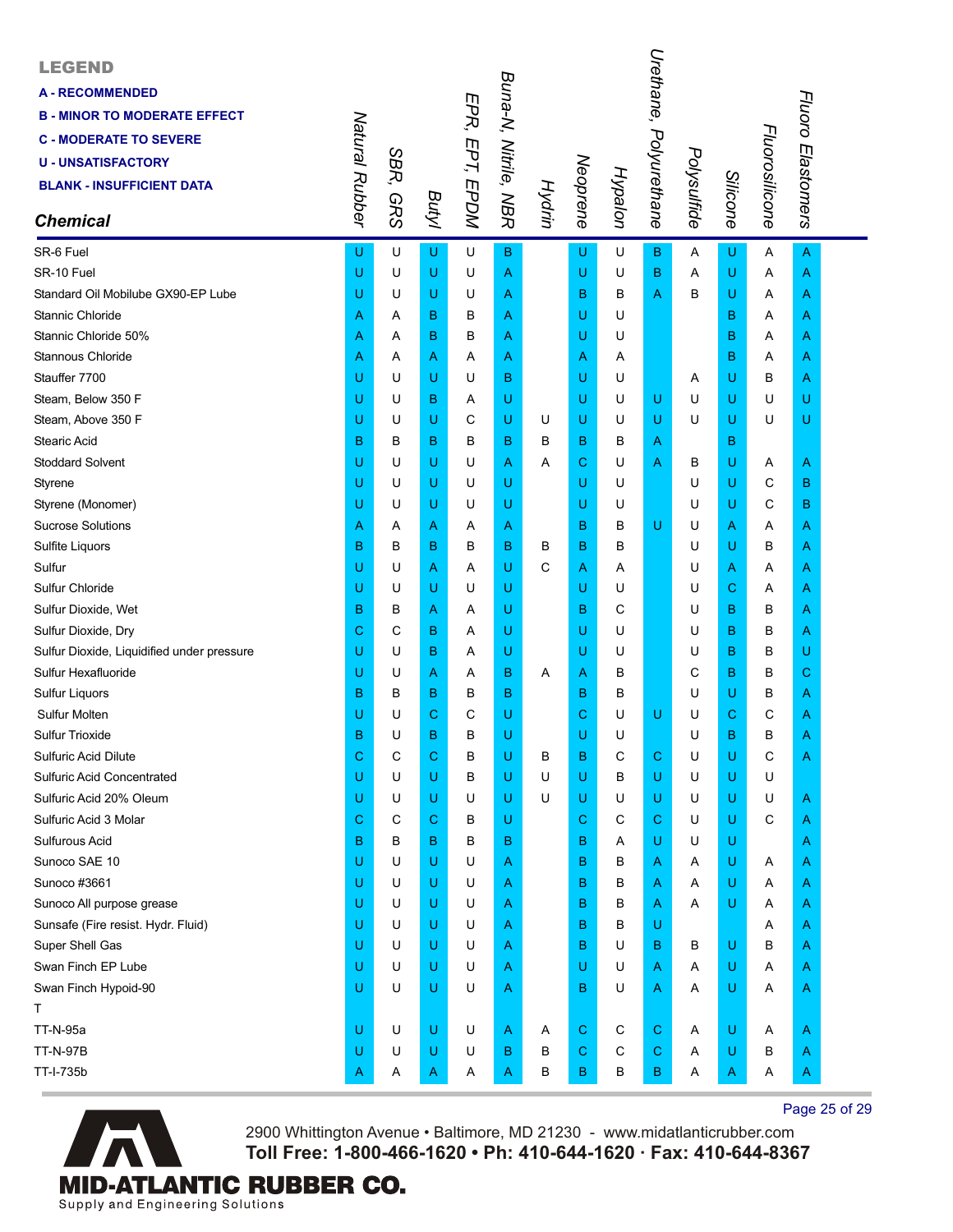| <b>LEGEND</b><br><b>A-RECOMMENDED</b><br><b>B - MINOR TO MODERATE EFFECT</b><br><b>C - MODERATE TO SEVERE</b><br><b>U - UNSATISFACTORY</b><br><b>BLANK - INSUFFICIENT DATA</b><br><b>Chemical</b> | Natural Rubber | SBR,<br><b>GRS</b> | Butyl | EPR, EPT, EPDM | Buna-N, Nitrile, NBR | Hydrin | Neoprene    | Hypalon     | Urethane,<br>Polyurethane | Polysulfide  | Silicone                                                                                                   | Fluorosilicone | Fluoro Elastomers |  |
|---------------------------------------------------------------------------------------------------------------------------------------------------------------------------------------------------|----------------|--------------------|-------|----------------|----------------------|--------|-------------|-------------|---------------------------|--------------|------------------------------------------------------------------------------------------------------------|----------------|-------------------|--|
| TT-S-735, Type I                                                                                                                                                                                  | U              | U                  | U     | U              | $\overline{A}$       | Α      | B           | $\mathbf C$ | B                         | A            | U                                                                                                          | Α              | $\mathsf{A}$      |  |
| TT-S-735, Type II                                                                                                                                                                                 | U              | U                  | U     | U              | A                    | Α      | $\mathbf C$ | C           | $\mathbf C$               | A            | $\sf U$                                                                                                    | Α              | A                 |  |
| TT-S-735, Type III                                                                                                                                                                                | Ü              | U                  | U     | U              | Α                    | A      | C           | C           | C                         | Α            | U                                                                                                          | Α              | A                 |  |
| TT-S-735, Type IV                                                                                                                                                                                 | U              | U                  | U     | U              | Α                    | Α      | Α           | Α           | A                         | Α            | $\mathbf C$                                                                                                | Α              | A                 |  |
| TT-S-735, Type V                                                                                                                                                                                  | U              | U                  | U     | U              | Α                    | A      | в           | в           | в                         | Α            | $\mathbf C$                                                                                                | Α              | A                 |  |
| TT-S-735, Type VI                                                                                                                                                                                 | U              | U                  | U     | U              | Α                    | A      | В           | B           | в                         | Α            | $\mathbf C$                                                                                                | Α              | A                 |  |
| TT-T-656b                                                                                                                                                                                         | Ü              | U                  | A     | Α              | U                    | U      | U           | U           | U                         | U            | $\mathsf U$                                                                                                | C              | U                 |  |
| <b>Tannic Acid</b>                                                                                                                                                                                | Α              | в                  | Α     | Α              | Α                    |        | в           | в           | Α                         | Α            | B                                                                                                          |                | A                 |  |
| Tannic Acid, 10%                                                                                                                                                                                  | Α              | В                  | Α     | Α              | Α                    |        | Α           | Α           |                           |              | $\mathbf B$                                                                                                | Α              | Α                 |  |
| <b>Tar Bituminous</b>                                                                                                                                                                             | U              | U                  | U     | U              | B                    | в      | C           | U           |                           |              | B                                                                                                          | Α              | Α                 |  |
| <b>Tartaric Acid</b>                                                                                                                                                                              | Α              | в                  | B     | В              | A                    | в      | В           | Α           | Α                         | U            | A                                                                                                          | Α              | A                 |  |
| Terpineol                                                                                                                                                                                         | U              | U                  | С     | C              | B                    |        | U           | U           | в                         | Α            |                                                                                                            | Α              | A                 |  |
| <b>Tertiary Butyl Alcohol</b>                                                                                                                                                                     | B              | В                  | B     | в              | B                    |        | B           | в           | U                         | В            | $\mathbf B$                                                                                                | в              | A                 |  |
| Tertiary Butyl Catechol                                                                                                                                                                           | U              | C                  | B     | B              | U                    |        | B           | в           | U                         | U            |                                                                                                            | Α              | A                 |  |
| Tertiary Butyl Mercaptan                                                                                                                                                                          | Ü              | U                  | U     | U              | U                    |        | U           | U           | U                         | U            | U                                                                                                          |                | A                 |  |
| Tetrabromomethane                                                                                                                                                                                 | U              | U                  | U     | U              | U                    |        | U           | U           |                           |              | $\mathsf U$                                                                                                | В              | A                 |  |
| <b>Tetrabutyl Titanate</b>                                                                                                                                                                        | B              | в                  | B     | Α              | B                    |        | B           | Α           |                           |              |                                                                                                            | Α              | Α                 |  |
| Tetrachloroethylene                                                                                                                                                                               | U              | U                  | U     | U              | U                    |        | U           | U           | U                         | U            |                                                                                                            | B              | A                 |  |
| <b>Tetraethyl Lead</b>                                                                                                                                                                            | Ü              | U                  | U     | U              | B                    |        | C           | U           |                           |              |                                                                                                            | U              | A                 |  |
| Tetraethyl Lead "Blend"                                                                                                                                                                           | U              | U                  | U     | U              | B                    |        | U           | U           |                           |              |                                                                                                            | в              | A                 |  |
| Tetrahydrofuran                                                                                                                                                                                   | Ü              | U                  | U     | U              | U                    |        | U           | U           |                           | U            | $\mathsf{U}% _{T}=\mathsf{U}_{T}\!\left( a,b\right) ,\ \mathsf{U}_{T}=\mathsf{U}_{T}\!\left( a,b\right) ,$ | Α              | A                 |  |
| Tetralin                                                                                                                                                                                          | U              | U                  | U     | U              | U                    |        | U           | U           |                           | U            | $\mathsf{U}% _{T}=\mathsf{U}_{T}\!\left( a,b\right) ,\ \mathsf{U}_{T}=\mathsf{U}_{T}\!\left( a,b\right) ,$ | Α              | A                 |  |
| Texaco 3450 Gear Oil                                                                                                                                                                              | Ü              | U                  | U     | U              | Α                    |        | U           | U           | A                         | A            | U                                                                                                          | Α              | A                 |  |
| Texaco Capella A and AA                                                                                                                                                                           | Ü              | U                  | U     | U              | Α                    |        | B           | U           | в                         |              | U                                                                                                          | Α              | Α                 |  |
| Texaco Meropa #3                                                                                                                                                                                  | U              | U                  | U     | U              | Α                    |        | B           | U           | в                         |              | U                                                                                                          | Α              | A                 |  |
| Texaco Regal B                                                                                                                                                                                    | U              | U                  | U     | U              | Α                    |        | U           | U           | A                         | Α            | U                                                                                                          | Α              | A                 |  |
| Texaco Uni-Temp. Grease                                                                                                                                                                           | U              | U                  | U     | U              | Α                    |        | B           | U           | A                         | A            | $\mathbf B$                                                                                                | Α              | A                 |  |
| Texamatic 1581 Fluid                                                                                                                                                                              | U              | U                  | U     | U              | Α                    |        | B           | U           | в                         |              | U                                                                                                          | В              | A                 |  |
| Texamatic 3401 Fluid                                                                                                                                                                              | U              | U                  | U     | U              | Α                    |        | B           | U           | в                         |              | U                                                                                                          | в              | A                 |  |
| Texamatic 3525 Fluid                                                                                                                                                                              | U              | U                  | U     | U              | Α                    |        | B           | U           | в                         |              | U                                                                                                          | В              | A                 |  |
| Texamatic 3528 Fluid                                                                                                                                                                              | U              | U                  | U     | U              | Α                    |        | B           | U           | в                         |              | U                                                                                                          | В              | A                 |  |
| Texas 1500 Oil                                                                                                                                                                                    | U              | U                  | U     | U              | Α                    |        | в           | U           | A                         | Α            | $\mathbf B$                                                                                                | Α              | A                 |  |
| Thiokol TP-90B                                                                                                                                                                                    |                | U                  | A     | Α              | U                    |        | B           | В           |                           |              |                                                                                                            | B              | A                 |  |
| Thiokol TP-95                                                                                                                                                                                     |                | U                  | Α     | Α              | U                    |        | B           | B           |                           |              |                                                                                                            | B              | A                 |  |
| <b>Thionyl Chloride</b>                                                                                                                                                                           | U              | U                  | U     | U              |                      |        | U           |             |                           |              |                                                                                                            |                | A                 |  |
| <b>Tidewater Oil-Beedol</b>                                                                                                                                                                       | U              | U                  | U     | U              | Α                    |        | В           | U           | A                         | A            | B                                                                                                          | A              | A                 |  |
| Tidewater-Oil-Multigear 140, EP Lube                                                                                                                                                              | U              | U                  | U     | U              | Α                    |        | B           | В           | Α                         | Α            | U                                                                                                          | Α              | A                 |  |
| Titanium Tetrachloride                                                                                                                                                                            | U              | U                  | U     | U              | C                    |        | U           | U           | U                         | $\mathsf{C}$ | U                                                                                                          | В              | A                 |  |
| Toluene                                                                                                                                                                                           | U              | U                  | U     | U              | U                    | U      | U           | U           | U                         | U            | U                                                                                                          | В              | A                 |  |
| Toluene Diisocyanide                                                                                                                                                                              | U              | U                  | в     | В              | U                    |        | U           | U           |                           |              | U                                                                                                          | U              | U                 |  |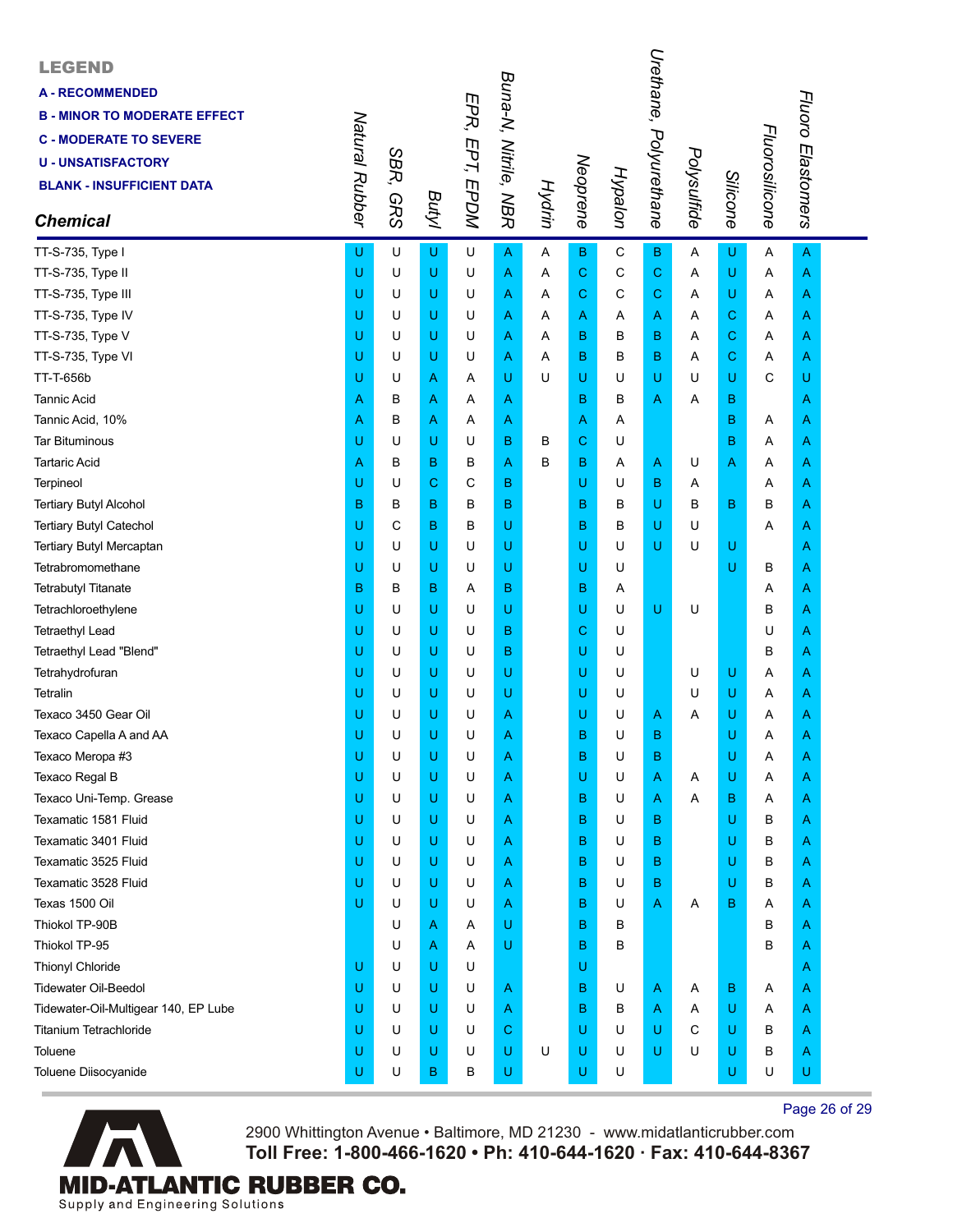| <b>LEGEND</b><br><b>A-RECOMMENDED</b><br><b>B - MINOR TO MODERATE EFFECT</b><br><b>C - MODERATE TO SEVERE</b><br><b>U - UNSATISFACTORY</b><br><b>BLANK - INSUFFICIENT DATA</b><br><b>Chemical</b> | Natural Rubber | SBR,<br><b>GRS</b> | Butyl | EPR, EPT, EPDM | Buna-N, Nitrile, NBR | Hydrin | Neoprene    | Hypalon | Urethane,<br>Polyurethane | Polysulfide | Silicone                                                                                                   | Fluorosilicone | Fluoro Elastomers |  |
|---------------------------------------------------------------------------------------------------------------------------------------------------------------------------------------------------|----------------|--------------------|-------|----------------|----------------------|--------|-------------|---------|---------------------------|-------------|------------------------------------------------------------------------------------------------------------|----------------|-------------------|--|
| <b>Transformer Oil</b>                                                                                                                                                                            | U              | U                  | U     | U              | $\overline{A}$       |        | $\mathbf B$ | U       | A                         | Α           | $\mathsf B$                                                                                                | A              | $\mathsf{A}$      |  |
| Transmission Fluid Type A                                                                                                                                                                         | U              | U                  | U     | U              | A                    | Α      | B           | В       | A                         | Α           | $\mathbf B$                                                                                                | Α              | A                 |  |
| Triacetin                                                                                                                                                                                         | B              | С                  | Α     | Α              | B                    |        | B           | в       | U                         | в           |                                                                                                            | U              | U                 |  |
| <b>Triaryl Phosphate</b>                                                                                                                                                                          | U              | U                  | Α     | Α              | U                    |        | U           | U       | U                         | B           | $\mathbf C$                                                                                                | В              | A                 |  |
| Tributoxyethyl Phosphate                                                                                                                                                                          | B              | в                  | Α     | Α              | U                    |        | U           | U       | U                         | Α           |                                                                                                            | В              | A                 |  |
| <b>Tributyl Mercaptan</b>                                                                                                                                                                         | U              | U                  | U     | U              | U                    |        | U           | U       |                           | U           | $\mathsf{U}% _{T}=\mathsf{U}_{T}\!\left( a,b\right) ,\ \mathsf{U}_{T}=\mathsf{U}_{T}\!\left( a,b\right) ,$ | С              | Α                 |  |
| <b>Tributyl Phosphate</b>                                                                                                                                                                         | B              | U                  | B     | Α              | U                    |        | U           | U       | U                         | Α           |                                                                                                            | U              | U                 |  |
| <b>Trichloroacetic Acid</b>                                                                                                                                                                       | С              | U                  | B     | в              | B                    |        | U           | U       | U                         |             |                                                                                                            | U              | С                 |  |
| Trichloroethane                                                                                                                                                                                   | U              | U                  | U     | U              | U                    |        | U           | U       | U                         | U           | $\mathsf{U}% _{T}=\mathsf{U}_{T}\!\left( a,b\right) ,\ \mathsf{U}_{T}=\mathsf{U}_{T}\!\left( a,b\right) ,$ | В              | A                 |  |
| Trichloroethylene                                                                                                                                                                                 | U              | U                  | U     | U              | C                    | U      | U           | U       | U                         | U           | $\mathsf{U}% _{T}=\mathsf{U}_{T}\!\left( a,b\right) ,\ \mathsf{U}_{T}=\mathsf{U}_{T}\!\left( a,b\right) ,$ | В              | A                 |  |
| <b>Tricresyl Phosphate</b>                                                                                                                                                                        | U              | U                  | Α     | Α              | U                    | U      | U           | U       | U                         | в           | $\mathbf C$                                                                                                | в              | В                 |  |
| <b>Triethanol Amine</b>                                                                                                                                                                           | B              | B                  | B     | в              | C                    |        | Α           | Α       | U                         | U           |                                                                                                            | U              | U                 |  |
| <b>Triethyl Aluminum</b>                                                                                                                                                                          |                |                    |       |                |                      |        |             |         |                           |             |                                                                                                            |                | в                 |  |
| <b>Triethyl Borane</b>                                                                                                                                                                            |                |                    |       |                |                      |        |             |         |                           |             |                                                                                                            |                | A                 |  |
| Trifluoroethane                                                                                                                                                                                   | U              | U                  | U     | U              | U                    |        | U           | U       | U                         | U           | $\mathsf U$                                                                                                | В              | A                 |  |
| Trinitrotoluene                                                                                                                                                                                   | Ü              | U                  | U     | U              | U                    |        | в           | в       |                           | в           |                                                                                                            | в              | B                 |  |
| <b>Trioctyl Phosphate</b>                                                                                                                                                                         | U              | U                  | Α     | Α              | U                    |        | U           | U       | U                         | в           | $\mathbf C$                                                                                                | в              | В                 |  |
| <b>Tripoly Phosphate</b>                                                                                                                                                                          | U              | U                  | Α     | Α              | U                    |        | B           | U       | U                         | в           | $\mathbf C$                                                                                                | в              | B                 |  |
| Tung Oil (China Wood Oil)                                                                                                                                                                         | Ü              | U                  | С     | U              | Α                    |        | B           | C       | С                         | В           | U                                                                                                          | в              | A                 |  |
| <b>Turbine Oil</b>                                                                                                                                                                                | U              | U                  | U     | U              | в                    | A      | U           | U       | A                         | Α           | U                                                                                                          | в              | A                 |  |
| Turbine Oil #15 (MIL-L-7808A)                                                                                                                                                                     | U              | U                  | U     | U              | B                    |        | U           | U       | U                         | Α           | U                                                                                                          | В              | Α                 |  |
| Turbo Oil #35                                                                                                                                                                                     | U              | U                  | U     | U              | Α                    |        | B           | U       | Α                         | Α           | $\sf U$                                                                                                    | Α              | A                 |  |
| Turpentine                                                                                                                                                                                        | U              | U                  | U     | U              | Α                    | Α      | U           | U       | U                         | в           | U                                                                                                          | В              | A                 |  |
| Type I Fuel (MIL-S-3136)                                                                                                                                                                          | U              | U                  | U     | U              | А                    | Α      | B           | в       | B                         | Α           | U                                                                                                          | Α              | A                 |  |
| Type II Fuel (MIL-S-3136)                                                                                                                                                                         | U              | U                  | U     | U              | B                    | Α      | U           | U       | B                         | в           | U                                                                                                          | B              | A                 |  |
| Type III Fuel (MIL-S-3136)                                                                                                                                                                        | U              | U                  | U     | U              | Α                    | Α      | U           | U       | B                         | Α           | $\sf U$                                                                                                    | Α              | Α                 |  |
| U                                                                                                                                                                                                 |                |                    |       |                |                      |        |             |         |                           |             |                                                                                                            |                |                   |  |
| Ucon Hydrolube J-4                                                                                                                                                                                |                | Α                  | A     | Α              | Α                    |        | В           |         | U                         |             | A                                                                                                          | В              | A                 |  |
| Ucon Lubricant LB-65                                                                                                                                                                              | в              | в                  | Α     | Α              | A                    |        | Α           | В       | U                         |             | Α                                                                                                          | Α              | Α                 |  |
| Ucon Lubricant LB-135                                                                                                                                                                             | Α              | Α                  | Α     | Α              | Α                    |        | Α           | Α       |                           |             | Α                                                                                                          | Α              | A                 |  |
| Ucon Lubricant LB-285                                                                                                                                                                             | Α              | Α                  | Α     | Α              | Α                    |        | Α           | A       |                           |             | Α                                                                                                          | Α              | A                 |  |
| Ucon Lubricant LB-300                                                                                                                                                                             | Α              | Α                  | Α     | Α              | A                    |        | Α           | Α       |                           |             | Α                                                                                                          | Α              | Α                 |  |
| Ucon Lubricant LB-625                                                                                                                                                                             | Α              | Α                  | Α     | Α              | Α                    |        | Α           | Α       |                           |             | Α                                                                                                          | Α              | Α                 |  |
| Ucon Lubricant LB-1145                                                                                                                                                                            | Α              | A                  | Α     | Α              | Α                    |        | Α           | Α       |                           |             | Α                                                                                                          | Α              | A                 |  |
| Ucon Lubricant 50-HB55                                                                                                                                                                            | Α              | Α                  | Α     | Α              | Α                    |        | Α           | A       |                           |             | Α                                                                                                          | Α              | A                 |  |
| Ucon Lubricant 50-HB100                                                                                                                                                                           | Α              | Α                  | Α     | Α              | A                    |        | Α           | Α       |                           |             | Α                                                                                                          | Α              | A                 |  |
| Ucon Lubricant 50-HB260                                                                                                                                                                           | Α              | Α                  | Α     | Α              | Α                    |        | Α           | A       |                           | A           | A                                                                                                          | Α              | Α                 |  |
| Ucon Lubricant 50-HB660                                                                                                                                                                           | Α              | A                  | Α     | Α              | Α                    |        | Α           | Α       |                           | Α           | Α                                                                                                          | Α              | A                 |  |
| Ucon Lubricant 50-HB5100                                                                                                                                                                          | Α              | Α                  | A     | Α              | Α                    |        | Α           | A       |                           |             | A                                                                                                          | Α              | A                 |  |
| Ucon Oil LB-385                                                                                                                                                                                   | Α              | Α                  | A     | A              | A                    |        | Α           | Α       |                           |             | Α                                                                                                          | Α              | A                 |  |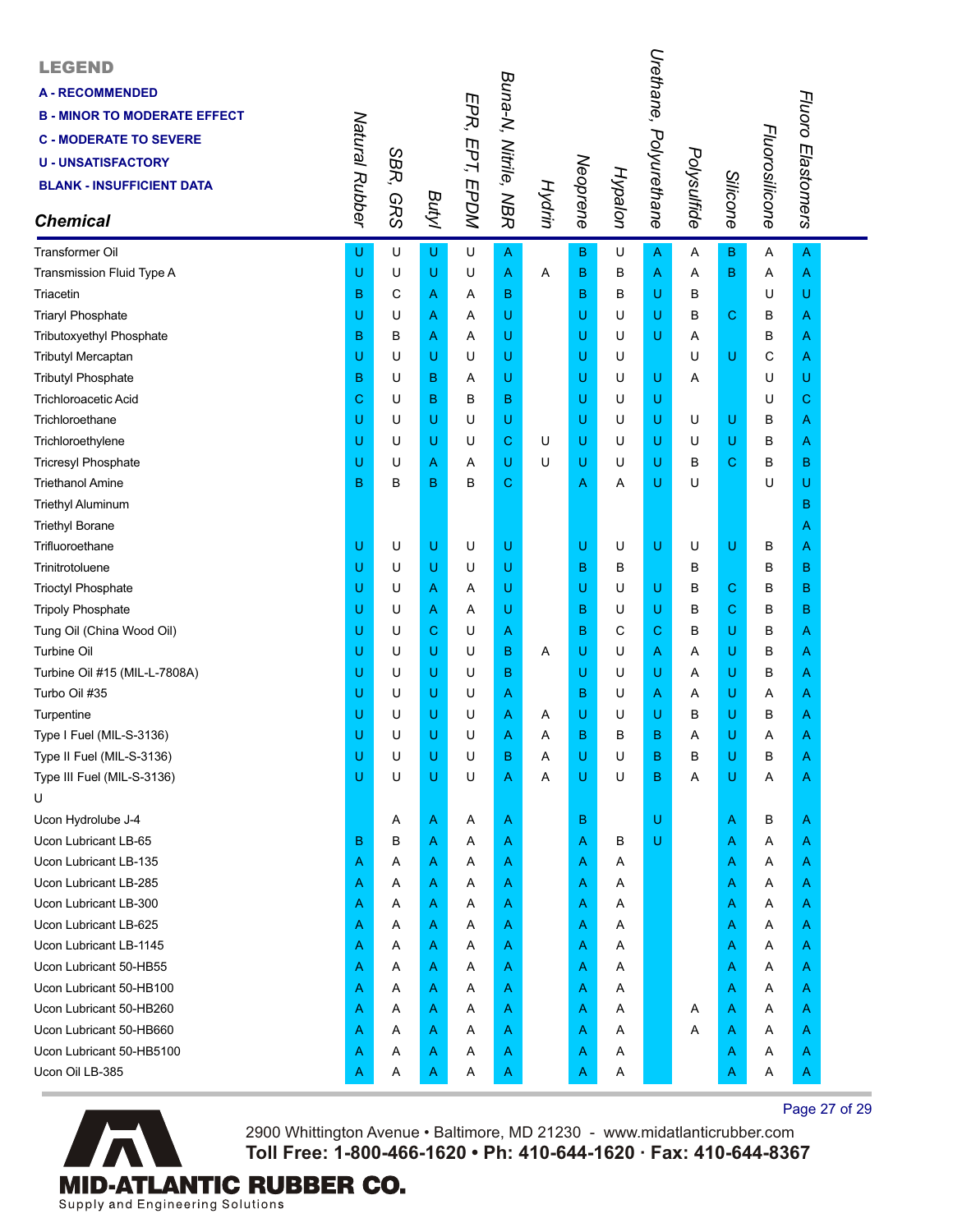| <b>LEGEND</b><br><b>A - RECOMMENDED</b><br><b>B - MINOR TO MODERATE EFFECT</b><br><b>C - MODERATE TO SEVERE</b><br><b>U-UNSATISFACTORY</b><br><b>BLANK - INSUFFICIENT DATA</b><br><b>Chemical</b> | Natural Rubber | SBR,<br><b>GRS</b> | <b>Butyl</b> | EPR, EPT, EPDM | Buna-N, Nitrile, NBR | Hydrin | Neoprene                                                                                                   | Hypalon | Urethane,<br>Polyurethane | Polysulfide | Silicone     | Fluorosilicone | Fluoro Elastomers |  |
|---------------------------------------------------------------------------------------------------------------------------------------------------------------------------------------------------|----------------|--------------------|--------------|----------------|----------------------|--------|------------------------------------------------------------------------------------------------------------|---------|---------------------------|-------------|--------------|----------------|-------------------|--|
| Ucon Oil LB-400X                                                                                                                                                                                  | A              | Α                  | A            | Α              | A                    |        | $\mathsf{A}$                                                                                               | Α       |                           |             | $\mathsf{A}$ | A              | $\overline{A}$    |  |
| Ucon Oil 50-HB-280X (Polyacrylon Glycol De                                                                                                                                                        | Α              | Α                  | Α            | Α              | Α                    |        | Α                                                                                                          | Α       |                           |             | A            | Α              | A                 |  |
| Univis 40 (Hydr. Fluid)                                                                                                                                                                           | U              | U                  | U            | U              | Α                    |        | B                                                                                                          | B       | Α                         | Α           | U            | Α              | Α                 |  |
| Univolt #35 (Mineral Oil)                                                                                                                                                                         | U              | U                  | U            | U              | Α                    |        | в                                                                                                          | U       | Α                         | Α           | U            | Α              | A                 |  |
| Unsymmetrical Dimethyl Hydrazine (UDMH)                                                                                                                                                           | Α              | в                  | Α            | Α              | в                    |        | B                                                                                                          | Α       |                           | U           | U            | U              | U                 |  |
| V                                                                                                                                                                                                 |                |                    |              |                |                      |        |                                                                                                            |         |                           |             |              |                |                   |  |
| <b>VV-B-680</b>                                                                                                                                                                                   | B              | Α                  | B            | Α              | в                    | В      | в                                                                                                          | в       | С                         | C           | U            | в              | A                 |  |
| VV-G-632                                                                                                                                                                                          | U              | U                  | U            | U              | Α                    | Α      | $\mathsf{A}$                                                                                               | Α       | Α                         | Α           | $\mathbf C$  | Α              | A                 |  |
| <b>VV-G-671c</b>                                                                                                                                                                                  | U              | U                  | U            | U              | Α                    | A      | Α                                                                                                          | Α       | Α                         | Α           | $\mathbf C$  | Α              | Α                 |  |
| VV-H-910                                                                                                                                                                                          | B              | Α                  | в            | A              | С                    | в      | в                                                                                                          | B       | U                         | U           | U            | В              | Α                 |  |
| VV-I-530a                                                                                                                                                                                         | U              | U                  | U            | U              | Α                    | Α      | B                                                                                                          | B       | В                         | Α           | $\mathbf C$  | Α              | Α                 |  |
| VV-K-211d                                                                                                                                                                                         | U              | U                  | U            | U              | A                    | Α      | $\mathbf C$                                                                                                | С       | C                         | Α           | U            | Α              | A                 |  |
| VV-K-220a                                                                                                                                                                                         | U              | U                  | U            | U              | A                    | Α      | в                                                                                                          | C       | в                         | Α           | U            | Α              | Α                 |  |
| <b>VV-L-751b</b>                                                                                                                                                                                  | U              | U                  | U            | U              | B                    | в      | B                                                                                                          | C       | $\mathbf C$               | С           | U            | Α              | Α                 |  |
| VV-L-800                                                                                                                                                                                          | U              | U                  | U            | U              | Α                    | Α      | в                                                                                                          | B       | В                         | Α           | $\mathbf C$  | Α              | Α                 |  |
| VV-L-800                                                                                                                                                                                          | U              | U                  | U            | U              | Α                    | A      | в                                                                                                          | B       | в                         | Α           | $\mathbf C$  | Α              | A                 |  |
| VV-L-820b                                                                                                                                                                                         | U              | U                  | U            | U              | Α                    | A      | в                                                                                                          | B       | в                         | Α           | $\mathbf C$  | Α              | Α                 |  |
| VV-L-825a, Type I                                                                                                                                                                                 | U              | U                  | U            | U              | A                    | Α      | $\overline{A}$                                                                                             | Α       | Α                         | Α           | $\mathbf C$  | A              | Α                 |  |
| VV-L-825a, Type II                                                                                                                                                                                | U              | U                  | U            | U              | Α                    | A      | A                                                                                                          | Α       | Α                         | A           | $\mathbf C$  | Α              | A                 |  |
| VV-L-825a, Type III                                                                                                                                                                               | U              | U                  | U            | U              | в                    | B      | в                                                                                                          | С       | C                         | С           | U            | Α              | A                 |  |
| VV-O-526                                                                                                                                                                                          | U              | U                  | U            | U              | Α                    | Α      | Α                                                                                                          | Α       | Α                         | Α           | $\mathbf C$  | Α              | Α                 |  |
| VV-P-216a                                                                                                                                                                                         | U              | U                  | U            | U              | A                    | A      | в                                                                                                          | B       | в                         | Α           | $\mathbf C$  | A              | A                 |  |
| <b>VV-P-236</b>                                                                                                                                                                                   | U              | U                  | U            | U              | B                    | в      | B                                                                                                          | С       | C                         | С           | U            | Α              | A                 |  |
| Varnish                                                                                                                                                                                           | U              | U                  | U            | U              | B                    |        | U                                                                                                          | U       | С                         | Α           | U            | в              | Α                 |  |
| Vegetable Oil                                                                                                                                                                                     | U              | U                  | С            | C              | Α                    | A      | $\mathbf C$                                                                                                | B       |                           | U           | A            | Α              | A                 |  |
| Versilube                                                                                                                                                                                         | Α              | Α                  | Α            | Α              | Α                    | A      | Α                                                                                                          | Α       | Α                         | В           | $\mathbf C$  | Α              | Α                 |  |
| Vinegar                                                                                                                                                                                           | B              | B                  | Α            | Α              | B                    |        | B                                                                                                          | Α       | U                         | B           | A            | C              | A                 |  |
| Vinyl Chloride                                                                                                                                                                                    |                |                    |              | В              |                      |        | U                                                                                                          | U       |                           |             |              |                | A                 |  |
| W                                                                                                                                                                                                 |                |                    |              |                |                      |        |                                                                                                            |         |                           |             |              |                |                   |  |
| <b>Woner 21B Brake Fluid</b>                                                                                                                                                                      |                | Α                  | В            | Α              | С                    |        | B                                                                                                          | В       |                           | U           | $\mathbf C$  | U              | U                 |  |
| <b>anter</b>                                                                                                                                                                                      | Α              | Α                  | Α            | Α              | Α                    | B      | A                                                                                                          | Α       | Α                         | U           | A            | Α              | Α                 |  |
| <b>Levinco C</b>                                                                                                                                                                                  | U              | U                  | U            | U              | Α                    |        | B                                                                                                          | U       | Α                         | Α           | U            | Α              | A                 |  |
| Whiskey and Wines                                                                                                                                                                                 | Α              | Α                  | Α            | Α              | Α                    |        | Α                                                                                                          | Α       | U                         | U           | A            | Α              | Α                 |  |
| White Pine Oil                                                                                                                                                                                    | U              | U                  | U            | U              | в                    |        | U                                                                                                          | U       |                           | в           | U            | Α              | Α                 |  |
| White Oil                                                                                                                                                                                         | U              | U                  | U            | U              | Α                    |        | B                                                                                                          | U       | Α                         | A           | U            | Α              | Α                 |  |
| <b>Whener Salt</b>                                                                                                                                                                                | Α              | A                  | Α            | Α              | Α                    |        | B                                                                                                          | Α       | Α                         | Α           | A            | Α              | A                 |  |
| <b>Wod Alcohol</b>                                                                                                                                                                                | Α              | Α                  | Α            | Α              | Α                    |        | Α                                                                                                          | Α       | U                         | В           | A            | Α              | U                 |  |
| <b>Wod Oil</b>                                                                                                                                                                                    | U              | U                  | U            | U              | Α                    |        | B                                                                                                          | C       | C                         | В           | U            | в              | A                 |  |
| X                                                                                                                                                                                                 |                |                    |              |                |                      |        |                                                                                                            |         |                           |             |              |                |                   |  |
| Xylene                                                                                                                                                                                            | U              | U                  | U            | U              | U                    | U      | $\mathsf{U}% _{T}=\mathsf{U}_{T}\!\left( a,b\right) ,\ \mathsf{U}_{T}=\mathsf{U}_{T}\!\left( a,b\right) ,$ | U       | U                         | B           | U            | Α              | A                 |  |